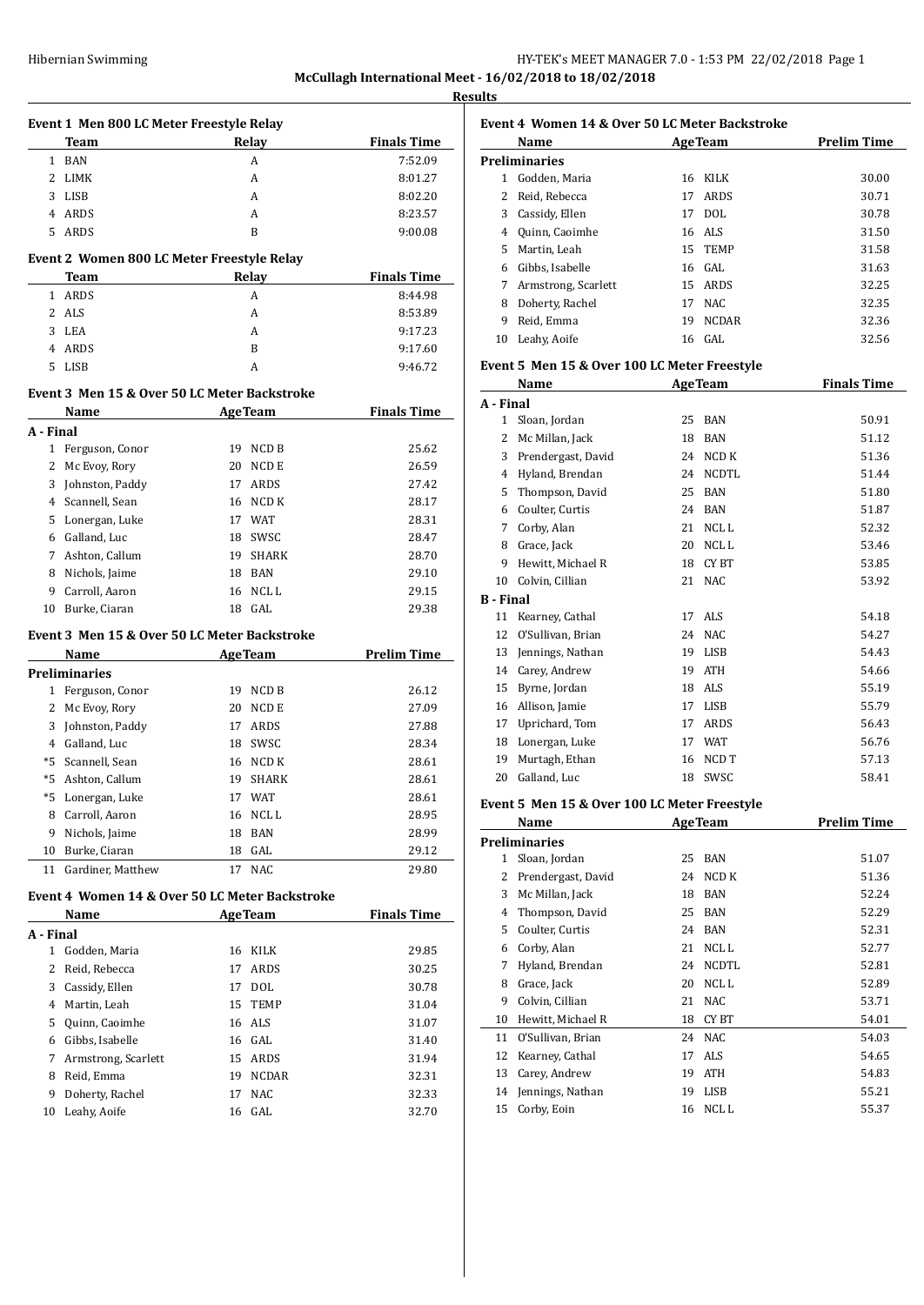## Hibernian Swimming HY-TEK's MEET MANAGER 7.0 - 1:53 PM 22/02/2018 Page 2 **McCullagh International Meet - 16/02/2018 to 18/02/2018 Results**

**Preliminaries ... (Event 5 Men 15 & Over 100 LC Meter Freestyle) Name Age Team Prelim Time** 16 Mc Carthy, Cadan 18 NCL M 55.54 17 Byrne, Jordan 18 ALS 55.71 18 Lonergan, Luke 17 WAT 55.88 Uprichard, Tom 17 ARDS 56.22 Allison, Jamie 17 LISB 56.30 21 Murtagh, Ethan 16 NCD T 56.31 22 Galland, Luc 18 SWSC 56.32 23 Kilbride, Denis 17 NRS 56.51 O Rourke, Oisín 17 TUAM 56.79 25 O'Connor, Jermey 16 NCL L 56.87 26 Griffiths, Dylan 16 LISB 56.99 Juskus, Kasparas 18 ALS 57.12 Moynihan, Riley 16 MAL 57.18 29 Stafford, Finlay 16 ARDS 57.48 Mc Sharry, Mouric 16 MARL 57.53 Burke, Ciaran 18 GAL 57.61 32 Collins, Daniel 17 ASK 57.72 David, Ben R 17 BARRA 57.79 Nichols, Jaime 18 BAN 58.03 Hewitt, Adam 17 BAN 58.08 Gardiner, Matthew 17 NAC 58.11 37 Scannell, Sean 16 NCD K 58.22 38 Cooke, Uisean 17 LIMK 59.51 39 Mc Clements, Barry 17 ARDS 1:02.47 40 Mc Grath, Jonathan 25 NCL L 1:10.79 Johnston, Adam 20 BAN 1:35.09 **Event 6 Women 14 & Over 100 LC Meter Freestyle Name Age Team Finals Time A - Final** 1 Mc Sharry, Mona 18 MARL 56.94 2 Bethel, Rachel 18 LISB 57.71 Godden, Maria 16 KILK 58.25 Catterson, Victoria 17 ARDS 58.29 Firth~, Bethy 22 ARDS 59.03 Trait, Naomi 15 KILK 59.06 Cassidy, Ellen 17 DOL 59.83 8 Mc Loughlin, Stephanie 17 GAL 59.95 9 Daly, Edel 15 NCL L 1:00.02 Gillic, Trudie 16 NCDKS 1:00.26 **B - Final** 11 Mc Crea, Alex 17 CY BT 1:00.35 Osing, Cara 15 TEMP 1:00.83 Flaherty, Ellen 16 ATH 1:01.01 Hunter, Kelly 17 CKSTN 1:01.08 Leahy, Aoife 16 GAL 1:01.20 16 Donegan, Elé 15 LEA 1:01.67 \*17 Tinsley, Florence I 16 CY BT 1:01.68 \*17 Bailey, Sadhbh 14 NRS 1:01.68

19 Armstrong, Scarlett 15 ARDS 1:02.11 Dawson, Ailbhe 15 NAC 1:02.65

|              | Name                   |    | <b>AgeTeam</b>   | <b>Prelim Time</b> |
|--------------|------------------------|----|------------------|--------------------|
|              | Preliminaries          |    |                  |                    |
| $\mathbf{1}$ | Mc Sharry, Mona        | 18 | MARI.            | 57.63              |
| 2            | Bethel, Rachel         | 18 | LISB             | 57.98              |
| 3            | Catterson, Victoria    | 17 | <b>ARDS</b>      | 58.63              |
| 4            | Godden. Maria          | 16 | <b>KILK</b>      | 58.97              |
| 5            | Cassidy, Ellen         | 17 | DOL              | 59.41              |
| 6            | Trait. Naomi           | 15 | <b>KILK</b>      | 59.55              |
| 7            | Firth $\sim$ , Bethy   | 22 | <b>ARDS</b>      | 59.91              |
| 8            | Mc Loughlin, Stephanie | 17 | GAL              | 1:00.15            |
| 9            | Daly, Edel             | 15 | NCL <sub>L</sub> | 1:00.32            |
| 10           | Gillic, Trudie         | 16 | <b>NCDKS</b>     | 1:00.38            |
| 11           | Flaherty, Ellen        | 16 | <b>ATH</b>       | 1:00.41            |
| 12           | Osing, Cara            | 15 | <b>TEMP</b>      | 1:00.63            |
| 13           | Leahy, Aoife           | 16 | GAL.             | 1:00.81            |
| 14           | Hunter, Kelly          | 17 | <b>CKSTN</b>     | 1:01.11            |
| 15           | Tinsley, Florence I    | 16 | CY BT            | 1:01.54            |
| 16           | Bailey, Sadhbh         | 14 | <b>NRS</b>       | 1:01.77            |
| 17           | Donegan, Elé           | 15 | <b>LEA</b>       | 1:01.78            |
| 18           | Mc Crea, Alex          | 17 | <b>CYBT</b>      | 1:02.22            |
| 19           | Armstrong, Scarlett    | 15 | ARDS             | 1:02.61            |
| 20           | Dawson, Ailbhe         | 15 | <b>NAC</b>       | 1:02.65            |
| 21           | Hayman, Sophie         | 15 | <b>ALS</b>       | 1:03.18            |
| 22           | Montgomery, Emma C     | 16 | CY BT            | 1:03.66            |
| 23           | Williams, Ciara        | 14 | NAC              | 1:04.16            |
| 24           | Turner, Nicole         | 16 | <b>NAC</b>       | 1:19.67            |
| 25           | Kelly, Ailbhe          | 20 | <b>NAC</b>       | 1:20.89            |
| 26           | Grace, Hannah          | 20 | <b>BALLY</b>     | 1:34.56            |
|              |                        |    |                  |                    |

## **Event 7 Men 15 & Over 200 LC Meter Butterfly**

|           | Name                  |    | <b>AgeTeam</b>   | <b>Finals Time</b> |
|-----------|-----------------------|----|------------------|--------------------|
| A - Final |                       |    |                  |                    |
| 1         | Hyland, Brendan       | 24 | <b>NCDTL</b>     | 2:00.44            |
| 2         | Melly, Cillian        | 21 | NCL C            | 2:01.60            |
| 3         | Mc Geever, Finn       | 18 | NCL L            | 2:05.00            |
| 4         | Mc Carthy, Cadan      | 18 | <b>NCLM</b>      | 2:06.64            |
| 5         | Walsh, Mark           | 21 | NCL <sub>L</sub> | 2:10.47            |
| 6         | O'Connor, Jermey      | 16 | NCL L            | 2:11.00            |
| 7         | Ashton, Callum        | 19 | <b>SHARK</b>     | 2:12.93            |
| 8         | Murtagh, Ethan        | 16 | NCD T            | 2:13.61            |
| 9         | Jennings, Nathan      | 19 | <b>LISB</b>      | 2:18.62            |
| 10        | Wiffen, Nathan        | 17 | <b>LISB</b>      | 2:19.98            |
| B - Final |                       |    |                  |                    |
| 11        | Allison, Jamie        | 17 | <b>LISB</b>      | 2:15.14            |
| 12        | Duffy, Fionn          | 17 | GAL.             | 2:17.00            |
| 13        | Nolan-Whitney, Jack D | 17 | <b>KILK</b>      | 2:20.32            |
| 14        | Bevan, Fiachra        | 18 | ALS              | 2:22.14            |
| 15        | Griffiths, Dylan      | 16 | LISB             | 2:22.40            |
| 16        | Murray-Byrne, Noel    | 18 | ESB              | 2:22.85            |
| 17        | Bentley, Keith        | 18 | ASG              | 2:25.78            |
| 18        | Bingham, Jack         | 16 | <b>BANB</b>      | 2:27.30            |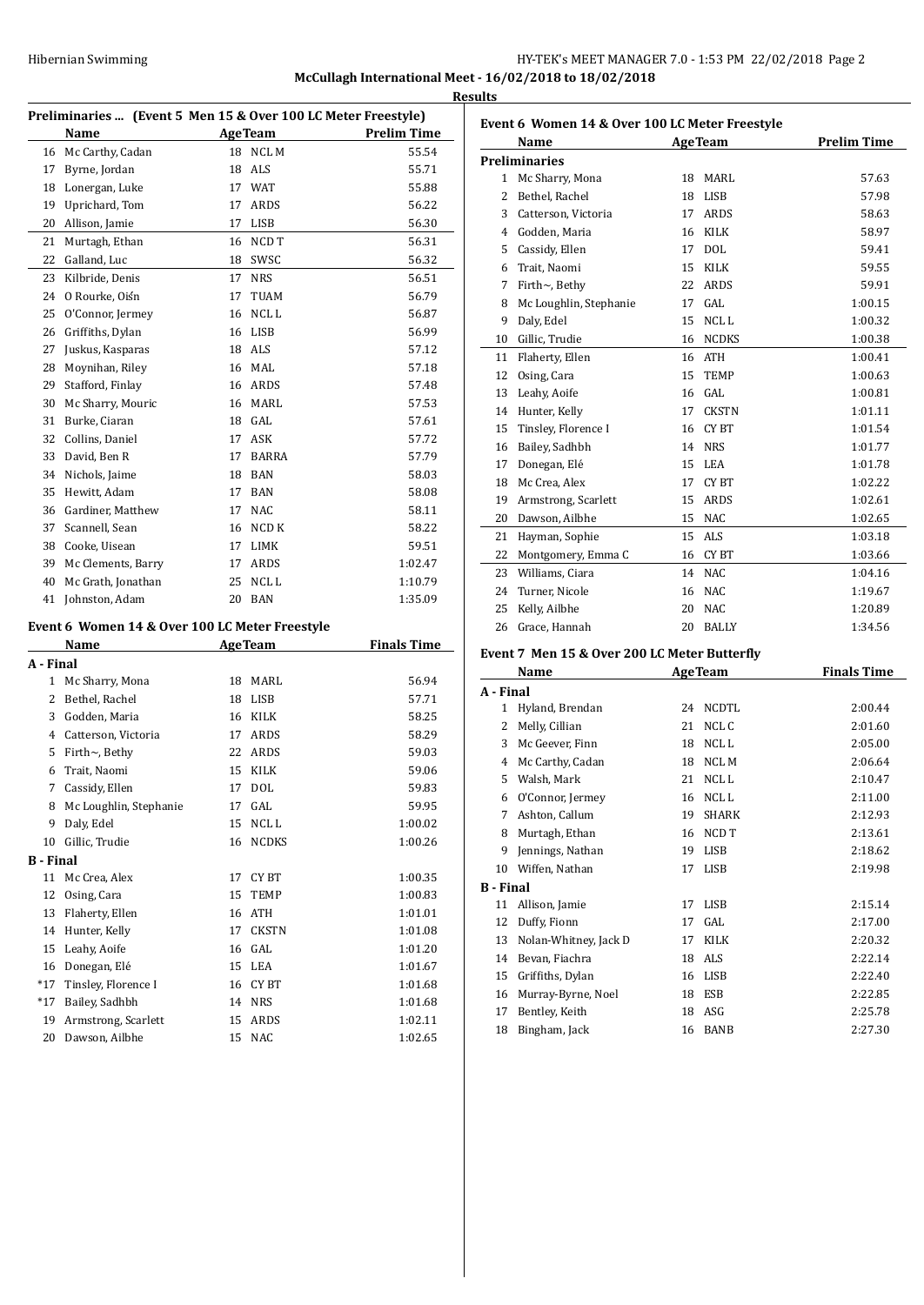**McCullagh International Meet - 16/02/2018 to 18/02/2018**

|              | Name                  |    | <b>AgeTeam</b>   | Prelim Time |
|--------------|-----------------------|----|------------------|-------------|
|              | <b>Preliminaries</b>  |    |                  |             |
|              |                       |    |                  |             |
| $\mathbf{1}$ | Melly, Cillian        | 21 | NCL C            | 2:06.64     |
| 2            | Hyland, Brendan       | 24 | <b>NCDTL</b>     | 2:06.88     |
| 3            | Mc Geever, Finn       | 18 | NCL L            | 2:07.45     |
| 4            | Mc Carthy, Cadan      | 18 | NCL M            | 2:10.71     |
| 5            | Walsh, Mark           | 21 | NCL L            | 2:12.04     |
| 6            | Murtagh, Ethan        | 16 | NCD T            | 2:13.07     |
| 7            | Ashton, Callum        | 19 | <b>SHARK</b>     | 2:14.23     |
| 8            | O'Connor, Jermey      | 16 | NCL <sub>L</sub> | 2:16.74     |
| 9            | Wiffen, Nathan        | 17 | <b>LISB</b>      | 2:17.99     |
| 10           | Hewitt, Michael R     | 18 | CY BT            | 2:18.43     |
| 11           | Jennings, Nathan      | 19 | <b>LISB</b>      | 2:18.77     |
| 12           | Duffy, Fionn          | 17 | GAL.             | 2:19.22     |
| 13           | Allison, Jamie        | 17 | <b>LISB</b>      | 2:21.62     |
| 14           | Nolan-Whitney, Jack D | 17 | <b>KILK</b>      | 2:22.90     |
| 15           | Bevan, Fiachra        | 18 | <b>ALS</b>       | 2:24.11     |
| $*16$        | Griffiths, Dylan      | 16 | <b>LISB</b>      | 2:24.43     |
| $*16$        | Murray-Byrne, Noel    | 18 | <b>ESB</b>       | 2:24.43     |
| 18           | Buckley, Ben          | 16 | MAL              | 2:24.83     |
| 19           | Bentley, Keith        | 18 | <b>ASG</b>       | 2:25.78     |
| 20           | Mahood, Adam          | 16 | LARNE            | 2:26.65     |
| 21           | Bingham, Jack         | 16 | <b>BANB</b>      | 2:29.57     |
| 22           | Rosada Lara, Enrique  | 17 | <b>SLBGH</b>     | 2:37.49     |

# **Event 8 Women 14 & Over 200 LC Meter Butterfly**

|           | Name             |    | <b>AgeTeam</b> | <b>Finals Time</b> |
|-----------|------------------|----|----------------|--------------------|
| A - Final |                  |    |                |                    |
|           | Walshe, Ellen    | 17 | <b>TEMP</b>    | 2:17.72            |
| 2         | Flood, Clodagh   | 21 | <b>NCDTL</b>   | 2:20.39            |
| 3         | Kane, Amelia     |    | 15 ARDS        | 2:21.03            |
| 4         | Quinn, Caoimhe   |    | 16 ALS         | 2:25.75            |
| 5         | Kane, Gemma      | 20 | <b>BAN</b>     | 2:27.26            |
| 6         | Bates, Aoife     | 16 | SHARK          | 2:29.43            |
| 7         | O'Shea, Hannah   | 14 | DOL.           | 2:30.78            |
| 8         | Walshe. Hannah   | 16 | TEMP           | 2:40.32            |
| 9         | Wolseley, Rachel |    | 15 TMORE       | 2:42.41            |
| 10        | Pollock, Nadine  | 16 | LISB           | 2:45.30            |

## **Event 8 Women 14 & Over 200 LC Meter Butterfly**

|    | Name             |    | <b>AgeTeam</b> | <b>Prelim Time</b> |
|----|------------------|----|----------------|--------------------|
|    | Preliminaries    |    |                |                    |
| 1  | Walshe, Ellen    | 17 | <b>TEMP</b>    | 2:20.95            |
| 2  | Kane, Amelia     | 15 | ARDS           | 2:23.52            |
| 3  | Flood, Clodagh   | 21 | NCDTL          | 2:26.19            |
| 4  | Quinn, Caoimhe   |    | 16 ALS         | 2:26.64            |
| 5  | Bates, Aoife     | 16 | SHARK          | 2:28.32            |
| 6  | Kane, Gemma      | 20 | <b>BAN</b>     | 2:28.93            |
| 7  | O'Shea, Hannah   | 14 | DOL            | 2:31.89            |
| 8  | Walshe, Hannah   | 16 | TEMP           | 2:32.97            |
| 9  | Gannon, Jessica  | 14 | COM            | 2:34.18            |
| 10 | Mc Kibbin, Ellie | 14 | ARDS           | 2:35.12            |
| 11 | Pollock, Nadine  | 16 | <b>LISB</b>    | 2:38.32            |
| 12 | Mc Connell, Erin | 18 | BAN            | 2:40.46            |
| 13 | Wolseley, Rachel | 15 | TMORE          | 2:43.30            |

| <b>Results</b>   |                                                 |          |                |                    |
|------------------|-------------------------------------------------|----------|----------------|--------------------|
|                  | 14 Daly, Caoimhe                                |          | 15 KILK        | 2:48.39            |
| 15               | Lynch, Ailbhe                                   |          | 15 MAL         | 2:53.44            |
|                  | Event 9 Men 15 & Over 100 LC Meter Breaststroke |          |                |                    |
|                  | Name                                            |          | <b>AgeTeam</b> | <b>Finals Time</b> |
| A - Final        |                                                 |          |                |                    |
|                  | 1 Greene, Darragh                               | 23       | NCD U          | 1:01.92            |
|                  | 2 Graham, Jamie                                 | 25       | <b>BAN</b>     | 1:04.23            |
|                  | 3 Corby, Eoin                                   |          | 16 NCLL        | 1:04.32            |
|                  | 4 Woodside, Ben                                 |          | 15 LARNE       | 1:05.81            |
|                  | 5 Colvin, Cillian                               |          | 21 NAC         | 1:06.52            |
|                  | 6 Berryman, Morgan                              |          | 21 ARDS        | 1:07.87            |
|                  | 7 Cooke, Uisean                                 |          | 17 LIMK        | 1:08.22            |
|                  | 8 Stoops, Mark                                  |          | 18 BAN         | 1:09.23            |
|                  | 9 Donnelly, John                                | 17       | SLBGH          | 1:09.90            |
|                  | 10 Manley, Adam                                 |          | 19 BAN         | 1:11.33            |
| <b>B</b> - Final |                                                 |          |                |                    |
| 11               | Mc Sharry, Mouric                               |          | 16 MARL        | 1:09.79            |
|                  | 12 Anderson, Ronan                              |          | 21 NCLS        | 1:10.30            |
|                  | 13 Kenny, Joe                                   |          | 17 TEMP        | 1:11.26            |
|                  | 14 Feenan, Andrew                               |          | 17 SWSC        | 1:12.09            |
|                  | 15 McIlroy-Sanchez, Conor                       |          | 16 LVADY       | 1:12.20            |
|                  | 16 Sutton, Diarmuid                             |          | 16 NCLL        | 1:13.12            |
|                  | 17 Buckley, Ben                                 |          | 16 MAL         | 1:13.40            |
|                  | 18 Uprichard, Tom                               |          | 17 ARDS        | 1:14.08            |
| 19               | Duffy, Fionn                                    |          | 17 GAL         | 1:14.14            |
| 20               | Creaney, Oliver                                 |          | 17 ARDS        | 1:15.07            |
|                  |                                                 |          |                |                    |
|                  | Event 9 Men 15 & Over 100 LC Meter Breaststroke |          |                |                    |
|                  | Name<br><b>Preliminaries</b>                    |          | <b>AgeTeam</b> | <b>Prelim Time</b> |
|                  | 1 Greene, Darragh                               | 23       | NCD U          | 1:02.65            |
|                  | 2 Graham, Jamie                                 |          | 25 BAN         | 1:04.09            |
|                  | 3 Corby, Eoin                                   |          | 16 NCLL        | 1:07.17            |
|                  | 4 Woodside, Ben                                 |          | 15 LARNE       | 1:07.31            |
|                  | 5 Colvin, Cillian                               |          | 21 NAC         | 1:08.19            |
|                  | 6 Berryman, Morgan                              |          | 21 ARDS        |                    |
| 7                | Cooke, Uisean                                   |          | 17 LIMK        | 1:08.45<br>1:08.52 |
| 8                | Stoops, Mark                                    |          | 18 BAN         | 1:09.34            |
| 9                |                                                 |          |                |                    |
| 10               | Manley, Adam<br>Donnelly, John                  | 19<br>17 | BAN<br>SLBGH   | 1:10.20            |
|                  |                                                 |          |                | 1:10.58            |
| 11               | Anderson, Ronan                                 | 21       | NCL S          | J1:10.58           |
| 12               | Mc Sharry, Mouric                               | 16       | MARL           | 1:10.65            |
| 13               | Feenan, Andrew                                  | 17       | SWSC           | 1:11.82            |
| 14               | McIlroy-Sanchez, Conor                          | 16       | LVADY          | 1:12.39            |
| 15               | Kenny, Joe                                      | 17       | TEMP           | 1:12.45            |
| 16               | Sutton, Diarmuid                                | 16       | NCL L          | 1:12.50            |
| 17               | Buckley, Ben                                    | 16       | <b>MAL</b>     | 1:13.93            |
| 18               | Creaney, Oliver                                 | 17       | ARDS           | 1:14.45            |
| 19               | Duffy, Fionn                                    | 17       | GAL            | 1:14.62            |
| 20               | Uprichard, Tom                                  | 17       | ARDS           | 1:14.66            |
| 21               | Lamont, Peter                                   | 17       | ${\tt DUNN}$   | 1:15.40            |
| 22               | Stinson, David                                  | 16       | ARDS           | 1:15.63            |

Murray, Conor 20 LIMK 1:29.19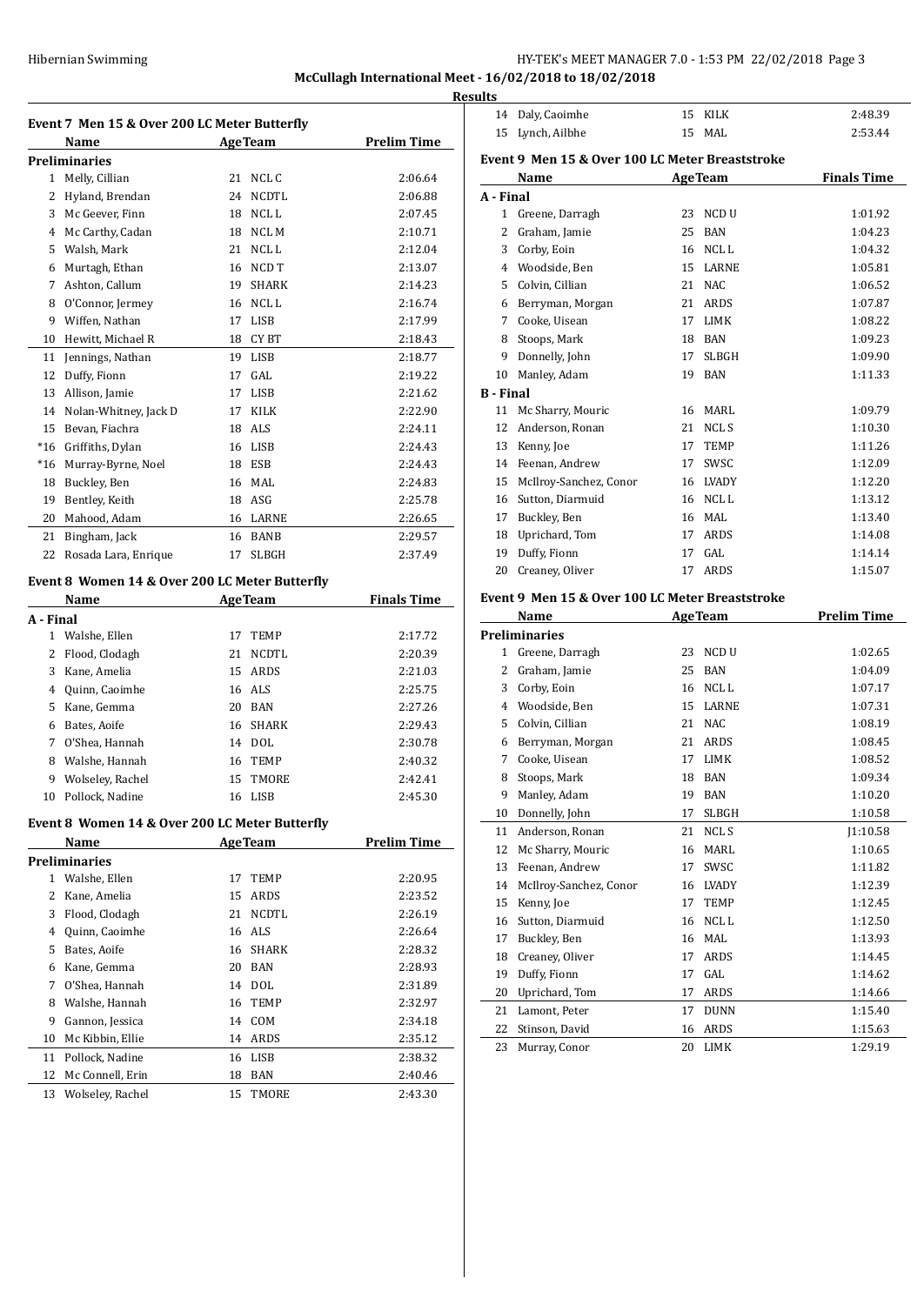**McCullagh International Meet - 16/02/2018 to 18/02/2018**

|                  |                                                            |          |                     |                    | <b>Results</b> |
|------------------|------------------------------------------------------------|----------|---------------------|--------------------|----------------|
|                  | Event 10 Women 14 & Over 100 LC Meter Breaststroke<br>Name |          | <b>AgeTeam</b>      | <b>Finals Time</b> | Eve            |
| A - Final        |                                                            |          |                     |                    |                |
|                  | 1 Mc Sharry, Mona                                          |          | 18 MARL             | 1:08.42            |                |
| 2                | Coyne, Niamh                                               | 17       | NCDTL               | 1:09.75            |                |
|                  | 3 Haughey, Aisling                                         |          | 23 ALS              | 1:11.77            |                |
|                  | 4 Davison, Mia                                             |          | 15 ARDS             | 1:14.50            |                |
| 5                | Thompson, Zoe                                              |          | 17 ARDS             | 1:16.04            |                |
| 6                | Cooke, Lisa                                                |          | 21 ALS              | 1:16.08            |                |
| 7                | Doyle, Eimear                                              |          | 17 WAT              | 1:16.65            |                |
| 8                | Gardiner, Beth                                             |          | 15 NAC              | 1:17.57            |                |
| 9                | Murphy, Jade                                               | 21       | <b>SLIGO</b>        | 1:18.97            |                |
| 10               | Joyce, Grace                                               |          | 16 SHARK            | 1:19.88            | 1              |
| <b>B</b> - Final |                                                            |          |                     |                    | 1              |
| 11               | Mc Loughlin, Stephanie                                     |          | 17 GAL              | 1:17.24            | 1              |
| 12               | Lynch, Robyn                                               | 16       | TEMP                | 1:17.62            |                |
|                  | 13 Kelly, Emer                                             |          | 19 ASG              | 1:18.38            | Eve            |
|                  | 14 Mc Fadden, Ava                                          |          | 15 COM              | 1:18.59            |                |
| 15               | Gibbs, Alison                                              |          | 14 GAL              | 1:20.43            |                |
|                  | 16 Vaughan, Rachel                                         |          | 16 KILK             | 1:20.62            |                |
| 17               | Allen, Min                                                 |          | 15 NRS              | 1:21.44            |                |
|                  | 18 O'Shea, Aoife                                           |          | 15 MAL              | 1:21.62            |                |
| 19               | Cooke, Olwyn                                               |          | 15 LIMK             | 1:22.88            | Eve            |
| 20               | Trait, Naomi                                               |          | 15 KILK             | 1:22.91            |                |
|                  |                                                            |          |                     |                    | $A -$          |
|                  | Event 10 Women 14 & Over 100 LC Meter Breaststroke         |          |                     |                    |                |
|                  | Name<br><b>Example 2.1 Age Team</b>                        |          |                     | <b>Prelim Time</b> |                |
|                  | <b>Preliminaries</b>                                       |          |                     |                    |                |
|                  | 1 Mc Sharry, Mona                                          |          | 18 MARL             | 1:09.36            |                |
|                  | 2 Coyne, Niamh                                             | 17<br>23 | <b>NCDTL</b><br>ALS | 1:11.02<br>1:12.14 |                |
|                  | 3 Haughey, Aisling                                         |          | 15 ARDS             | 1:15.32            |                |
|                  | 4 Davison, Mia                                             |          | 17 ARDS             | 1:16.52            |                |
| 5                | Thompson, Zoe<br>6 Gardiner, Beth                          |          | 15 NAC              | 1:16.83            |                |
|                  | 7 Cooke, Lisa                                              |          | 21 ALS              | 1:17.29            |                |
|                  | Doyle, Eimear                                              |          | 17 WAT              |                    | 1              |
| 8<br>9           | Joyce, Grace                                               | 16       | SHARK               | 1:17.54<br>1:18.20 |                |
| 10               | Murphy, Jade                                               | 21       | <b>SLIGO</b>        | 1:18.58            | Eve            |
|                  | Kelly, Emer                                                |          | ASG                 |                    |                |
| 11<br>12         | Mc Loughlin, Stephanie                                     | 19<br>17 | GAL                 | 1:19.20            | Pre            |
| 13               | Mc Fadden, Ava                                             | 15       | COM                 | 1:19.23<br>1:19.50 |                |
| 14               | Lynch, Robyn                                               | 16       | TEMP                | 1:19.71            |                |
| 15               | O'Shea, Aoife                                              | 15       | MAL                 | 1:20.07            |                |
| 16               | Allen, Min                                                 | 15       | <b>NRS</b>          | 1:20.12            |                |
| 17               | Gibbs, Alison                                              | 14       | GAL                 | 1:20.46            |                |
|                  | Vaughan, Rachel                                            |          | 16 KILK             | 1:20.66            |                |
| 18<br>19         | Flaherty, Ellen                                            | 16       | ATH                 | 1:20.71            |                |
| 20               | Trait, Naomi                                               | 15       | KILK                | 1:21.48            |                |
| 21               | Cooke, Olwyn                                               | 15       | LIMK                | 1:22.21            |                |
|                  |                                                            |          |                     |                    | 1              |
| 22<br>23         | Mc Daid, Carrie                                            | 16       | SLIGO               | 1:23.51            | 1              |
|                  | Keane, Ellen<br>Malcolm, Ciara M                           | 23       | NAC                 | 1:24.48            | 1              |
| 24               |                                                            | 17       | NY&MN               | 1:24.59            | 1              |
| 25               | Mees, Lydia                                                | 16       | BANB                | 1:24.64            | 1              |
| 26<br>27         | Nulty, Molly<br>Wolseley, Rachel                           | 14       | SSEAL<br>TMORE      | 1:25.43            | 1              |
| 28               | Bates, Aoife                                               | 15<br>16 | SHARK               | 1:27.19<br>1:27.41 | 1              |
|                  |                                                            |          |                     |                    | 1              |

| 29        | Turner, Nicole                                   |    | 16 NAC            | 1:48.90            |  |  |
|-----------|--------------------------------------------------|----|-------------------|--------------------|--|--|
|           | Event 11 Men 15 & Over 1500 LC Meter Freestyle   |    |                   |                    |  |  |
|           | Name                                             |    | <b>AgeTeam</b>    | <b>Finals Time</b> |  |  |
|           | 1 Wiffen, Daniel                                 |    | 17 LISB           | 16:13.67           |  |  |
|           | 2 Fleming, Jack                                  | 17 | LISB              | 16:47.86           |  |  |
|           | 3 Meegan, Andrew                                 |    | 28 ALS            | 16:51.57           |  |  |
|           | 4 Kilbride, Denis                                |    | 17 NRS            | 16:57.17           |  |  |
| 5         | Byrne, Jordan                                    |    | 18 ALS            | 16:58.75           |  |  |
|           | 6 Bevan, Fiachra                                 |    | 18 ALS            | 17:30.08           |  |  |
| 7         | Mc Manus, Oisin                                  |    | 15 ENSK           | 18:02.10           |  |  |
| 8         | Foley, Cian                                      |    | 19 NRS            | 18:07.40           |  |  |
| 9         | Mac Carthy, Evan                                 |    | 16 DOL            | 18:12.09           |  |  |
| 10        | Wilson, Adam                                     |    | 15 BANB           | 18:30.14           |  |  |
| 11        | Kenny, Sean                                      | 15 | TEMP              | 18:36.30           |  |  |
| 12        | Myers, Nick                                      |    | 18 SWSC           | 19:12.78           |  |  |
|           | Event 12 Women 14 & Over 1500 LC Meter Freestyle |    |                   |                    |  |  |
|           | Name                                             |    | <b>AgeTeam</b>    | <b>Finals Time</b> |  |  |
|           | 1 Gannon, Jessica                                |    | 14 COM            | 17:49.11           |  |  |
|           | 2 Daly, Edel                                     |    | 15 NCLL           | 18:14.23           |  |  |
|           | 3 Cunningham, Karla                              |    | 15 MULL           | 18:52.53           |  |  |
|           | 4 Mc Connell, Erin                               |    | 18 BAN            | 19:10.56           |  |  |
|           | Event 13 Women 14 & Over 400 LC Meter IM         |    |                   |                    |  |  |
|           | Name                                             |    | <b>AgeTeam</b>    | <b>Finals Time</b> |  |  |
| A - Final |                                                  |    |                   |                    |  |  |
| 1         | Walshe, Ellen                                    | 17 | <b>TEMP</b>       | 4:58.58            |  |  |
|           | 2 Kane, Amelia                                   |    | 15 ARDS           | 5:05.21            |  |  |
| 3         | Mc Feely, Christine                              |    | 17 ALS            | 5:15.94            |  |  |
|           | 4 O'Shea, Hannah                                 |    | 14 DOL            |                    |  |  |
| 5         | Donegan, Elé                                     |    | 15 LEA            | 5:20.53<br>5:23.01 |  |  |
|           |                                                  |    | 15 TEMP           |                    |  |  |
|           | 6 Martin, Leah<br>7 Mc Bride, Hope               |    | 15 ARDS           | 5:24.88<br>5:31.32 |  |  |
| 8         |                                                  |    | 15 NAC            |                    |  |  |
|           | Dawson, Ailbhe                                   |    |                   | 5:34.28            |  |  |
| 9.<br>10  | Pollock, Nadine<br>O'Shea, Aoife                 |    | 16 LISB<br>15 MAL | 5:38.31<br>5:46.89 |  |  |
|           |                                                  |    |                   |                    |  |  |
|           | Event 13 Women 14 & Over 400 LC Meter IM<br>Name |    | <b>AgeTeam</b>    | <b>Prelim Time</b> |  |  |
|           | <b>Preliminaries</b>                             |    |                   |                    |  |  |
| 1         | Walshe, Ellen                                    | 17 | TEMP              | 5:07.76            |  |  |
| 2         | Kane, Amelia                                     | 15 | ARDS              | 5:09.28            |  |  |
| 3         | Mc Feely, Christine                              | 17 | ALS               | 5:17.73            |  |  |
| 4         | O'Shea, Hannah                                   | 14 | <b>DOL</b>        | 5:21.69            |  |  |
| 5         | Donegan, Elé                                     | 15 | LEA               | 5:27.57            |  |  |
| 6         | Gibbs, Alison                                    | 14 | GAL               | 5:29.55            |  |  |
| 7         | Mc Bride, Hope                                   | 15 | ARDS              | 5:33.91            |  |  |
| 8         | Martin, Leah                                     | 15 | TEMP              | 5:34.02            |  |  |
| 9         | O'Shea, Aoife                                    | 15 | MAL               | 5:34.34            |  |  |
| 10        | Dawson, Ailbhe                                   | 15 | NAC               | 5:36.37            |  |  |
| 11        | Pollock, Nadine                                  | 16 | LISB              | 5:38.09            |  |  |
| 12        | Harford, Ella                                    | 14 | BARRA             | 5:38.10            |  |  |
| 13        | Mallett, Ellen                                   | 14 | CY DY             | 5:38.39            |  |  |
| 14        | Daly, Caoimhe                                    | 15 | KILK              | 5:40.17            |  |  |
| 15        | Blemmings, Rachel                                | 14 | BANB              | 5:40.38            |  |  |
| 16        | Falls, Ellie                                     | 15 | LEA               | 5:45.32            |  |  |
| 17        | Farrell, Danielle                                | 15 | SLIGO             | 5:45.38            |  |  |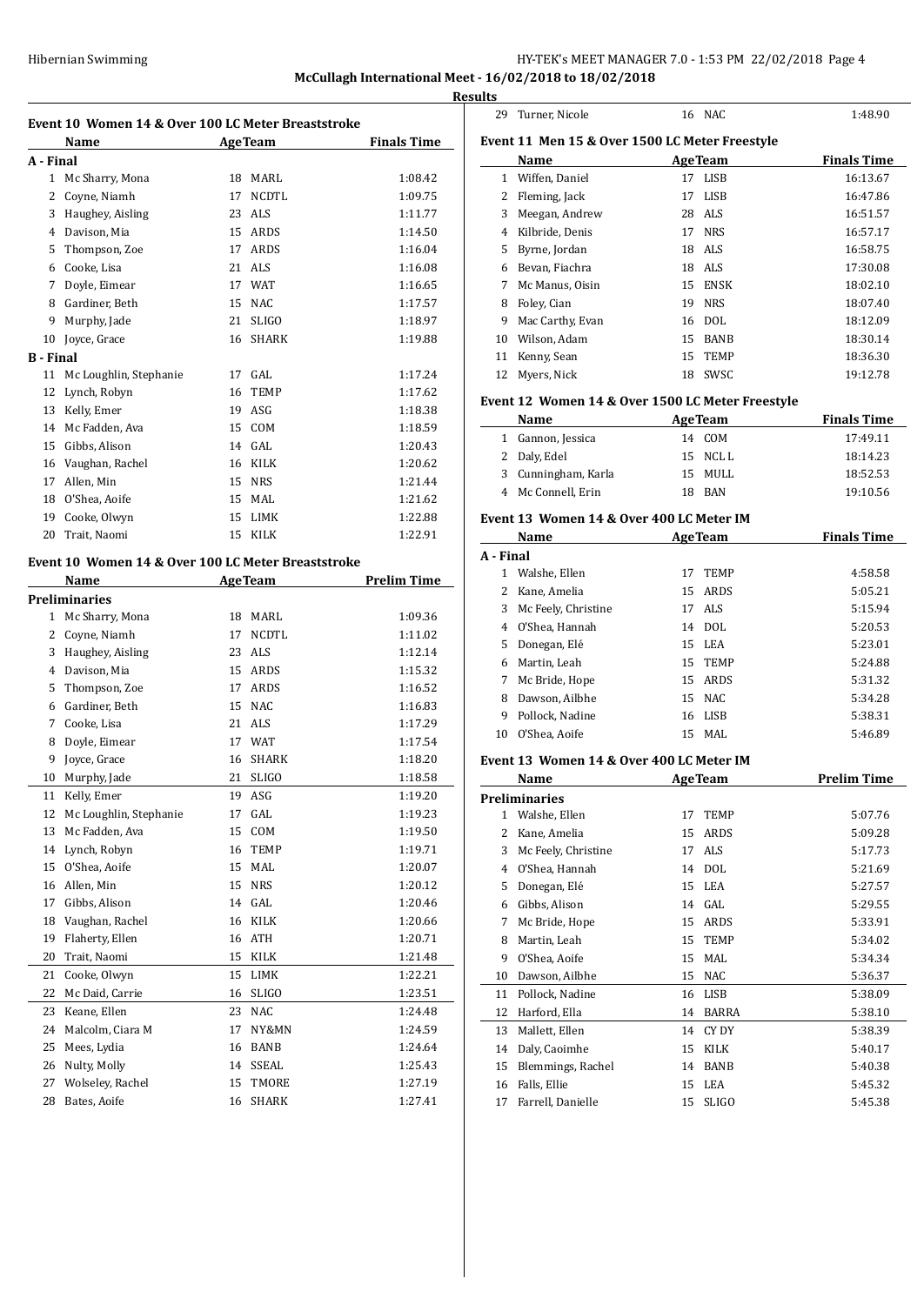# **McCullagh International Meet - 16/02/2018 to 18/02/2018**

|              | Preliminaries  (Event 13 Women 14 & Over 400 LC Meter IM)<br>Name |                          | Age Team       | <b>Prelim Time</b> |
|--------------|-------------------------------------------------------------------|--------------------------|----------------|--------------------|
|              | --- Walshe, Hannah                                                |                          | 16 TEMP        | DQ                 |
|              |                                                                   |                          |                |                    |
|              | Event 14 Men 400 LC Meter Medley Relay                            |                          |                |                    |
|              | Team                                                              |                          | Relay          | <b>Finals Time</b> |
|              | 1 BAN                                                             |                          | A              | 3:51.57            |
| 2            | LIMK                                                              |                          | A              | 3:58.26            |
| 3            | BAN                                                               |                          | B              | 4:04.95            |
|              | 4 ARDS                                                            |                          | A              | 4:07.26            |
| 5            | ARDS                                                              |                          | B              | 4:30.62            |
|              | Event 15 Women 400 LC Meter Medley Relay                          |                          |                |                    |
|              | Team                                                              |                          | Relay          | <b>Finals Time</b> |
| $\mathbf{1}$ | ARDS                                                              |                          | A              | 4:24.69            |
| 2            | ARDS                                                              |                          | B              | 4:26.56            |
| 3            | ALS                                                               |                          | A              | 4:29.70            |
|              | 4 TEMP                                                            |                          | A              | 4:32.37            |
| 5.           | CY BT                                                             |                          | A              | 4:49.22            |
|              | 6 LEA                                                             |                          | A              | 4:55.88            |
| 7            | LISB                                                              |                          | A              | 4:58.58            |
|              | Event 16 Men 15 & Over 50 LC Meter Butterfly                      |                          |                |                    |
|              | Name                                                              |                          | AgeTeam        | <b>Finals Time</b> |
| A - Final    |                                                                   |                          |                |                    |
|              | 1 Bain, Callum                                                    |                          | 22 CKSTN       | 24.82              |
|              | 2 Munn, Conor                                                     |                          | 23 ARDS        | 24.93              |
|              | 3 Hyland, Brendan                                                 |                          | 24 NCDTL       | 24.96              |
|              | 4 Hewitt, Michael R                                               |                          | 18 CYBT        | 25.57              |
|              |                                                                   |                          |                |                    |
|              | 5 Colvin, Cillian                                                 |                          | 21 NAC         | 26.25              |
|              | 6 Jennings, Nathan                                                |                          | 19 LISB        | 26.73              |
|              | 7 Carey, Andrew                                                   |                          | 19 ATH         | 26.93              |
| 8            | Lewis, Ryan                                                       |                          | 19 LARNE       | 27.20              |
| 9            | Johnston, Paddy                                                   |                          | 17 ARDS        | 27.28              |
|              | Event 16 Men 15 & Over 50 LC Meter Butterfly                      |                          |                |                    |
|              | Name                                                              | <b>Example 2</b> AgeTeam |                | <b>Prelim Time</b> |
|              | Preliminaries                                                     |                          |                |                    |
|              | 1 Bain, Callum                                                    |                          | 22 CKSTN       | 24.92              |
|              | 2 Hyland, Brendan                                                 |                          | 24 NCDTL       | 25.06              |
| 3            | Munn, Conor                                                       | 23                       | ARDS           | 25.44              |
| 4            | Hewitt, Michael R                                                 | 18                       | CY BT          | 25.69              |
| 5            | Johnston, Paddy                                                   | 17                       | ARDS           | 26.56              |
| 6            | Jennings, Nathan                                                  | 19                       | LISB           | 26.90              |
| 7            | Carey, Andrew                                                     | 19                       | ATH            | 26.93              |
| 8            | Colvin, Cillian                                                   | 21                       | NAC            | 27.14              |
| 9            | Lewis, Ryan                                                       | 19                       | LARNE          | 27.62              |
|              |                                                                   |                          |                |                    |
|              | Event 17 Women 14 & Over 50 LC Meter Butterfly<br>Name            |                          | <b>AgeTeam</b> | <b>Finals Time</b> |
| A - Final    |                                                                   |                          |                |                    |
| $\mathbf{1}$ | Mc Sharry, Mona                                                   | 18                       | MARL           | 27.06              |
| 2            | Reid, Emma                                                        | 19                       |                | 27.49              |
|              |                                                                   |                          | NCDAR          |                    |
| 3            | Walshe, Ellen                                                     | 17                       | TEMP           | 28.27              |
|              | Mc Crea, Alex                                                     | 17                       | CY BT          | 29.29              |
| 4            |                                                                   | 20                       | <b>BAN</b>     | 29.36              |
| 5            | Kane, Gemma                                                       |                          |                |                    |
| 6            | Flood, Clodagh                                                    | 21                       | NCDTL          | 29.47              |
| 7            | Barrett, Lily                                                     | 21                       | ENS            | 29.75              |

| ılts             |                                                |    |                |                    |
|------------------|------------------------------------------------|----|----------------|--------------------|
| 9                | Lynch, Robyn                                   | 16 | TEMP           | 30.35              |
| 10               | Moore, Aoife                                   |    | 16 ECAV        | 30.66              |
|                  | Event 17 Women 14 & Over 50 LC Meter Butterfly |    |                |                    |
|                  | Name                                           |    |                | <b>Prelim Time</b> |
|                  |                                                |    | <b>AgeTeam</b> |                    |
| 1                | <b>Preliminaries</b>                           |    |                |                    |
|                  | Reid, Emma                                     | 19 | <b>NCDAR</b>   | 27.84              |
| 2                | Mc Sharry, Mona                                | 18 | MARL           | 28.04              |
|                  | 3 Walshe, Ellen                                | 17 | TEMP           | 28.34              |
|                  | 4 Reid, Rebecca                                | 17 | ARDS           | 29.27              |
| 5                | Flood, Clodagh                                 | 21 | NCDTL          | 29.30              |
|                  | 6 Mc Crea, Alex                                | 17 | CY BT          | 29.57              |
| 7                | Kane, Gemma                                    | 20 | <b>BAN</b>     | 29.64              |
| 8                | Barrett, Lily                                  | 21 | <b>ENS</b>     | 29.92              |
| 9                | Lynch, Robyn                                   | 16 | <b>TEMP</b>    | 29.99              |
| 10               | Desmond, Tara                                  | 20 | DOL            | 30.06              |
| 11               | Moore, Aoife                                   |    | 16 ECAV        | 30.33              |
| 12               | Davison, Mia                                   | 15 | ARDS           | 30.34              |
|                  | 13 Hunter, Kelly                               | 17 | CKSTN          | 30.55              |
|                  | 14 Walshe, Hannah                              | 16 | TEMP           | 30.87              |
| 15               | Mc Daid, Carrie                                | 16 | SLIGO          | 30.92              |
|                  | 16 O'Hara, Brogán                              | 20 | LEA            | 31.02              |
| 17               | Turner, Nicole                                 |    | 16 NAC         | 38.74              |
|                  |                                                |    |                |                    |
|                  | Event 18 Men 15 & Over 200 LC Meter Freestyle  |    |                |                    |
|                  | Name                                           |    | <b>AgeTeam</b> | <b>Finals Time</b> |
| A - Final        |                                                |    |                |                    |
| 1                | Mc Millan, Jack                                | 18 | BAN            | 1:51.29            |
| $\overline{2}$   | Mc Geever, Finn                                | 18 | NCL L          | 1:54.64            |
|                  | 3 Coulter, Curtis                              |    | 24 BAN         | 1:54.65            |
|                  | 4 Prendergast, David                           |    | 24 NCD K       | 1:54.86            |
| 5                | Corby, Alan                                    | 21 | NCL L          | 1:56.15            |
|                  | 6 Hyland, Brendan                              |    | 24 NCDTL       | 1:56.48            |
|                  | 7 Walsh, Mark                                  | 21 | NCL L          | 1:57.16            |
| 8                | Mc Carthy, Cadan                               | 18 | NCL M          | 1:57.92            |
| 9                | Kearney, Cathal                                | 17 | ALS            | 2:00.47            |
| 10               | Colvin, Cillian                                | 21 | <b>NAC</b>     | 2:01.54            |
| <b>B</b> - Final |                                                |    |                |                    |
| 11               | Wiffen, Daniel                                 | 17 | LISB           | 1:59.37            |
| 12               | Byrne, Jordan                                  | 18 | ALS            | 1:59.73            |
| 13               | O'Connor, Jermey                               | 16 | NCL L          | 2:01.53            |
| 14               | Griffiths, Dylan                               | 16 | LISB           | 2:02.24            |
| 15               | Moynihan, Riley                                |    | 16 MAL         | 2:03.04            |
| 16               | O'Sullivan, Brian                              |    | 24 NAC         | 2:03.20            |
| 17               | Fleming, Jack                                  | 17 | LISB           | 2:03.53            |
| 18               | Kilbride, Denis                                | 17 | <b>NRS</b>     | 2:04.12            |
| 19               | Nichols, Jaime                                 | 18 | BAN            | 2:05.40            |
| 20               | Nolan-Whitney, Jack D                          | 17 | KILK           | 2:07.70            |
|                  | Event 18 Men 15 & Over 200 LC Meter Freestyle  |    |                |                    |
|                  |                                                |    |                |                    |
|                  | Name                                           |    | <b>AgeTeam</b> | <b>Prelim Time</b> |
|                  | <b>Preliminaries</b>                           |    |                |                    |
| 1                | Sloan, Jordan                                  | 25 | BAN            | 1:52.20            |
| $\overline{2}$   | Mc Geever, Finn                                | 18 | NCL L          | 1:54.62            |
| 3                | Mc Millan, Jack                                | 18 | BAN            | 1:55.17            |
| 4                | Prendergast, David                             | 24 | NCD K          | 1:55.32            |
| 5                | Corby, Alan                                    | 21 | NCL L          | 1:56.31            |
|                  |                                                |    |                |                    |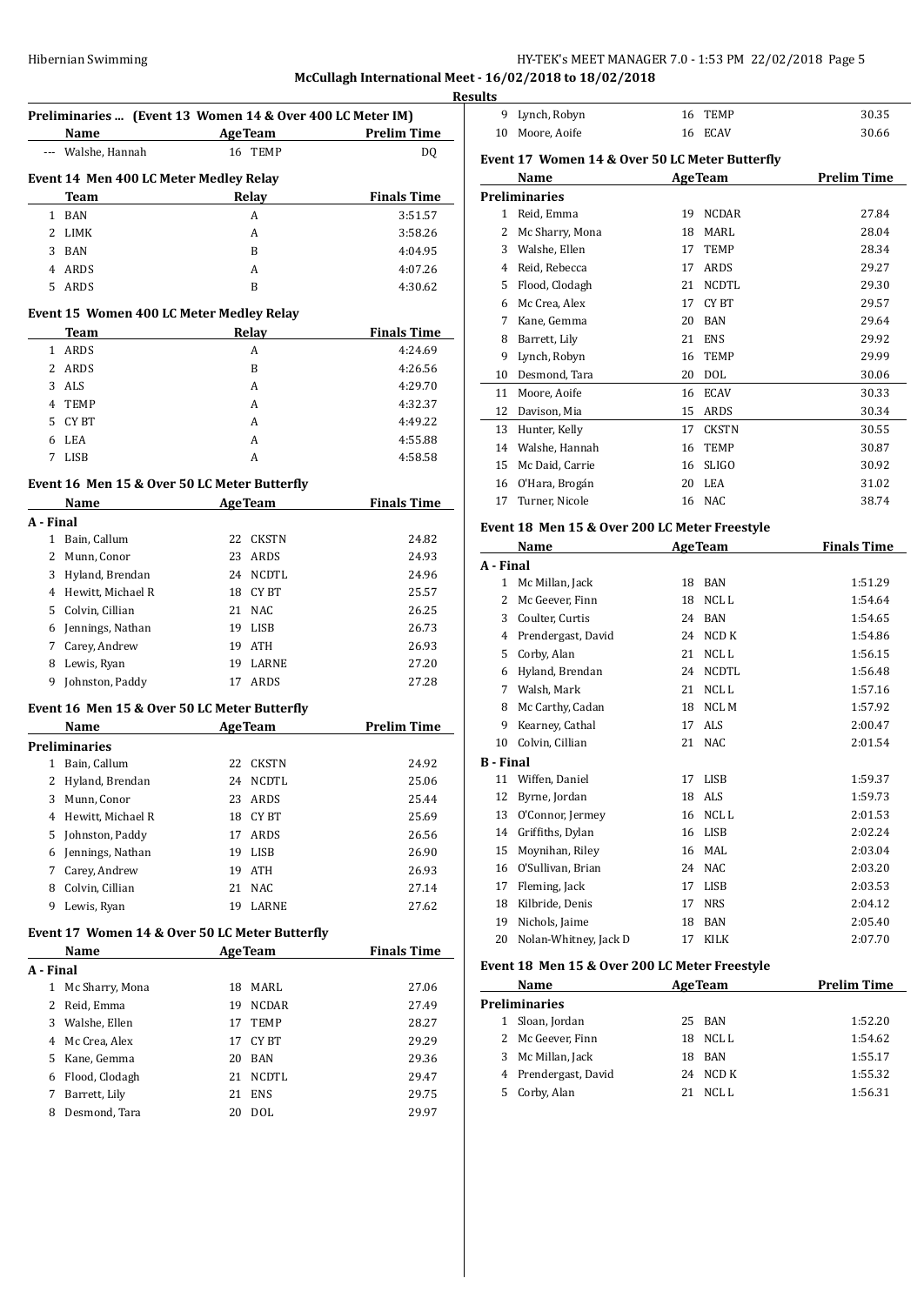# HY-TEK's MEET MANAGER 7.0 - 1:53 PM 22/02/2018 Page 6 **McCullagh International Meet - 16/02/2018 to 18/02/2018**

**Results**

| Preliminaries  (Event 18 Men 15 & Over 200 LC Meter Freestyle) |                                                         |          |                |                    |
|----------------------------------------------------------------|---------------------------------------------------------|----------|----------------|--------------------|
|                                                                | Name                                                    |          | <b>AgeTeam</b> | <b>Prelim Time</b> |
|                                                                | 6 Hyland, Brendan                                       | 24       | NCDTL          | 1:57.66            |
|                                                                | 7 Coulter, Curtis                                       |          | 24 BAN         | 1:58.09            |
|                                                                | 8 Walsh, Mark                                           | 21       | NCLL.          | 1:58.60            |
| 9                                                              | Mc Carthy, Cadan                                        |          | 18 NCL M       | 1:59.32            |
| 10                                                             | Colvin, Cillian                                         | 21       | <b>NAC</b>     | 2:00.04            |
| 11                                                             | Kearney, Cathal                                         | 17       | ALS            | 2:00.94            |
| 12                                                             | Byrne, Jordan                                           | 18       | ALS            | 2:01.04            |
| $*13$                                                          | Griffiths, Dylan                                        | 16       | LISB           | 2:01.43            |
| $*13$                                                          | Wiffen, Daniel                                          | 17       | <b>LISB</b>    | 2:01.43            |
| 15                                                             | O'Connor, Jermey                                        | 16       | NCL L          | 2:01.67            |
| 16                                                             | O'Sullivan, Brian                                       | 24       | <b>NAC</b>     | 2:02.55            |
| 17                                                             | Corby, Eoin                                             | 16       | NCL L          | 2:02.89            |
| 18                                                             | Nichols, Jaime                                          | 18       | <b>BAN</b>     | 2:03.39            |
| 19                                                             | Fleming, Jack                                           |          | 17 LISB        | 2:03.41            |
| 20                                                             | Moynihan, Riley                                         | 16       | MAL            | 2:03.62            |
| 21                                                             | Kilbride, Denis                                         | 17       | <b>NRS</b>     | 2:03.63            |
| 22                                                             | Scannell, Sean                                          | 16       | NCD K          | 2:04.26            |
| 23                                                             | Stafford, Finlay                                        |          | 16 ARDS        | 2:05.24            |
| 24                                                             | Nolan-Whitney, Jack D                                   | 17       | KILK           | 2:05.25            |
| 25                                                             | Murtagh, Ethan                                          | 16       | NCD T          | 2:05.35            |
| 26                                                             | O Rourke. Oiśn                                          | 17       | TUAM           | 2:05.64            |
| 27                                                             | Juskus, Kasparas                                        | 18       | ALS            | 2:05.96            |
| 28                                                             | Hewitt, Michael R                                       | 18       | CY BT          | 2:06.15            |
| 29                                                             | David, Ben R                                            | 17       | <b>BARRA</b>   | 2:06.28            |
| 30                                                             | Rosada Lara, Enrique                                    | 17       | <b>SLBGH</b>   | 2:08.26            |
| 31                                                             | Uprichard, Tom                                          | 17       | ARDS           | 2:08.66            |
| 32                                                             | Mc Sharry, Mouric                                       | 16       | MARL           | 2:09.12            |
| 33                                                             | Sutton, Diarmuid                                        | 16       | NCL L          | 2:09.27            |
|                                                                |                                                         |          |                |                    |
|                                                                | Event 19 Women 14 & Over 200 LC Meter Freestyle<br>Name |          | <b>AgeTeam</b> | <b>Finals Time</b> |
| A - Final                                                      |                                                         |          |                |                    |
| $\mathbf{1}$                                                   | Bethel, Rachel                                          |          | 18 LISB        | 2:02.47            |
| 2                                                              | Catterson, Victoria                                     |          | 17 ARDS        | 2:04.71            |
| 3                                                              | Godden, Maria                                           | 16       | KILK           | 2:05.76            |
| 4                                                              | Trait, Naomi                                            | 15       | KILK           | 2:07.97            |
| 5                                                              |                                                         |          | 21 NCDTL       | 2:08.06            |
|                                                                | Flood, Clodagh                                          |          |                |                    |
| 6<br>7                                                         | Osing, Cara<br>Mc Loughlin, Stephanie                   | 15<br>17 | TEMP<br>GAL    | 2:10.02<br>2:10.79 |
| 8                                                              | Daly, Edel                                              | 15       | NCL L          | 2:11.11            |
| 9                                                              |                                                         | 20       | ALS            |                    |
|                                                                | Finlay, Caitriona                                       |          |                | 2:12.48            |
| 10                                                             | Flaherty, Ellen                                         | 16       | ATH            | 2:14.84            |
| <b>B</b> - Final<br>11                                         | Cahill, Roisin                                          | 19       | <b>ENS</b>     | 2:11.15            |
| 12                                                             | Gillic, Trudie                                          | 16       |                |                    |
| 13                                                             | Bailey, Sadhbh                                          | 14       | NCDKS          | 2:13.03<br>2:13.10 |
| 14                                                             | Tinsley, Florence I                                     | 16       | NRS<br>CY BT   | 2:14.14            |
| 15                                                             | Gannon, Jessica                                         | 14       | COM            | 2:14.27            |
| 16                                                             | Barrett, Lily                                           | 21       | ENS            | 2:14.39            |
|                                                                |                                                         |          |                |                    |

17 Donegan, Elé 15 LEA 2:14.42 Dawson, Ailbhe 15 NAC 2:15.39 19 Mc Crea, Alex 17 CY BT 2:17.12 Feenan, Anna 15 SWSC 2:17.66

| Event 19 Women 14 & Over 200 LC Meter Freestyle |                                                |          |                            |                    |
|-------------------------------------------------|------------------------------------------------|----------|----------------------------|--------------------|
|                                                 | Name                                           |          | <b>AgeTeam</b>             | <b>Prelim Time</b> |
|                                                 | <b>Preliminaries</b>                           |          |                            |                    |
|                                                 | 1 Godden, Maria                                |          | 16 KILK                    | 2:05.80            |
| 2                                               | Bethel, Rachel                                 |          | 18 LISB                    | 2:05.85            |
|                                                 | 3 Catterson, Victoria                          |          | 17 ARDS                    | 2:08.90            |
|                                                 | 4 Trait, Naomi                                 |          | 15 KILK                    | 2:09.14            |
|                                                 | 5 Osing, Cara                                  | 15       | <b>TEMP</b>                | 2:09.35            |
|                                                 | 6 Flood, Clodagh                               | 21       | <b>NCDTL</b>               | 2:09.69            |
| 7                                               | Firth $\sim$ , Bethy                           |          | 22 ARDS                    | 2:10.54            |
| 8                                               | Kane, Amelia                                   | 15       | <b>ARDS</b>                | 2:10.92            |
| 9                                               | Finlay, Caitriona                              |          | 20 ALS                     | 2:11.16            |
| 10                                              | Daly, Edel                                     | 15       | NCL L                      | 2:11.94            |
| 11                                              | Mc Loughlin, Stephanie                         | 17       | GAL                        | 2:12.14            |
| 12                                              | Flaherty, Ellen                                |          | 16 ATH                     | 2:12.41            |
| 13                                              | Barrett, Lily                                  | 21       | <b>ENS</b>                 | 2:12.65            |
|                                                 | 14 Cahill, Roisin                              |          | 19 ENS                     | 2:12.82            |
| 15                                              | Gillic, Trudie                                 |          | 16 NCDKS                   | 2:13.67            |
|                                                 | 16 Bailey, Sadhbh                              |          | 14 NRS                     | 2:14.38            |
|                                                 | 17 Tinsley, Florence I                         |          | 16 CYBT                    | 2:15.12            |
|                                                 | 18 Gannon, Jessica                             | 14       | <b>COM</b>                 | 2:15.67            |
| 19                                              | Donegan, Elé                                   | 15       | LEA                        | 2:15.68            |
| 20                                              | Feenan, Anna                                   |          | 15 SWSC                    | 2:16.85            |
| 21                                              | Dawson, Ailbhe                                 | 15       | <b>NAC</b>                 | 2:17.52            |
|                                                 |                                                |          |                            |                    |
| 22                                              | Mc Crea, Alex                                  | 17       | CY BT                      | 2:18.05            |
|                                                 |                                                |          |                            |                    |
|                                                 | Event 20 Men 15 & Over 100 LC Meter Backstroke |          |                            |                    |
|                                                 | Name                                           |          | <b>AgeTeam</b>             | <b>Finals Time</b> |
| A - Final<br>1                                  |                                                | 19       |                            |                    |
|                                                 | Ferguson, Conor                                |          | NCD B                      | 54.79              |
| 2                                               | Mc Evoy, Rory                                  | 20       | NCD E                      | 56.65              |
| 3                                               | Johnston, Paddy                                | 17<br>18 | ARDS                       | 59.27              |
|                                                 | 4 Galland, Luc                                 |          | SWSC                       | 59.70              |
| 5.<br>6                                         | Scannell, Sean                                 | 19       | 16 NCD K                   | 1:00.00            |
| 7                                               | Ashton, Callum                                 | 17       | <b>SHARK</b><br><b>WAT</b> | 1:01.00<br>1:01.77 |
| 8                                               | Lonergan, Luke                                 | 18       | GAL                        | 1:02.42            |
| 9                                               | Burke, Ciaran                                  | 17       | ARDS                       | 1:03.25            |
| 10                                              | Angus, Jack<br>Wiffen, Nathan                  |          | 17 LISB                    | 1:03.67            |
|                                                 |                                                |          |                            |                    |
| B - Final<br>11                                 | Carroll, Aaron                                 | 16       | NCL L                      | 1:02.54            |
| 12                                              | Irwin, Neddie                                  | 15       | SWSC                       | 1:05.21            |
| 13                                              | Rooney, Cian                                   | 15       | MARL                       | 1:05.27            |
| 14                                              | O Rourke, Oiśn                                 | 17       | <b>TUAM</b>                | 1:05.39            |
| 15                                              | Nichols, Jaime                                 | 18       | BAN                        | 1:05.55            |
| 16                                              | Yau, David                                     | 17       | ESB                        | 1:05.75            |
| 17                                              | Mc Mahon, Aaron                                | 16       | <b>DOL</b>                 | 1:05.85            |
| 18                                              | Gardiner, Matthew                              | 17       | NAC                        | 1:06.46            |

## **Event 20 Men 15 & Over 100 LC Meter Backstroke**

| Name                 | <b>AgeTeam</b> | <b>Prelim Time</b> |
|----------------------|----------------|--------------------|
| <b>Preliminaries</b> |                |                    |
| 1 Ferguson, Conor    | 19 NCD B       | 57.86              |
| 2 Mc Evoy, Rory      | NCD E<br>20.   | 58.98              |

20 David, Ben R 17 BARRA 1:07.67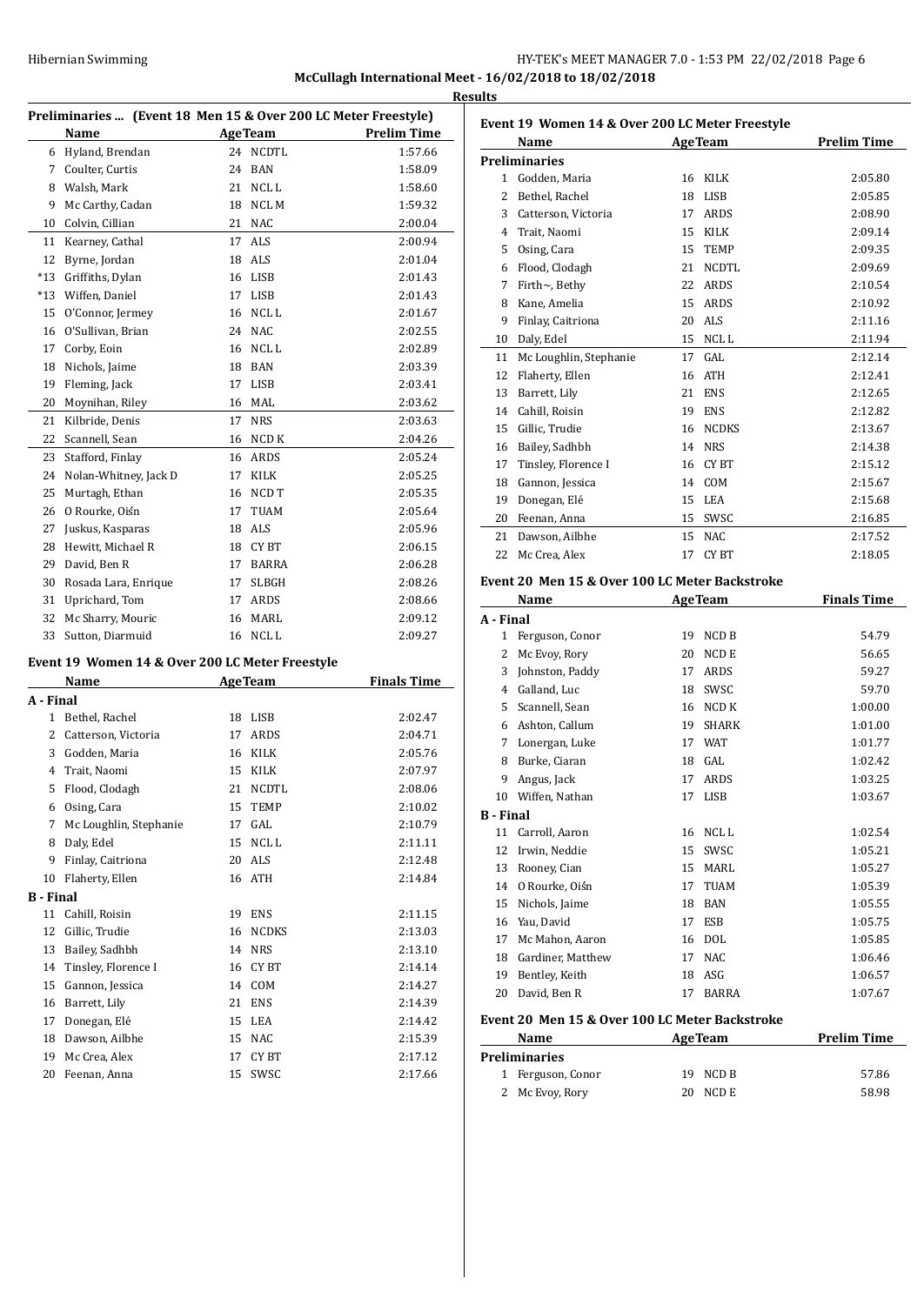# Hibernian Swimming HY-TEK's MEET MANAGER 7.0 - 1:53 PM 22/02/2018 Page 7 **McCullagh International Meet - 16/02/2018 to 18/02/2018**

|    |                    |    |                | Preliminaries  (Event 20 Men 15 & Over 100 LC Meter Backstroke) |
|----|--------------------|----|----------------|-----------------------------------------------------------------|
|    | Name               |    | <b>AgeTeam</b> | <b>Prelim Time</b>                                              |
| 3  | Scannell, Sean     | 16 | NCD K          | 1:00.52                                                         |
| 4  | Galland, Luc       | 18 | SWSC           | 1:00.68                                                         |
| 5  | Ashton, Callum     | 19 | <b>SHARK</b>   | 1:01.15                                                         |
| 6  | Johnston, Paddy    | 17 | ARDS           | 1:01.25                                                         |
| 7  | Lonergan, Luke     | 17 | <b>WAT</b>     | 1:01.84                                                         |
| 8  | Burke, Ciaran      | 18 | GAL            | 1:02.70                                                         |
| 9  | Wiffen, Nathan     | 17 | LISB           | 1:02.97                                                         |
| 10 | Angus, Jack        | 17 | ARDS           | 1:03.22                                                         |
| 11 | Carroll, Aaron     | 16 | NCL L          | 1:03.34                                                         |
| 12 | Rooney, Cian       | 15 | MARL           | 1:05.08                                                         |
| 13 | Nichols, Jaime     | 18 | <b>BAN</b>     | 1:05.16                                                         |
| 14 | Irwin, Neddie      | 15 | SWSC           | 1:05.31                                                         |
| 15 | Mc Mahon, Aaron    | 16 | <b>DOL</b>     | 1:05.50                                                         |
| 16 | O Rourke, Oiśn     | 17 | <b>TUAM</b>    | 1:05.57                                                         |
| 17 | Yau, David         | 17 | ESB            | 1:06.03                                                         |
| 18 | Bentley, Keith     | 18 | ASG            | 1:06.15                                                         |
| 19 | Gardiner, Matthew  | 17 | <b>NAC</b>     | 1:06.72                                                         |
| 20 | David, Ben R       | 17 | <b>BARRA</b>   | 1:08.18                                                         |
| 21 | Mc Clements, Barry | 17 | ARDS           | 1:08.36                                                         |
| 22 | Ryan, Mark         | 17 | <b>LIMK</b>    | 1:09.20                                                         |
| 23 | Anderson, Eoin     | 18 | <b>SLIGO</b>   | 1:11.82                                                         |
| 24 | Mc Grath, Jonathan | 25 | <b>NCLL</b>    | 1:19.39                                                         |

## **Event 21 Women 14 & Over 100 LC Meter Backstroke**

|                  | <b>Name</b>         |    | <b>AgeTeam</b> | <b>Finals Time</b> |
|------------------|---------------------|----|----------------|--------------------|
| A - Final        |                     |    |                |                    |
| $\mathbf{1}$     | Godden, Maria       | 16 | <b>KILK</b>    | 1:02.95            |
| 2                | Cassidy, Ellen      | 17 | <b>DOL</b>     | 1:05.37            |
| 3                | Quinn, Caoimhe      | 16 | ALS            | 1:06.06            |
| 4                | Gibbs, Isabelle     | 16 | GAL            | 1:07.00            |
| 5                | Armstrong, Scarlett | 15 | <b>ARDS</b>    | 1:07.35            |
| 6                | Leahy, Aoife        | 16 | GAL.           | 1:07.71            |
| 7                | Williams, Sophie    | 18 | <b>TMORE</b>   | 1:07.85            |
| 8                | Martin, Leah        | 15 | <b>TEMP</b>    | 1:08.43            |
| 9                | Gillic, Trudie      | 16 | <b>NCDKS</b>   | 1:08.85            |
| 10               | Ahearne, Niamh      | 15 | <b>KILK</b>    | 1:09.19            |
| <b>B</b> - Final |                     |    |                |                    |
| 11               | Osing, Cara         | 15 | <b>TEMP</b>    | 1:09.39            |
| 12               | Ashton, Iona        | 15 | <b>SHARK</b>   | 1:09.53            |
| 13               | Hayman, Sophie      | 15 | <b>ALS</b>     | 1:10.20            |
| 14               | Malcolm, Ciara M    | 17 | NY&MN          | 1:10.32            |
| 15               | Doherty, Rachel     | 17 | <b>NAC</b>     | 1:10.45            |
| 16               | Hunter, Kelly       | 17 | <b>CKSTN</b>   | 1:10.99            |
| 17               | Beattie, Jenni H    | 17 | TMORE          | 1:11.29            |
| 18               | Mc Daid, Carrie     | 16 | <b>SLIGO</b>   | 1:11.31            |
| 19               | Ryan, Christine     | 16 | <b>NEN</b>     | 1:11.51            |
| 20               | Keane, Ellen        | 23 | <b>NAC</b>     | 1:20.72            |
|                  |                     |    |                |                    |

## **Event 21 Women 14 & Over 100 LC Meter Backstroke**

| <b>Name</b>      |    | <b>Prelim Time</b>                                    |  |
|------------------|----|-------------------------------------------------------|--|
| Preliminaries    |    |                                                       |  |
| Godden, Maria    |    | 1:04.00                                               |  |
| 2 Cassidy, Ellen |    | 1:05.25                                               |  |
| Quinn, Caoimhe   |    | 1:05.68                                               |  |
| Reid, Rebecca    | 17 | 1:06.15                                               |  |
|                  |    | <b>AgeTeam</b><br>16 KILK<br>17 DOL<br>16 ALS<br>ARDS |  |

| <b>Results</b> |                     |    |              |         |
|----------------|---------------------|----|--------------|---------|
| 5.             | Gibbs, Isabelle     |    | 16 GAL       | 1:06.83 |
| 6              | Williams, Sophie    | 18 | <b>TMORE</b> | 1:07.71 |
| 7              | Armstrong, Scarlett | 15 | ARDS         | 1:08.14 |
| 8              | Leahy, Aoife        | 16 | GAL          | 1:08.43 |
| 9              | Martin, Leah        | 15 | <b>TEMP</b>  | 1:08.59 |
| 10             | Gillic, Trudie      | 16 | <b>NCDKS</b> | 1:09.36 |
| 11             | Ahearne, Niamh      | 15 | KILK         | 1:09.37 |
| 12             | Ashton, Iona        | 15 | <b>SHARK</b> | 1:09.61 |
| 13             | Doherty, Rachel     | 17 | <b>NAC</b>   | 1:10.08 |
| 14             | Osing, Cara         | 15 | <b>TEMP</b>  | 1:10.26 |
| 15             | Ryan, Christine     | 16 | <b>NEN</b>   | 1:10.54 |
| 16             | Malcolm, Ciara M    | 17 | NY&MN        | 1:10.75 |
| 17             | Hayman, Sophie      | 15 | <b>ALS</b>   | 1:10.92 |
| 18             | Beattie, Jenni H    | 17 | <b>TMORE</b> | 1:11.70 |
| 19             | Mc Daid, Carrie     | 16 | <b>SLIGO</b> | 1:11.72 |
| 20             | Hunter, Kelly       | 17 | <b>CKSTN</b> | 1:12.35 |
| 21             | Keane, Ellen        | 23 | <b>NAC</b>   | 1:18.34 |
| 22             | Kelly, Ailbhe       | 20 | NAC          | 1:26.04 |
| 23             | Turner, Nicole      | 16 | NAC          | 1:35.83 |

## **Event 22 Men 15 & Over 200 LC Meter Breaststroke**

| Name      |                   |     | <b>AgeTeam</b> | <b>Finals Time</b> |  |
|-----------|-------------------|-----|----------------|--------------------|--|
| A - Final |                   |     |                |                    |  |
| 1         | Greene, Darragh   | 23  | -NCD U         | 2:16.96            |  |
| 2         | Corby, Eoin       | 16  | NCL L          | 2:18.68            |  |
| 3         | Woodside, Ben     | 15. | <b>LARNE</b>   | 2:26.79            |  |
| 4         | Cooke, Uisean     | 17  | <b>LIMK</b>    | 2:28.45            |  |
| 5.        | Allison, Jamie    | 17  | LISB           | 2:31.21            |  |
| 6         | Stoops, Mark      | 18  | <b>BAN</b>     | 2:32.12            |  |
| 7         | Mc Sharry, Mouric |     | 16 MARL        | 2:35.57            |  |
| 8         | Cox, Paul         | 16  | LISB           | 2:36.41            |  |
| 9         | Kenny, Joe        | 17  | <b>TEMP</b>    | 2:36.67            |  |
| 10        | Kenny, Sean       | 15  | <b>TEMP</b>    | 2:38.42            |  |

## **Event 22 Men 15 & Over 200 LC Meter Breaststroke**

| Name |                        | <b>AgeTeam</b>     | Prelim Time |  |
|------|------------------------|--------------------|-------------|--|
|      | <b>Preliminaries</b>   |                    |             |  |
| 1    | Greene, Darragh        | NCD U<br>23        | 2:21.09     |  |
| 2    | Corby, Eoin            | NCL L<br>16        | 2:24.15     |  |
| 3    | Cooke, Uisean          | <b>LIMK</b><br>17  | 2:27.24     |  |
| 4    | Woodside, Ben          | LARNE<br>15        | 2:30.27     |  |
| 5    | Allison, Jamie         | <b>LISB</b><br>17  | 2:31.21     |  |
| 6    | Stoops, Mark           | <b>BAN</b><br>18   | 2:34.65     |  |
| 7    | Cox, Paul              | LISB<br>16         | 2:34.94     |  |
| 8    | Kenny, Sean            | <b>TEMP</b><br>15  | 2:36.10     |  |
| 9    | Kenny, Joe             | TEMP<br>17         | 2:36.16     |  |
| 10   | Mc Sharry, Mouric      | MARL<br>16         | 2:36.65     |  |
| 11   | McIlroy-Sanchez, Conor | <b>LVADY</b><br>16 | 2:39.96     |  |
| 12   | Donnelly, John         | SLBGH<br>17        | 2:40.41     |  |
| 13   | Buckley, Ben           | MAL<br>16          | 2:40.59     |  |
| 14   | Feenan, Andrew         | SWSC<br>17         | 2:41.69     |  |
| 15   | Duffy, Fionn           | GAL<br>17          | 2:44.35     |  |
| 16   | Angus, Jack            | ARDS<br>17         | 2:45.74     |  |
| 17   | Creaney, Oliver        | ARDS<br>17         | 2:51.04     |  |
|      | Lamont, Peter          | <b>DUNN</b><br>17  | DQ          |  |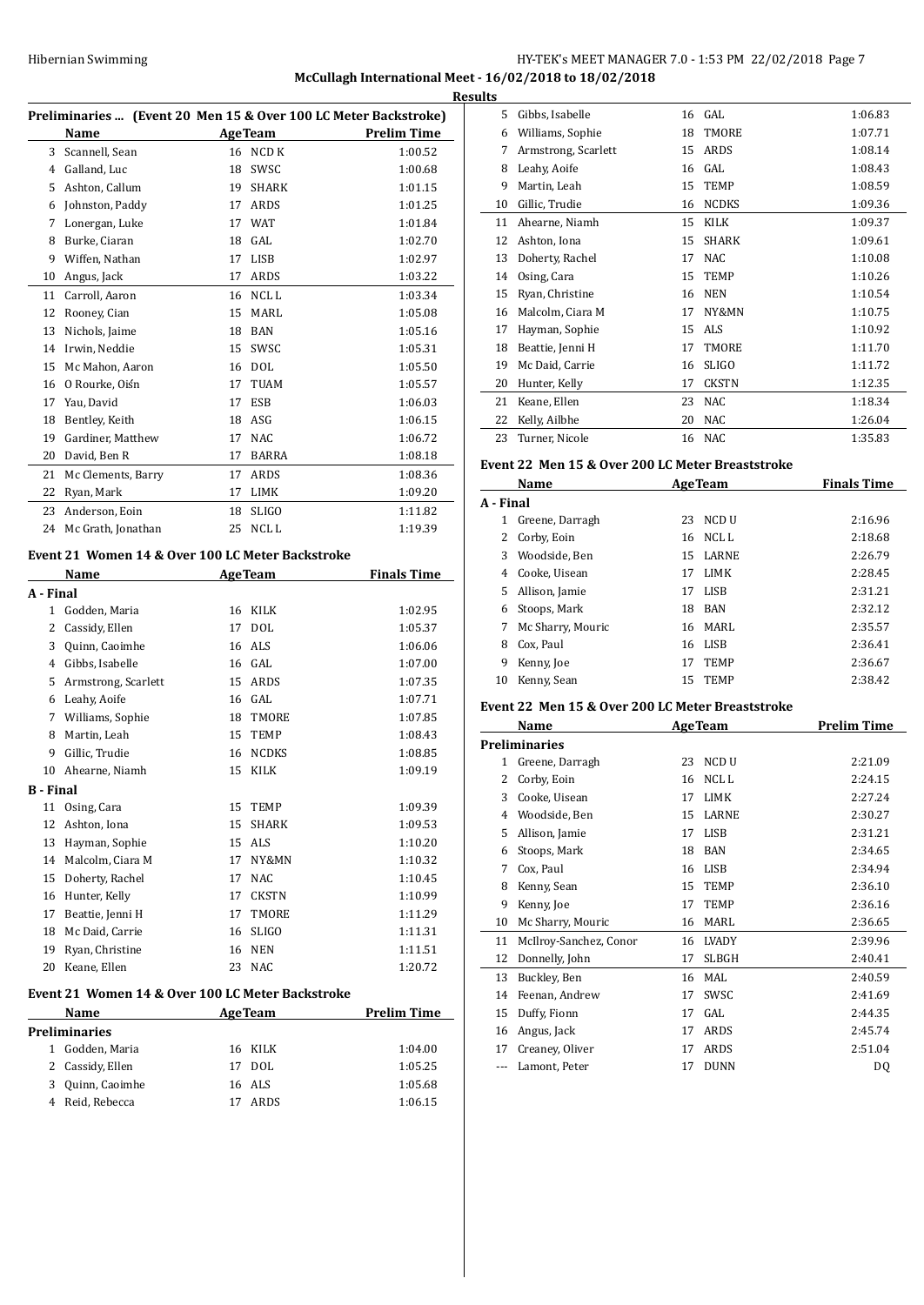# HY-TEK's MEET MANAGER 7.0 - 1:53 PM 22/02/2018 Page 8 **McCullagh International Meet - 16/02/2018 to 18/02/2018**

**Results**

 $\frac{1}{2}$ 

 $\overline{a}$ 

 $\frac{1}{2}$ 

| Event 23 Women 14 & Over 200 LC Meter Breaststroke |                                                            |    |                 |                    |
|----------------------------------------------------|------------------------------------------------------------|----|-----------------|--------------------|
|                                                    | Name                                                       |    | <b>AgeTeam</b>  | <b>Finals Time</b> |
| A - Final                                          |                                                            |    |                 |                    |
| $\mathbf{1}$                                       | Mc Sharry, Mona                                            | 18 | MARL            | 2:31.77            |
| 2                                                  | Coyne, Niamh                                               | 17 | <b>NCDTL</b>    | 2:33.14            |
| 3                                                  | Haughey, Aisling                                           | 23 | ALS <sub></sub> | 2:35.56            |
| 4                                                  | Cooke, Lisa                                                | 21 | ALS             | 2:40.59            |
| 5                                                  | Gardiner, Beth                                             | 15 | <b>NAC</b>      | 2:45.22            |
| 6                                                  | Thompson, Zoe                                              | 17 | ARDS            | 2:45.79            |
| 7                                                  | Davison. Mia                                               | 15 | <b>ARDS</b>     | 2:45.83            |
| 8                                                  | Murphy, Jade                                               | 21 | <b>SLIGO</b>    | 2:46.69            |
| 9                                                  | Doyle, Eimear                                              | 17 | <b>WAT</b>      | 2:46.89            |
| 10                                                 | Lynch, Robyn                                               | 16 | <b>TEMP</b>     | 2:52.40            |
| <b>B</b> - Final                                   |                                                            |    |                 |                    |
| 11                                                 | Kelly, Emer                                                |    | 19 ASG          | 2:46.50            |
| 12                                                 | Mc Fadden, Ava                                             |    | 15 COM          | 2:48.94            |
| 13                                                 | Vaughan, Rachel                                            | 16 | KILK            | 2:53.56            |
| 14                                                 | Joyce, Grace                                               | 16 | <b>SHARK</b>    | 2:55.22            |
| 15                                                 | O'Shea, Aoife                                              |    | 15 MAL          | 2:55.66            |
| 16                                                 | Nulty, Molly                                               |    | 14 SSEAL        | 2:56.13            |
| 17                                                 | Mc Feely, Christine                                        | 17 | <b>ALS</b>      | 2:56.86            |
| 18                                                 | Daniels Howard, Zoe                                        |    | 14 FER          | 2:58.23            |
| 19                                                 | Mees, Lydia                                                | 16 | <b>BANB</b>     | 2:58.54            |
| 20                                                 | Cooke, Olwyn                                               | 15 | <b>LIMK</b>     | 3:01.08            |
|                                                    | Event 23 Women 14 & Over 200 LC Meter Breaststroke<br>Name |    | <b>AgeTeam</b>  | <b>Prelim Time</b> |
|                                                    | <b>Preliminaries</b>                                       |    |                 |                    |
| 1                                                  | Mc Sharry, Mona                                            | 18 | MARL            | 2:34.70            |
| 2                                                  | Haughey, Aisling                                           |    | 23 ALS          | 2:36.83            |
| 3                                                  | Coyne, Niamh                                               | 17 | <b>NCDTL</b>    | 2:37.19            |
|                                                    | 4 Cooke, Lisa                                              | 21 | ALS             | 2:41.24            |
| 5                                                  | Gardiner, Beth                                             | 15 | <b>NAC</b>      | 2:43.67            |
| 6                                                  | Davison, Mia                                               | 15 | ARDS            | 2:45.79            |
| 7                                                  | Murphy, Jade                                               | 21 | <b>SLIGO</b>    | 2:48.45            |
| 8                                                  | Thompson, Zoe                                              | 17 | ARDS            | 2:49.09            |
| 9                                                  | Doyle, Eimear                                              | 17 | <b>WAT</b>      | 2:49.19            |
| 10                                                 | Lynch, Robyn                                               | 16 | <b>TEMP</b>     | 2:50.15            |
| 11                                                 | Mc Fadden, Ava                                             | 15 | COM             | 2:50.53            |
| 12                                                 | Kelly, Emer                                                | 19 | ASG             | 2:51.46            |
| 13                                                 | Gibbs, Alison                                              | 14 | GAL             | 2:52.34            |
| 14                                                 | Joyce, Grace                                               | 16 | SHARK           | 2:55.32            |
| 15                                                 | O'Shea, Aoife                                              | 15 | MAL             | 2:55.56            |
| 16                                                 | Vaughan, Rachel                                            | 16 | KILK            | 2:55.61            |
| 17                                                 | Nulty, Molly                                               | 14 | SSEAL           | 2:55.75            |
| 18                                                 | Mc Feely, Christine                                        | 17 | ALS             | 2:56.23            |
| 19                                                 | Bates, Aoife                                               | 16 | SHARK           | 2:56.79            |
| 20                                                 | Mees, Lydia                                                | 16 | BANB            | 2:57.04            |
| 21                                                 | Cooke, Olwyn                                               | 15 | LIMK            | 2:58.81            |
| 22                                                 | Daniels Howard, Zoe                                        | 14 | FER             | 2:59.25            |
| 23                                                 | Harford, Ella                                              | 14 | BARRA           | 3:01.49            |
| 24                                                 | Brennan, Judy                                              | 15 | ATH             | 3:06.77            |
| ---                                                | Trait, Naomi                                               | 15 | KILK            | DQ                 |

| Event 24 Men 15 & Over 400 LC Meter IM |                                        |    |                |                    |
|----------------------------------------|----------------------------------------|----|----------------|--------------------|
|                                        | Name                                   |    | <b>AgeTeam</b> | <b>Finals Time</b> |
| A - Final                              |                                        |    |                |                    |
| 1                                      | Melly, Cillian                         | 21 | NCL C          | 4:31.22            |
| 2                                      | Mc Carthy, Cadan                       | 18 | NCL M          | 4:34.71            |
| 3                                      | Anderson, Ronan                        | 21 | <b>NCL S</b>   | 4:52.66            |
| 4                                      | Carroll, Aaron                         | 16 | <b>NCLL</b>    | 4:53.46            |
| 5                                      | Fleming, Jack                          | 17 | <b>LISB</b>    | 4:53.48            |
| 6                                      | Cox, Paul                              | 16 | <b>LISB</b>    | 4:58.58            |
| 7                                      | Wiffen, Nathan                         | 17 | <b>LISB</b>    | 4:58.97            |
| 8                                      | Bevan, Fiachra                         | 18 | ALS            | 5:03.30            |
| 9                                      | Gardiner, Matthew                      | 17 | <b>NAC</b>     | 5:07.91            |
| 10                                     | Anderson, Eoin                         | 18 | <b>SLIGO</b>   | 5:09.49            |
|                                        | Event 24 Men 15 & Over 400 LC Meter IM |    |                |                    |
|                                        | Name                                   |    | <b>AgeTeam</b> | <b>Prelim Time</b> |
|                                        | <b>Preliminaries</b>                   |    |                |                    |
| 1                                      | Mc Carthy, Cadan                       | 18 | NCL M          | 4:46.43            |
| 2                                      | Melly, Cillian                         | 21 | NCL C          | 4:46.95            |
| 3                                      | Anderson, Ronan                        | 21 | <b>NCL S</b>   | 4:55.03            |
| 4                                      | Wiffen, Nathan                         | 17 | <b>LISB</b>    | 4:56.74            |
| 5                                      | Carroll, Aaron                         | 16 | NCL L          | 4:57.53            |
| 6                                      | Fleming, Jack                          | 17 | <b>LISB</b>    | 4:58.51            |
| 7                                      | Kilbride, Denis                        | 17 | <b>NRS</b>     | 5:02.68            |
| 8                                      | Cox, Paul                              | 16 | LISB           | 5:02.97            |
| 9                                      | Bevan. Fiachra                         | 18 | ALS            | 5:03.59            |

### **Event 24 Men 15 & Over 400 LC Meter IM**

|              | 'reliminaries                                   |    |              |         |
|--------------|-------------------------------------------------|----|--------------|---------|
| $\mathbf{1}$ | Mc Carthy, Cadan                                | 18 | <b>NCLM</b>  | 4:46.43 |
| 2            | Melly, Cillian                                  | 21 | NCL C        | 4:46.95 |
| 3            | Anderson, Ronan                                 | 21 | NCL S        | 4:55.03 |
| 4            | Wiffen, Nathan                                  | 17 | <b>LISB</b>  | 4:56.74 |
| 5            | Carroll, Aaron                                  | 16 | NCL L        | 4:57.53 |
| 6            | Fleming, Jack                                   | 17 | <b>LISB</b>  | 4:58.51 |
| 7            | Kilbride, Denis                                 | 17 | <b>NRS</b>   | 5:02.68 |
| 8            | Cox, Paul                                       | 16 | <b>LISB</b>  | 5:02.97 |
| 9            | Bevan, Fiachra                                  | 18 | ALS          | 5:03.59 |
| 10           | Anderson, Eoin                                  | 18 | <b>SLIGO</b> | 5:08.07 |
| 11           | Gardiner, Matthew                               | 17 | <b>NAC</b>   | 5:08.24 |
| 12           | Mc Manus, Oisin                                 | 15 | <b>ENSK</b>  | 5:10.21 |
| 13           | Kenny, Joe                                      | 17 | <b>TEMP</b>  | 5:10.41 |
| 14           | Griffiths, Dylan                                | 16 | <b>LISB</b>  | 5:11.08 |
| 15           | Buckley, Ben                                    | 16 | MAL          | 5:15.14 |
| 16           | Bingham, Jack                                   | 16 | <b>BANB</b>  | 5:16.30 |
| 17           | David, Ben R                                    | 17 | <b>BARRA</b> | 5:16.83 |
| 18           | Mc Mahon, Aaron                                 | 16 | <b>DOL</b>   | 5:22.39 |
| 19           | Rooney, Cian                                    | 15 | <b>MARL</b>  | 5:23.17 |
| ---          | Angus, Jack                                     | 17 | ARDS         | DQ      |
|              | vent 25  Women 14 & Over 800 LC Meter Freestyle |    |              |         |

### **Event 25 Women 14 & Over 800 LC Meter Freestyle**

|    | Name                |    | <b>AgeTeam</b> | <b>Finals Time</b> |
|----|---------------------|----|----------------|--------------------|
| 1  | Catterson, Victoria | 17 | ARDS           | 9:17.70            |
| 2  | Osing, Cara         |    | 15 TEMP        | 9:22.27            |
| 3  | Daly, Edel          | 15 | NCL L          | 9:23.12            |
| 4  | Donegan, Elé        |    | 15 LEA         | 9:39.91            |
| 5. | Bailey, Sadhbh      |    | 14 NRS         | 9:40.07            |
| 6  | Gardiner, Beth      |    | 15 NAC         | 9:47.64            |
| 7  | O'Hara, Brogán      | 20 | LEA            | 9:50.16            |
| 8  | Farrell, Danielle   |    | 15 SLIGO       | 9:55.91            |
| 9  | Allen, Min          | 15 | <b>NRS</b>     | 10:02.35           |
| 10 | Gleeson, Laura      | 16 | <b>TEMP</b>    | 10:06.73           |
| 11 | Gibbs, Alison       |    | 14 GAL         | 10:09.14           |
| 12 | Blemmings, Rachel   | 14 | <b>BANB</b>    | 10:30.75           |
|    | Cunningham, Karla   | 15 | MULL           | DNF                |

## **Event 26 Men 15 & Over 800 LC Meter Freestyle**

| Name              | <b>AgeTeam</b> | <b>Finals Time</b> |
|-------------------|----------------|--------------------|
| 1 Mc Geever, Finn | 18 NCLL        | 8:27.13            |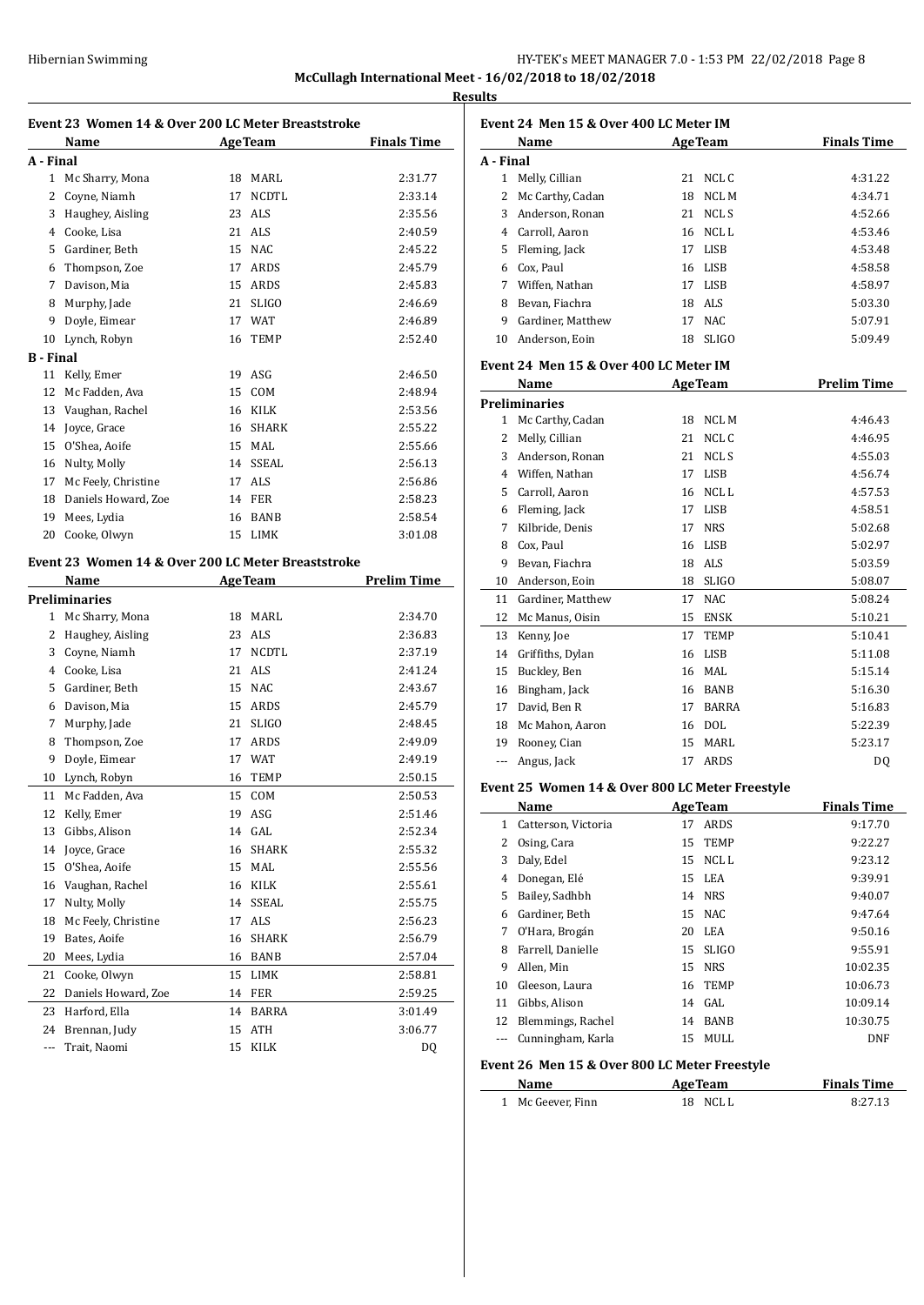# HY-TEK's MEET MANAGER 7.0 - 1:53 PM 22/02/2018 Page 9 **McCullagh International Meet - 16/02/2018 to 18/02/2018**

| Name                                 |                                                                                          | (Event 26 Men 15 & Over 800 LC Meter Freestyle) |                                                                                                                                                                                                        |
|--------------------------------------|------------------------------------------------------------------------------------------|-------------------------------------------------|--------------------------------------------------------------------------------------------------------------------------------------------------------------------------------------------------------|
|                                      |                                                                                          | <b>AgeTeam</b>                                  | <b>Finals Time</b>                                                                                                                                                                                     |
| Wiffen, Daniel                       | 17                                                                                       | <b>LISB</b>                                     | 8:33.38                                                                                                                                                                                                |
| Kilbride, Denis                      | 17                                                                                       | <b>NRS</b>                                      | 8:54.80                                                                                                                                                                                                |
| 4 David, Ben R                       | 17                                                                                       | BARRA                                           | 9:09.59                                                                                                                                                                                                |
| 5 Bevan, Fiachra                     |                                                                                          | 18 ALS                                          | 9:09.65                                                                                                                                                                                                |
| 6 Irwin, Neddie                      |                                                                                          | 15 SWSC                                         | 9:15.99                                                                                                                                                                                                |
| 7 Mac Carthy, Evan                   |                                                                                          | 16 DOL                                          | 9:28.15                                                                                                                                                                                                |
| Wilson, Adam                         | 15                                                                                       | <b>BANB</b>                                     | 9:39.25                                                                                                                                                                                                |
|                                      |                                                                                          |                                                 |                                                                                                                                                                                                        |
| Team                                 |                                                                                          |                                                 | <b>Finals Time</b>                                                                                                                                                                                     |
| BAN                                  |                                                                                          | A                                               | 3:31.50                                                                                                                                                                                                |
| LIMK                                 |                                                                                          | A                                               | 3:32.71                                                                                                                                                                                                |
|                                      |                                                                                          | A                                               | 3:40.30                                                                                                                                                                                                |
| ARDS                                 |                                                                                          | A                                               | 3:40.53                                                                                                                                                                                                |
| LISB                                 |                                                                                          | A                                               | 3:44.34                                                                                                                                                                                                |
| BAN                                  |                                                                                          | B                                               | 3:48.30                                                                                                                                                                                                |
|                                      |                                                                                          |                                                 | 3:58.76                                                                                                                                                                                                |
|                                      |                                                                                          | A                                               | 4:21.96                                                                                                                                                                                                |
|                                      |                                                                                          |                                                 |                                                                                                                                                                                                        |
| Team                                 |                                                                                          |                                                 | <b>Finals Time</b>                                                                                                                                                                                     |
| 1 ARDS                               |                                                                                          | B                                               | 3:58.95                                                                                                                                                                                                |
|                                      |                                                                                          | A                                               | 4:02.43                                                                                                                                                                                                |
| KILK                                 |                                                                                          | A                                               | 4:05.57                                                                                                                                                                                                |
| 4 ARDS                               |                                                                                          | A                                               | 4:08.60                                                                                                                                                                                                |
| LEA                                  |                                                                                          | A                                               | 4:14.74                                                                                                                                                                                                |
| LISB                                 |                                                                                          | A                                               | 4:23.73                                                                                                                                                                                                |
| --- CY BT                            |                                                                                          | A                                               | DQ                                                                                                                                                                                                     |
| TEMP                                 |                                                                                          | A                                               | DQ                                                                                                                                                                                                     |
|                                      |                                                                                          |                                                 |                                                                                                                                                                                                        |
|                                      |                                                                                          |                                                 | <b>Finals Time</b>                                                                                                                                                                                     |
|                                      |                                                                                          |                                                 |                                                                                                                                                                                                        |
|                                      |                                                                                          |                                                 | 2:32.32                                                                                                                                                                                                |
|                                      |                                                                                          |                                                 | 2:32.63                                                                                                                                                                                                |
|                                      | 13                                                                                       | <b>DOL</b>                                      | 2:34.24                                                                                                                                                                                                |
| 4 Mc Alorum, Mollie                  | 13                                                                                       | LEA                                             | 2:34.73                                                                                                                                                                                                |
| Barr, Tarryn                         | 13                                                                                       | ARDS                                            | 2:35.76                                                                                                                                                                                                |
|                                      |                                                                                          |                                                 |                                                                                                                                                                                                        |
|                                      |                                                                                          |                                                 |                                                                                                                                                                                                        |
| O'Neill Campbell, Cara               | 13                                                                                       | LISB                                            | 2:39.52                                                                                                                                                                                                |
| O'Kane, Moya                         | 12                                                                                       | LISB                                            | 2:41.44                                                                                                                                                                                                |
| Bingham, Ellie                       | 13                                                                                       | BANB                                            | 2:41.96                                                                                                                                                                                                |
| Cullen, Abi M                        | 13                                                                                       | KILK                                            | 2:42.66                                                                                                                                                                                                |
| Mc Mullen, Jodie                     | 13                                                                                       | BANB                                            | DQ                                                                                                                                                                                                     |
| Event 29 Women 12-13 200 LC Meter IM |                                                                                          |                                                 |                                                                                                                                                                                                        |
| Name                                 |                                                                                          | <b>AgeTeam</b>                                  |                                                                                                                                                                                                        |
| <b>Preliminaries</b>                 |                                                                                          |                                                 |                                                                                                                                                                                                        |
| 1 Mc Cartney, Ellie                  | 13                                                                                       | ENSK                                            | 2:33.27                                                                                                                                                                                                |
| Rooney, Cora                         | 13                                                                                       | MARL                                            | 2:34.64                                                                                                                                                                                                |
| Fane, Heather                        | 13                                                                                       | DOL                                             | 2:34.85                                                                                                                                                                                                |
| Mc Alorum, Mollie                    | 13                                                                                       | LEA                                             | 2:35.63                                                                                                                                                                                                |
| Bingham, Ellie                       | 13                                                                                       | BANB                                            | 2:37.72                                                                                                                                                                                                |
| Barr, Tarryn                         |                                                                                          | 13 ARDS                                         | 2:38.04                                                                                                                                                                                                |
| Mc Mullen, Jodie                     | 13                                                                                       | BANB                                            | 2:38.58                                                                                                                                                                                                |
| O'Neill Campbell, Cara               | 13                                                                                       | LISB                                            | <b>Prelim Time</b><br>2:40.54                                                                                                                                                                          |
| O'Kane, Moya<br>Cullen, Abi M        | 12<br>13                                                                                 | LISB<br>KILK                                    | 2:41.80<br>2:41.91                                                                                                                                                                                     |
|                                      | ARDS<br>CY BT<br><b>Name</b><br>1 Mc Cartney, Ellie<br>2 Rooney, Cora<br>3 Fane, Heather |                                                 | Event 27 Men 400 LC Meter Freestyle Relay<br>Relay<br>B<br>Event 28 Women 400 LC Meter Freestyle Relay<br><b>Relay</b><br>Event 29 Women 12-13 200 LC Meter IM<br><b>AgeTeam</b><br>13 ENSK<br>13 MARL |

| esults |                       |    |              |         |
|--------|-----------------------|----|--------------|---------|
| 11     | Gardiner, Ciara       | 13 | <b>DOL</b>   | 2:43.02 |
| 12     | Jamison, Toni         | 13 | LISB         | 2:44.04 |
| 13     | Curran, Kelis         | 13 | <b>COM</b>   | 2:44.53 |
| 14     | Mc Namara, Ava        | 13 | <b>LISB</b>  | 2:46.43 |
| 15     | Kelly, Ruth           | 13 | <b>NRS</b>   | 2:47.05 |
| 16     | Carroll, Ella         | 13 | <b>LIMK</b>  | 2:47.90 |
| 17     | Hill, Lucy            | 13 | ARDS         | 2:48.50 |
| 18     | Waters, Emma          | 13 | ASG          | 2:49.78 |
| 19     | Sweeney, Kate         | 13 | <b>TEMP</b>  | 2:49.94 |
| 20     | Moran, Ellie          | 13 | COM          | 2:50.41 |
| 21     | Boyd, Alyssa          | 12 | ARDS         | 2:53.02 |
| 22     | Walsh, Kallie E       | 13 | <b>CURRA</b> | 2:54.39 |
| 23     | Kidney, Isabel        | 12 | <b>DOL</b>   | 2:58.76 |
| 24     | Dorgan, Saoirse       | 12 | <b>ESB</b>   | 3:03.90 |
| 25     | Purcell, Amy          | 13 | <b>TEMP</b>  | 3:03.91 |
| 26     | Campbell, Jessica     | 12 | LEA          | 3:10.19 |
| 27     | Duffy, Roisin K Duffy | 13 | TALL         | 3:12.42 |
| 28     | Kelly, Georgia        | 13 | <b>ESB</b>   | 3:14.54 |
| 29     | Martin, Emily         | 13 | <b>ATH</b>   | 3:15.46 |
|        |                       |    |              |         |

# **Event 30 Men 12-14 200 LC Meter Freestyle**

| Name      |                       |    | <b>AgeTeam</b> | <b>Finals Time</b> |  |
|-----------|-----------------------|----|----------------|--------------------|--|
| A - Final |                       |    |                |                    |  |
| 1.        | Cook, Aidan           | 14 | KILK           | 2:09.57            |  |
| 2         | Uoka, Saulius         | 14 | <b>TEMP</b>    | 2:10.78            |  |
| 3         | Walsh Hussey, Matthew | 14 | NAC.           | 2:11.92            |  |
| 4         | Fiala, Martin         | 14 | <b>BMENA</b>   | 2:11.98            |  |
| 5.        | Mallett. Mark         |    | 14 CYDY        | 2:11.99            |  |
| 6         | Maguire, Euan         | 14 | NAC.           | 2:12.20            |  |
| 7         | Galland, Marc         | 13 | <b>SWSC</b>    | 2:14.05            |  |
| 8         | Tebite, Oisin         | 13 | NAC.           | 2:14.22            |  |
| 9         | Barnes, Adam          | 13 | <b>ARDS</b>    | 2:14.59            |  |
| 10        | Duda, Philip          | 13 | COM            | 2:16.17            |  |
|           |                       |    |                |                    |  |

## **Event 30 Men 12-14 200 LC Meter Freestyle**

|    | Name<br><b>AgeTeam</b> |    |              | <b>Prelim Time</b> |
|----|------------------------|----|--------------|--------------------|
|    | <b>Preliminaries</b>   |    |              |                    |
| 1  | Cook, Aidan            | 14 | KILK         | 2:11.26            |
| 2  | Uoka, Saulius          | 14 | TEMP         | 2:11.90            |
| 3  | Maguire, Euan          | 14 | NAC          | 2:12.38            |
| 4  | Walsh Hussey, Matthew  | 14 | NAC.         | 2:12.82            |
| 5. | Mallett, Mark          | 14 | CY DY        | 2:13.05            |
| 6  | Fiala, Martin          | 14 | <b>BMENA</b> | 2:13.76            |
| 7  | Tebite, Oisin          | 13 | NAC.         | 2:15.40            |
| 8  | Barnes, Adam           | 13 | ARDS         | 2:15.64            |
| 9  | Galland, Marc          | 13 | SWSC         | 2:15.65            |
| 10 | Duda, Philip           | 13 | <b>COM</b>   | 2:16.75            |
| 11 | Fon, Bradley           | 14 | ARDS         | 2:17.13            |
| 12 | Hand, Matthew          | 13 | <b>ARDS</b>  | 2:17.29            |

### **Event 31 Women 12-13 200 LC Meter Breaststroke**

| Name                | <b>AgeTeam</b> | <b>Finals Time</b> |
|---------------------|----------------|--------------------|
| A - Final           |                |                    |
| 1 Mc Cartney, Ellie | ENSK<br>13     | 2:46.82            |
| 2 Mc Mullen, Jodie  | BANB<br>13     | 2:52.27            |
| 3 Mc Namara, Ava    | LISB<br>13.    | 2:57.75            |
| 4 O'Kane, Moya      | LISB<br>12.    | 3:00.22            |
|                     |                |                    |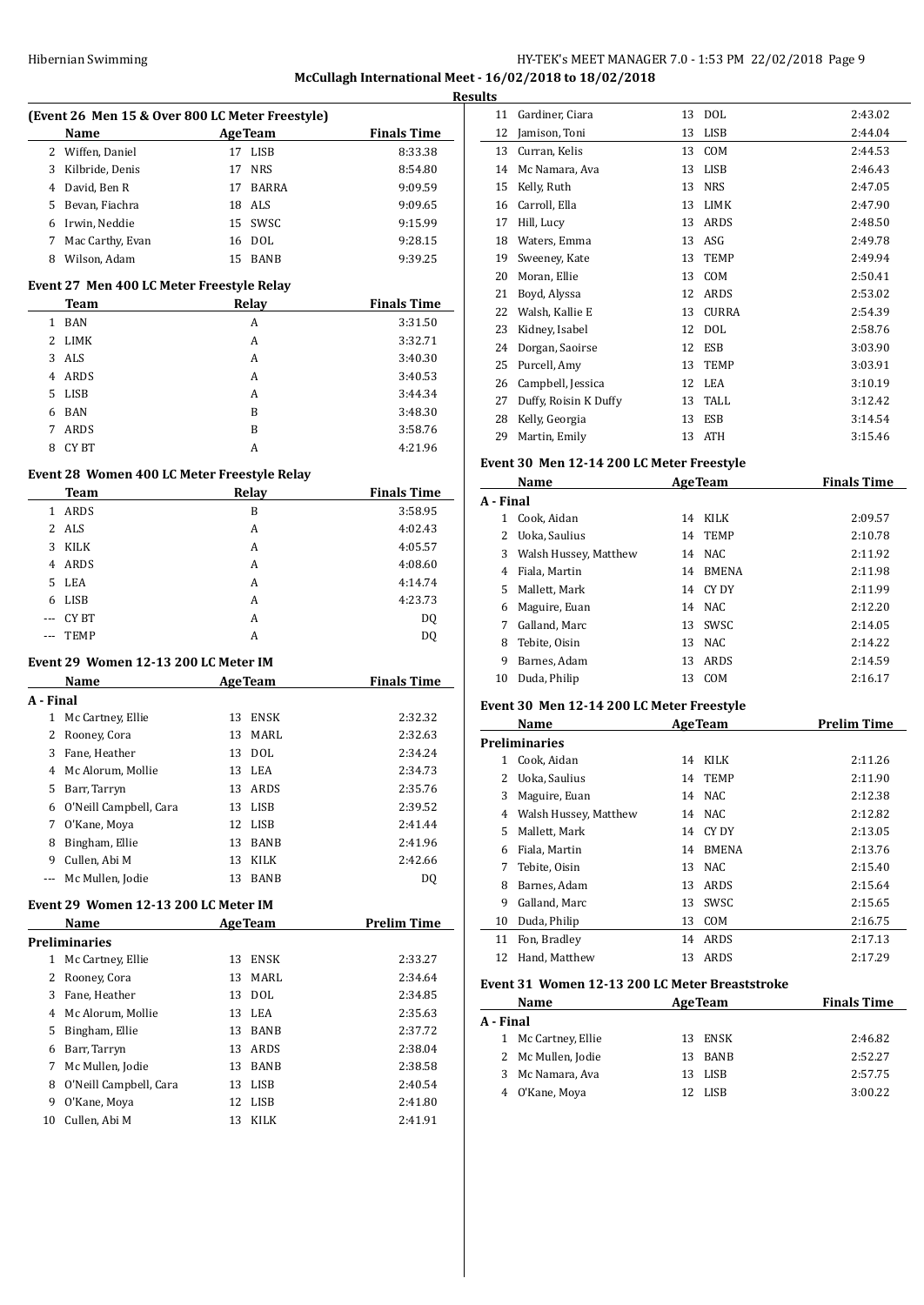# Hibernian Swimming Theory of the HY-TEK's MEET MANAGER 7.0 - 1:53 PM 22/02/2018 Page 10 **McCullagh International Meet - 16/02/2018 to 18/02/2018**

**Results A - Final ... (Event 31 Women 12-13 200 LC Meter Breaststroke) Name Age Team Finals Time**  Mc Cormack, Cara 12 DOL 3:02.78 O'Neill Campbell, Cara 13 LISB 3:06.36 Dorgan, Saoirse 12 ESB 3:13.92 Martin, Emily 13 ATH 3:14.09 9 Duffy, Roisin K Duffy 13 TALL 3:18.64 --- Boyd, Alyssa 12 ARDS DQ **Event 31 Women 12-13 200 LC Meter Breaststroke Name Age Team Prelim Time Preliminaries** Mc Cartney, Ellie 13 ENSK 2:44.99 Mc Mullen, Jodie 13 BANB 2:53.13 Mc Namara, Ava 13 LISB 2:57.59 O'Kane, Moya 12 LISB 3:01.35 O'Neill Campbell, Cara 13 LISB 3:03.75 Fane, Heather 13 DOL 3:04.62 Mc Cormack, Cara 12 DOL 3:06.59 Boyd, Alyssa 12 ARDS 3:12.08 Martin, Emily 13 ATH 3:12.61 Dorgan, Saoirse 12 ESB 3:15.63 11 Duffy, Roisin K Duffy 13 TALL 3:25.06 Kidney, Isabel 12 DOL 3:26.36 **Event 32 Men 12-14 200 LC Meter Backstroke Name Age Team Finals Time A - Final** Fon, Bradley 14 ARDS 2:26.13 Mallett, Mark 14 CY DY 2:27.04 Walsh Hussey, Matthew 14 NAC 2:27.26 Hughes, Darragh 14 MULL 2:27.97 Tebite, Oisin 13 NAC 2:30.15 Hartney, Conor 14 LIMK 2:30.52 Barnes, Adam 13 ARDS 2:32.03 Harrison, James 14 WAT 2:32.04 Balgos, Jericho A 14 CY BT 2:33.29 Stafford, Jake 14 ARDS 2:34.45 **Event 32 Men 12-14 200 LC Meter Backstroke Name Age Team Prelim Time Preliminaries** Walsh Hussey, Matthew 14 NAC 2:28.51 Mallett, Mark 14 CY DY 2:29.49 Fon, Bradley 14 ARDS 2:30.22 Hartney, Conor 14 LIMK 2:30.65 Hughes, Darragh 14 MULL 2:30.66 Balgos, Jericho A 14 CY BT 2:31.48 Barnes, Adam 13 ARDS 2:31.94 Tebite, Oisin 13 NAC 2:32.02 Harrison, James 14 WAT 2:32.23 Stafford, Jake 14 ARDS 2:32.54 Kilcoyne, Ronan 13 SLIGO 2:32.55 12 Coulter, Evan C 13 CY BT 2:32.73 O'Connor, Zac 14 LIMK 2:38.13 Fiala, Martin 14 BMENA 2:42.72

| Event 33  Women 12-13 200 LC Meter Butterfly |                                              |                           |                              |                    |  |  |
|----------------------------------------------|----------------------------------------------|---------------------------|------------------------------|--------------------|--|--|
|                                              | Name                                         | <b>Example 2 Age Team</b> |                              | <b>Finals Time</b> |  |  |
| A - Final                                    |                                              |                           |                              |                    |  |  |
| 1                                            | Barr, Tarryn                                 |                           | 13 ARDS                      | 2:38.43            |  |  |
| 2                                            | Fane, Heather                                | 13                        | DOL                          | 2:38.48            |  |  |
| 3                                            | Gardiner, Ciara                              |                           | 13 DOL                       | 2:41.67            |  |  |
|                                              | 4 Curran, Kelis                              |                           | 13 COM                       | 2:41.72            |  |  |
|                                              | 5 Bingham, Ellie                             |                           | 13 BANB                      | 2:43.14            |  |  |
|                                              | 6 Carroll, Ella                              |                           | 13 LIMK                      | 2:49.62            |  |  |
|                                              | 7 Sweeney, Kate                              |                           | 13 TEMP                      | 2:52.53            |  |  |
|                                              | 8 Campbell, Jessica                          |                           | 12 LEA                       | 3:13.48            |  |  |
| Event 33 Women 12-13 200 LC Meter Butterfly  |                                              |                           |                              |                    |  |  |
|                                              | Name                                         |                           | <b>Example 2.1 Age Team</b>  | <b>Prelim Time</b> |  |  |
|                                              | Preliminaries                                |                           |                              |                    |  |  |
| 1                                            | Barr, Tarryn                                 |                           | 13 ARDS                      | 2:40.53            |  |  |
| 2                                            | Curran, Kelis                                |                           | 13 COM                       | 2:40.84            |  |  |
| 3                                            | Gardiner, Ciara                              |                           | 13 DOL                       | 2:46.96            |  |  |
|                                              | 4 Fane, Heather                              |                           | 13 DOL                       | 2:47.93            |  |  |
|                                              | 5 Bingham, Ellie                             |                           | 13 BANB                      | 2:48.47            |  |  |
|                                              | 6 Sweeney, Kate                              |                           | 13 TEMP                      | 2:53.58            |  |  |
|                                              | 7 Carroll, Ella                              |                           | 13 LIMK                      | 2:55.43            |  |  |
|                                              | 8 Campbell, Jessica                          |                           | 12 LEA                       | 3:15.49            |  |  |
|                                              | 9 Kelly, Georgia                             | 13                        | ESB                          | 3:22.45            |  |  |
| ---                                          | Purcell, Amy                                 | 13                        | <b>TEMP</b>                  | DQ                 |  |  |
|                                              | Event 34 Men 15 & Over 50 LC Meter Freestyle |                           |                              |                    |  |  |
|                                              | <u>Name</u>                                  |                           | <b>Example 2018</b> Age Team | <b>Finals Time</b> |  |  |
| A - Final                                    |                                              |                           |                              |                    |  |  |
| 1                                            | Bain, Callum                                 | 22                        | CKSTN                        | 23.06              |  |  |
| 2                                            | Coulter, Curtis                              |                           | 24 BAN                       | 23.63              |  |  |
| 3                                            | Munn, Conor                                  |                           | 23 ARDS                      | 23.94              |  |  |
| 4                                            | Prendergast, David                           |                           | 24 NCD K                     | 24.08              |  |  |
| 5                                            | Corby, Alan                                  |                           | 21 NCLL                      | 24.10              |  |  |
|                                              | 6 O'Sullivan, Brian                          |                           | 24 NAC                       | 24.46              |  |  |
|                                              | 7 Grace, Jack                                |                           | 20 NCLL                      | 24.53              |  |  |
| 8                                            | Hewitt, Michael R                            |                           | 18 CYBT                      | 24.58              |  |  |
| 9                                            | Carey, Andrew                                | 19                        | <b>ATH</b>                   | 24.89              |  |  |
|                                              | 10 Sweeney, Dan                              | 25                        | <b>BAN</b>                   | 25.03              |  |  |
|                                              | B - Final                                    |                           |                              |                    |  |  |
| 11                                           | Johnston, Paddy                              | 17                        | ARDS                         | 25.09              |  |  |
| 12                                           | Lonergan, Luke                               | 17                        | WAT                          | 25.14              |  |  |
| 13                                           | Byrne, Jordan                                | 18                        | ALS                          | 25.44              |  |  |
| 14                                           | Fitzmaurice, Isaac                           |                           | 18 NAC                       | 25.51              |  |  |
| 15                                           | Uprichard, Tom                               | 17                        | ARDS                         | 25.96              |  |  |
| 16                                           | Sutton, Diarmuid                             | 16                        | NCL L                        | 25.98              |  |  |
| 17                                           | Kilbride, Denis                              | 17                        | <b>NRS</b>                   | 26.08              |  |  |
| 18                                           | O'Connor, Jermey                             |                           | 16 NCLL                      | 26.21              |  |  |
| 19                                           | Hewitt, Adam                                 | 17                        | BAN                          | 26.26              |  |  |
| 20                                           | Collins, Daniel                              | 17                        | ASK                          | 26.27              |  |  |
|                                              | Event 34 Men 15 & Over 50 LC Meter Freestyle |                           |                              |                    |  |  |
|                                              | Name                                         |                           | <b>AgeTeam</b>               | <b>Prelim Time</b> |  |  |
|                                              | <b>Draliminariac</b>                         |                           |                              |                    |  |  |

| Preliminaries         |          |       |
|-----------------------|----------|-------|
| 1 Bain, Callum        | 22 CKSTN | 22.85 |
| 2 Coulter, Curtis     | 24 RAN   | 23.95 |
| *3 Prendergast, David | 24 NCD K | 24.19 |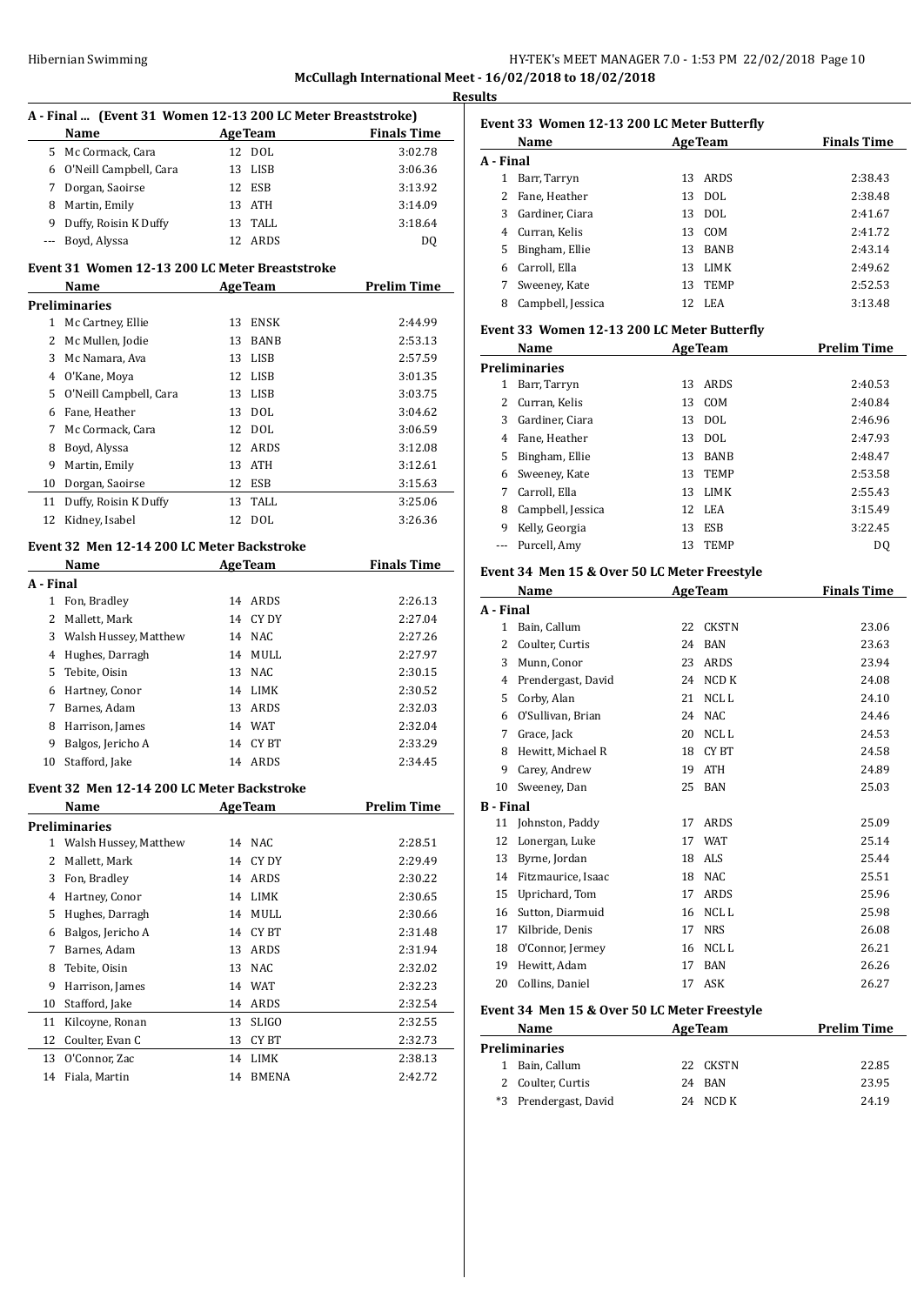# Hibernian Swimming **HY-TEK's MEET MANAGER 7.0** - 1:53 PM 22/02/2018 Page 11

# **McCullagh International Meet - 16/02/2018 to 18/02/2018**

|                  | Preliminaries  (Event 34 Men 15 & Over 50 LC Meter Freestyle) |    |                |                    |
|------------------|---------------------------------------------------------------|----|----------------|--------------------|
|                  | Name                                                          |    | <b>AgeTeam</b> | <b>Prelim Time</b> |
| *3               | Munn, Conor                                                   |    | 23 ARDS        | 24.19              |
|                  | 5 O'Sullivan, Brian                                           |    | 24 NAC         | 24.50              |
|                  | 6 Corby, Alan                                                 | 21 | NCL L          | 24.51              |
| 7                | Hewitt, Michael R                                             | 18 | CY BT          | 24.64              |
| 8                | Grace, Jack                                                   | 20 | NCL L          | 24.68              |
| 9                | Carey, Andrew                                                 | 19 | <b>ATH</b>     | 24.76              |
| 10               | Sweeney, Dan                                                  | 25 | BAN            | 24.87              |
| 11               | Colvin, Cillian                                               | 21 | <b>NAC</b>     | 24.91              |
| 12               |                                                               | 17 | <b>WAT</b>     | 25.09              |
|                  | Lonergan, Luke                                                |    |                |                    |
| 13               | Johnston, Paddy                                               | 17 | ARDS           | 25.18              |
| 14               | Fitzmaurice, Isaac                                            | 18 | <b>NAC</b>     | 25.64              |
| 15               | Byrne, Jordan                                                 |    | 18 ALS         | 25.65              |
| 16               | Uprichard, Tom                                                |    | 17 ARDS        | 25.94              |
| 17               | Sutton, Diarmuid                                              |    | 16 NCL L       | 26.09              |
| 18               | Hewitt, Adam                                                  |    | 17 BAN         | 26.14              |
| 19               | O'Connor, Jermey                                              | 16 | NCL L          | 26.17              |
| 20               | Collins, Daniel                                               | 17 | ASK            | 26.18              |
| 21               | Kilbride, Denis                                               | 17 | <b>NRS</b>     | 26.29              |
| 22               | Nolan-Whitney, Jack D                                         | 17 | KILK           | 26.30              |
| 23               | Mc Sharry, Mouric                                             | 16 | MARL           | 26.36              |
| 24               | Galland, Luc                                                  | 18 | SWSC           | 26.43              |
| 25               | Moynihan, Riley                                               | 16 | MAL            | 26.46              |
| 26               | Donnelly, John                                                | 17 | <b>SLBGH</b>   | 26.47              |
| 27               | Bentley, Keith                                                |    | 18 ASG         | 26.56              |
| 28               | Feenan, Andrew                                                | 17 | SWSC           | 26.63              |
| 29               | Morris, Jayke                                                 | 18 | <b>CLM</b>     | 26.65              |
| 30               | Lovenitski, Daniil                                            |    | 15 VIK         | 26.70              |
|                  | 31 Gardiner, Matthew                                          | 17 | <b>NAC</b>     | 26.74              |
| 32               | Stafford, Finlay                                              |    | 16 ARDS        | 26.80              |
| 33               | Griffiths, Dylan                                              |    | 16 LISB        | 26.97              |
| 34               | David, Ben R                                                  | 17 | BARRA          | 27.12              |
| 35               | Ryan, Mark                                                    | 17 | LIMK           | 27.26              |
| 36               | Mc Cartney, Lewis B                                           | 16 | ENSK           | 27.98              |
| 37               | Scully, James                                                 | 25 | <b>NAC</b>     | 40.27              |
| 38               | Johnston, Adam                                                |    | 20 BAN         | 43.19              |
|                  |                                                               |    |                |                    |
|                  | Event 35 Women 14 & Over 50 LC Meter Freestyle                |    |                |                    |
|                  | Name                                                          |    | <b>AgeTeam</b> | <b>Finals Time</b> |
| A - Final        |                                                               |    |                |                    |
| $\mathbf{1}$     | Mc Sharry, Mona                                               | 18 | MARL           | 25.60              |
| $\overline{2}$   | Reid, Rebecca                                                 | 17 | ARDS           | 26.74              |
| 3                | Firth $\sim$ , Bethy                                          | 22 | ARDS           | 26.93              |
|                  | 4 Catterson, Victoria                                         | 17 | ARDS           | 27.05              |
| $*5$             | Godden, Maria                                                 | 16 | KILK           | 27.47              |
| $*5$             | Mc Crea, Alex                                                 | 17 | CY BT          | 27.47              |
| 7                | Gillic, Trudie                                                | 16 | <b>NCDKS</b>   | 27.49              |
| 8                | Kelly, Emer                                                   | 19 | ASG            | 27.68              |
| 9                | Hunter, Kelly                                                 | 17 | <b>CKSTN</b>   | 28.02              |
| 10               | Williams, Ciara                                               | 14 | <b>NAC</b>     | 28.62              |
| <b>B</b> - Final |                                                               |    |                |                    |
| 11               | Finlay, Caitriona                                             | 20 | ALS            | 27.91              |
| 12               | Trait, Naomi                                                  | 15 | KILK           | 27.99              |
| 13               | Cassidy, Ellen                                                | 17 | DOL            | 28.03              |
| 14               | Mc Loughlin, Stephanie                                        | 17 | GAL            | 28.05              |
|                  |                                                               |    |                |                    |

| <b>Results</b> |                                                |          |                |                    |
|----------------|------------------------------------------------|----------|----------------|--------------------|
|                | 15 Leahy, Aoife                                |          | 16 GAL         | 28.39              |
|                | 16 Flaherty, Ellen                             |          | 16 ATH         | 28.55              |
|                | 17 Osing, Cara                                 |          | 15 TEMP        | 28.58              |
|                | 18 Daly, Edel                                  |          | 15 NCLL        | 28.60              |
|                | 19 Armstrong, Scarlett                         |          | 15 ARDS        | 28.76              |
| 20             | Mc Daid, Carrie                                |          | 16 SLIGO       | 29.19              |
|                | Event 35 Women 14 & Over 50 LC Meter Freestyle |          |                |                    |
|                | Name                                           |          | <b>AgeTeam</b> | <b>Prelim Time</b> |
|                | <b>Preliminaries</b>                           |          |                |                    |
| $\mathbf{1}$   | Mc Sharry, Mona                                |          | 18 MARL        | 25.82              |
| 2              | Firth $\sim$ , Bethy                           |          | 22 ARDS        | 27.22              |
|                | 3 Reid, Rebecca                                |          | 17 ARDS        | 27.25              |
|                | 4 Catterson, Victoria                          |          | 17 ARDS        | 27.53              |
|                | 5 Gillic, Trudie                               |          | 16 NCDKS       | 27.62              |
|                | 6 Mc Crea, Alex                                |          | 17 CYBT        | 27.68              |
|                | 7 Godden, Maria                                |          | 16 KILK        | 27.76              |
|                | 8 Hunter, Kelly                                |          | 17 CKSTN       | 27.95              |
| 9              | Kelly, Emer                                    | 19       | ASG            | 28.00              |
|                | 10 Williams, Ciara                             |          | 14 NAC         | 28.02              |
|                | 11 Trait, Naomi                                | 15       | KILK           | 28.06              |
|                | 12 Cassidy, Ellen                              | 17       | <b>DOL</b>     | 28.16              |
|                | 13 Leahy, Aoife                                |          | $16$ GAL       | 28.19              |
|                | 14 Mc Loughlin, Stephanie                      |          | $17$ GAL       | 28.22              |
|                | 15 Flaherty, Ellen                             |          | 16 ATH         | 28.27              |
|                | 16 Daly, Edel                                  |          | 15 NCLL        | 28.30              |
|                | 17 Finlay, Caitriona                           |          | 20 ALS         | 28.48              |
|                | 18 Osing, Cara                                 |          | 15 TEMP        | 28.55              |
|                | 19 Armstrong, Scarlett                         |          | 15 ARDS        | 28.68              |
|                | 20 Mc Daid, Carrie                             |          | 16 SLIGO       | 28.75              |
|                | 21 Dawson, Ailbhe                              |          | 15 NAC         | 28.77              |
|                | 22 Allen, Min                                  |          | 15 NRS         | 28.86              |
| 23             | Donegan, Elé                                   |          | 15 LEA         | 28.87              |
|                | 24 Montgomery, Emma C                          |          | 16 CYBT        | 28.89              |
| 25             | Pollock, Nadine                                |          | 16 LISB        | 28.94              |
|                | 26 Marshall, Jodie                             |          | 16 LISB        | 29.13              |
| 27             | Feenan, Anna                                   |          | 15 SWSC        | 29.18              |
| 28             | Thompson, Zoe                                  |          | 17 ARDS        | 29.26              |
|                |                                                |          |                |                    |
| 29<br>30       | Gibbs, Isabelle                                | 16<br>20 | GAL<br>LEA     | 29.34<br>29.41     |
| 31             | O'Hara, Brogán                                 | 15       | ALS            | 29.48              |
|                | Hayman, Sophie<br>Ryan, Lucy                   |          |                |                    |
| 32             |                                                | 17       | ESB            | 29.53              |
|                | 33 Cunningham, Karla                           |          | 15 MULL        | 29.61              |
|                | 34 Baird, Shannon                              |          | 15 BMENA       | 30.11              |
| 35             | Turner, Nicole                                 |          | 16 NAC         | 37.10              |
|                | 36 Grace, Hannah                               |          | 20 BALLY       | 43.85              |

### **Event 36 Men 15 & Over 50 LC Meter Breaststroke**

|           | Name             |    | <b>AgeTeam</b> | <b>Finals Time</b> |
|-----------|------------------|----|----------------|--------------------|
| A - Final |                  |    |                |                    |
| 1         | Greene, Darragh  |    | 23 NCD U       | 28.30              |
|           | Graham, Jamie    |    | 25 BAN         | 29.33              |
| 3         | Corby, Eoin      |    | 16 NCLL        | 30.14              |
| 4         | Berryman, Morgan |    | 21 ARDS        | 30.84              |
| 5.        | Cooke, Uisean    | 17 | LIMK           | 31.15              |
| 6         | Stoops, Mark     | 18 | BAN            | 31.19              |
|           | Donnelly, John   | 17 | <b>SLBGH</b>   | 31.29              |
|           |                  |    |                |                    |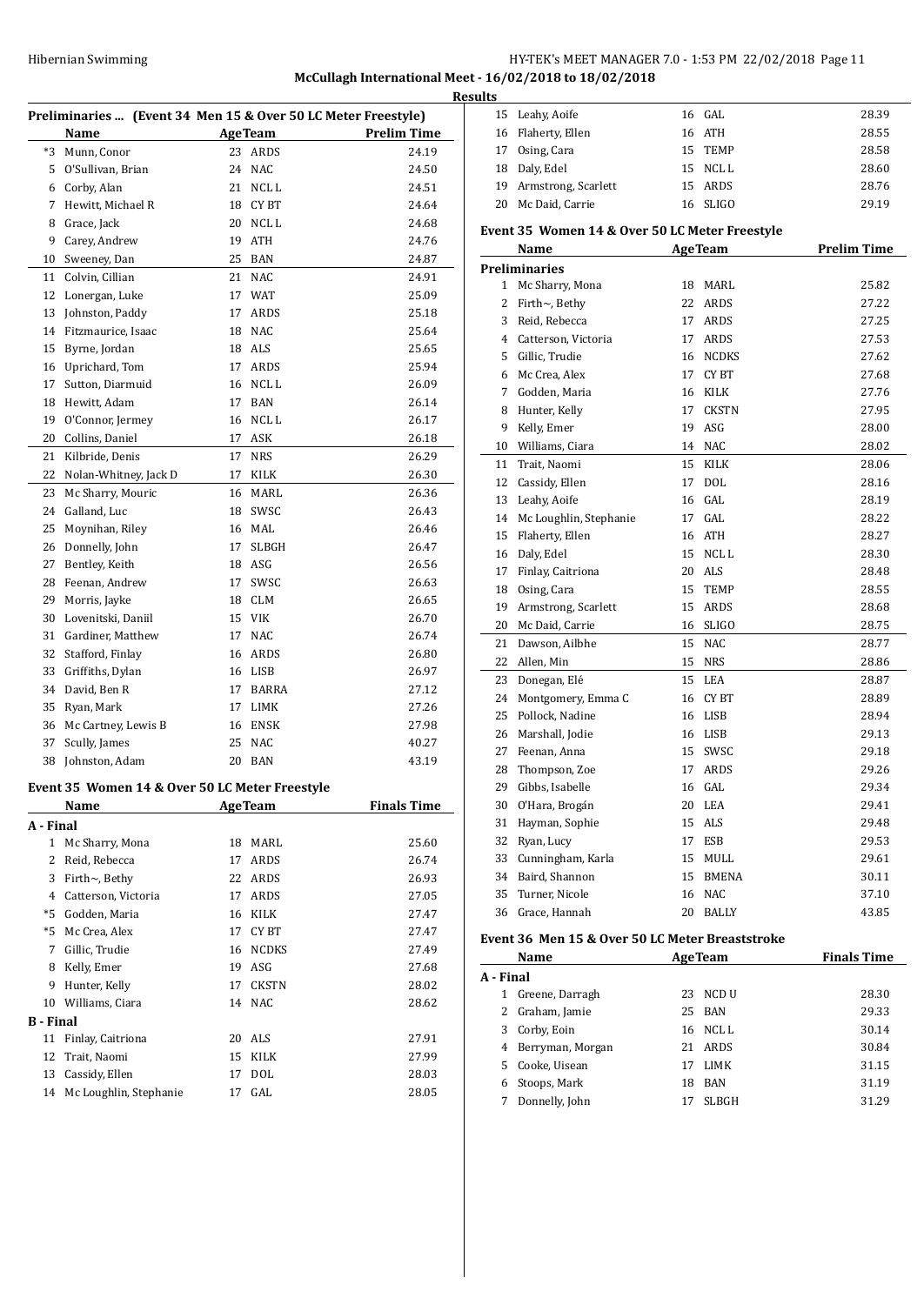| Hibernian Swimming | HY-TEK's MEET MANAGER 7.0 - 1:53 PM 22/02/2018 Page 12  |
|--------------------|---------------------------------------------------------|
|                    | McCullagh International Meet - 16/02/2018 to 18/02/2018 |

**Results**

|           | A - Final  (Event 36 Men 15 & Over 50 LC Meter Breaststroke)                                                        |                 |                |                                                 |
|-----------|---------------------------------------------------------------------------------------------------------------------|-----------------|----------------|-------------------------------------------------|
|           | Name                                                                                                                |                 |                | <b>Example 2018</b> Age Team <b>Finals</b> Time |
|           | *8 Angus, Jack                                                                                                      |                 | 17 ARDS        | 31.54                                           |
|           | *8 Manley, Adam                                                                                                     |                 | 19 BAN         | 31.54                                           |
|           | 10 Feenan, Andrew                                                                                                   |                 | 17 SWSC        | 32.76                                           |
|           | Event 36 Men 15 & Over 50 LC Meter Breaststroke                                                                     |                 |                |                                                 |
|           | Name                                                                                                                |                 | <b>AgeTeam</b> | <b>Prelim Time</b>                              |
|           | Preliminaries                                                                                                       |                 |                |                                                 |
|           | 1 Greene, Darragh                                                                                                   |                 | 23 NCD U       | 28.50                                           |
|           | 2 Graham, Jamie                                                                                                     |                 | 25 BAN         | 29.00                                           |
|           | 3 Corby, Eoin                                                                                                       |                 | 16 NCL L       | 30.94                                           |
|           | 4 Colvin, Cillian                                                                                                   |                 | 21 NAC         | 31.14                                           |
|           | 5 Berryman, Morgan                                                                                                  |                 | 21 ARDS        | 31.27                                           |
|           | 6 Cooke, Uisean                                                                                                     |                 | 17 LIMK        | 31.53                                           |
|           | 7 Stoops, Mark                                                                                                      |                 | 18 BAN         | 31.58                                           |
|           | 8 Angus, Jack                                                                                                       |                 | 17 ARDS        | 31.63                                           |
|           | 9 Manley, Adam                                                                                                      |                 | 19 BAN         | 31.65                                           |
|           | 10 Donnelly, John                                                                                                   |                 | 17 SLBGH       | 31.76                                           |
|           | 11 Feenan, Andrew                                                                                                   |                 | 17 SWSC        | 32.71                                           |
|           | 12 Mc Sharry, Mouric                                                                                                |                 | 16 MARL        | 33.18                                           |
|           | Event 37 Women 14 & Over 50 LC Meter Breaststroke<br>Name AgeTeam                                                   |                 |                | <b>Finals Time</b>                              |
| A - Final |                                                                                                                     |                 |                |                                                 |
|           | 1 Mc Sharry, Mona                                                                                                   |                 | 18 MARL        | 31.42                                           |
|           | 2 Coyne, Niamh                                                                                                      | 17 <sub>2</sub> | NCDTL          | 32.16                                           |
|           | 3 Haughey, Aisling                                                                                                  |                 | 23 ALS         | 32.65                                           |
|           | 4 Davison, Mia                                                                                                      |                 | 15 ARDS        | 32.81                                           |
|           | 5 Doyle, Eimear                                                                                                     |                 | 17 WAT         | 34.16                                           |
|           | 6 Thompson, Zoe                                                                                                     |                 | 17 ARDS        | 34.89                                           |
|           | 7 Cooke, Lisa                                                                                                       |                 | 21 ALS         | 34.94                                           |
|           |                                                                                                                     |                 | 19 ASG         | 35.22                                           |
|           | 8 Kelly, Emer<br>9 Joyce, Grace                                                                                     |                 | 16 SHARK       |                                                 |
|           | 10 Gardiner, Beth                                                                                                   |                 | 15 NAC         | 36.17<br>36.77                                  |
|           |                                                                                                                     |                 |                |                                                 |
|           | Event 37 Women 14 & Over 50 LC Meter Breaststroke<br>Name<br><u> 1990 - Jan James Barnett, amerikansk politiker</u> |                 | AgeTeam        | <b>Prelim Time</b>                              |
|           | Preliminaries                                                                                                       |                 |                |                                                 |
| 1         | Mc Sharry, Mona                                                                                                     | 18              | MARL           | 31.35                                           |
| 2         | Coyne, Niamh                                                                                                        | 17              | NCDTL          | 32.44                                           |
| 3         | Haughey, Aisling                                                                                                    | 23              | <b>ALS</b>     | 33.28                                           |
| 4         | Davison, Mia                                                                                                        | 15              | ARDS           | 33.70                                           |
| 5         | Thompson, Zoe                                                                                                       | 17              | ARDS           | 34.33                                           |
| 6         | Doyle, Eimear                                                                                                       | 17              | WAT            | 34.57                                           |
| 7         | Cooke, Lisa                                                                                                         | 21              | ALS            | 35.10                                           |
| 8         | Kelly, Emer                                                                                                         | 19              | ASG            | 35.22                                           |
| 9         | Joyce, Grace                                                                                                        | 16              | SHARK          | 35.26                                           |
|           | Gardiner, Beth                                                                                                      | 15              | NAC            | 36.02                                           |
|           |                                                                                                                     |                 |                |                                                 |
| 10        | Murphy, Jade                                                                                                        | 21              | SLIGO<br>LARNE | 36.16                                           |
| 11        |                                                                                                                     |                 |                |                                                 |
| 12        | Lennox, Laura                                                                                                       | 18              |                | 36.32                                           |
| 13        | Allen, Min                                                                                                          | 15              | <b>NRS</b>     | 36.62                                           |
| 14<br>15  | Vaughan, Rachel<br>Trait, Naomi                                                                                     | 16<br>15        | KILK<br>KILK   | 37.64<br>38.49                                  |

|           | <b>Name</b>     |    | <b>AgeTeam</b> | <b>Finals Time</b> |
|-----------|-----------------|----|----------------|--------------------|
| A - Final |                 |    |                |                    |
|           | Ferguson, Conor | 19 | NCD B          | 2:00.80            |
| 2         | Mc Evoy, Rory   | 20 | NCD E          | 2:05.34            |
| 3         | Scannell, Sean  | 16 | NCD K          | 2:08.04            |
| 4         | Wiffen, Nathan  | 17 | LISB           | 2:11.38            |
| 5.        | Galland, Luc    | 18 | <b>SWSC</b>    | 2:13.77            |
| 6         | Burke, Ciaran   | 18 | GAL.           | 2:14.73            |
| 7         | Irwin, Neddie   |    | 15 SWSC        | 2:16.96            |
| 8         | Lonergan, Luke  | 17 | WAT            | 2:17.55            |
| 9         | Nichols, Jaime  | 18 | <b>BAN</b>     | 2:18.55            |
| 10        | O Rourke, Oiśn  | 17 | <b>TUAM</b>    | 2:21.40            |

## **Event 38 Men 15 & Over 200 LC Meter Backstroke**

|    | Name                                             |    | <b>AgeTeam</b> | <b>Prelim Time</b> |
|----|--------------------------------------------------|----|----------------|--------------------|
|    | <b>Preliminaries</b>                             |    |                |                    |
| 1  | Ferguson, Conor                                  | 19 | <b>NCD B</b>   | 2:06.70            |
| 2  | Scannell, Sean                                   | 16 | NCD K          | 2:10.17            |
| 3  | Mc Evoy, Rory                                    | 20 | <b>NCDE</b>    | 2:11.98            |
| 4  | Wiffen, Nathan                                   | 17 | <b>LISB</b>    | 2:13.68            |
| 5. | Burke, Ciaran                                    | 18 | GAL.           | 2:15.51            |
| 6  | Galland, Luc                                     | 18 | SWSC           | 2:17.57            |
| 7  | Lonergan, Luke                                   | 17 | <b>WAT</b>     | 2:17.74            |
| 8  | Anderson, Ronan                                  | 21 | <b>NCLS</b>    | 2:17.80            |
| 9  | Irwin, Neddie                                    | 15 | SWSC           | 2:17.96            |
| 10 | Nichols, Jaime                                   | 18 | <b>BAN</b>     | 2:18.88            |
| 11 | O Rourke, Oiśn                                   | 17 | <b>TUAM</b>    | 2:20.34            |
| 12 | Carroll, Aaron                                   | 16 | NCL L          | 2:20.53            |
| 13 | Rooney, Cian                                     | 15 | MARL           | 2:24.49            |
| 14 | Mc Mahon, Aaron                                  | 16 | <b>DOL</b>     | 2:25.49            |
| 15 | Moan, John P                                     | 17 | NY&MN          | 2:25.61            |
| 16 | Neenan, Fionn                                    | 18 | MAL            | 2:25.93            |
| 17 | David, Ben R                                     | 17 | <b>BARRA</b>   | 2:26.49            |
| 18 | Bentley, Keith                                   | 18 | ASG            | 2:26.66            |
| 19 | Comerford, Ethan                                 | 17 | <b>CURRA</b>   | 2:29.83            |
| 20 | Geddis, Adam                                     | 15 | <b>CKSTN</b>   | 2:30.17            |
|    | Event 39 Women 14 & Over 200 LC Meter Backstroke |    |                |                    |
|    | Name                                             |    | <b>AgeTeam</b> | <b>Finals Time</b> |

|    | Godden, Maria    |    |              |         |
|----|------------------|----|--------------|---------|
| 1  |                  |    | 16 KILK      | 2:16.96 |
|    | 2 Cassidy, Ellen | 17 | DOL          | 2:21.10 |
| 3  | Walshe, Ellen    | 17 | <b>TEMP</b>  | 2:22.75 |
| 4  | Quinn, Caoimhe   |    | 16 ALS       | 2:22.82 |
| 5. | Williams, Sophie | 18 | TMORE        | 2:26.07 |
| 6  | Leahy, Aoife     |    | 16 GAL       | 2:27.35 |
| 7  | Malcolm, Ciara M | 17 | NY&MN        | 2:29.58 |
| 8  | Beattie, Jenni H | 17 | <b>TMORE</b> | 2:31.89 |
| 9  | Ashton, Iona     | 15 | <b>SHARK</b> | 2:32.09 |
| 10 | Ryan, Christine  | 16 | <b>NEN</b>   | 2:35.37 |

## **Event 39 Women 14 & Over 200 LC Meter Backstroke**

| Name                 | <b>AgeTeam</b> | <b>Prelim Time</b> |  |
|----------------------|----------------|--------------------|--|
| <b>Preliminaries</b> |                |                    |  |
| 1 Godden, Maria      | 16 KILK        | 2:17.49            |  |
| 2 Cassidy, Ellen     | DOL<br>17      | 2:20.27            |  |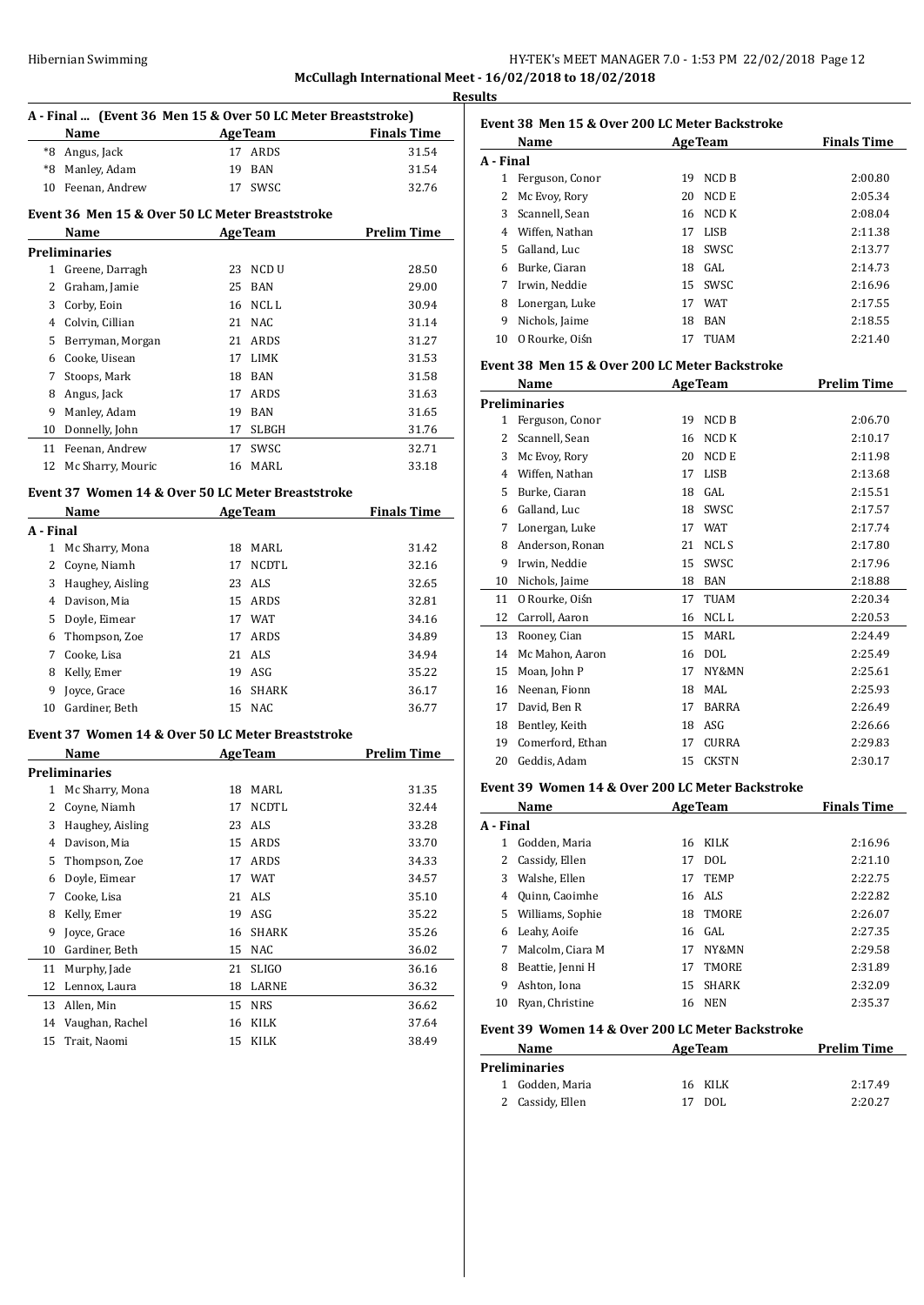**McCullagh International Meet - 16/02/2018 to 18/02/2018**

| Preliminaries  (Event 39 Women 14 & Over 200 LC Meter Backstroko |                     |    |                |             |  |
|------------------------------------------------------------------|---------------------|----|----------------|-------------|--|
|                                                                  | Name                |    | <b>AgeTeam</b> | Prelim Time |  |
| 3                                                                | Quinn, Caoimhe      |    | 16 ALS         | 2:22.40     |  |
| 4                                                                | Williams, Sophie    |    | 18 TMORE       | 2:27.21     |  |
| 5                                                                | Leahy, Aoife        |    | 16 GAL         | 2:28.24     |  |
| 6                                                                | Armstrong, Scarlett | 15 | ARDS           | 2:28.52     |  |
| 7                                                                | Malcolm, Ciara M    | 17 | NY&MN          | 2:29.57     |  |
| 8                                                                | Walshe, Ellen       | 17 | <b>TEMP</b>    | 2:29.86     |  |
| 9                                                                | Ashton, Iona        | 15 | SHARK          | 2:30.89     |  |
| 10                                                               | Fagan, Emma         |    | 15 ALS         | 2:31.22     |  |
| 11                                                               | Beattie, Jenni H    | 17 | TMORE          | 2:32.04     |  |
| 12                                                               | Ryan, Christine     | 16 | <b>NEN</b>     | 2:34.18     |  |
| 13                                                               | Martin, Leah        | 15 | <b>TEMP</b>    | 2:34.69     |  |
| 14                                                               | Farrell, Danielle   | 15 | <b>SLIGO</b>   | 2:35.69     |  |
| 15                                                               | Gannon, Jessica     | 14 | COM            | 2:36.76     |  |
|                                                                  | Gibbs, Isabelle     |    | 16 GAL         | DO          |  |

## **Event 40 Men 15 & Over 100 LC Meter Butterfly**

|                  | <b>Name</b>            |    | <b>AgeTeam</b> | <b>Finals Time</b> |
|------------------|------------------------|----|----------------|--------------------|
| A - Final        |                        |    |                |                    |
| 1                | Hyland, Brendan        | 24 | <b>NCDTL</b>   | 53.94              |
| 2                | Melly, Cillian         | 21 | NCL C          | 55.53              |
| 3                | Bain, Callum           | 22 | <b>CKSTN</b>   | 56.09              |
| 4                | Hewitt, Michael R      | 18 | CY BT          | 56.53              |
| 5                | Mc Millan, Jack        | 18 | <b>BAN</b>     | 56.76              |
| 6                | Mc Geever, Finn        | 18 | NCL L          | 57.78              |
| 7                | Coulter, Curtis        | 24 | <b>BAN</b>     | 57.92              |
| 8                | Jennings, Nathan       | 19 | <b>LISB</b>    | 58.52              |
| 9                | O'Connor, Jermey       | 16 | NCL L          | 59.18              |
| 10               | Ashton, Callum         | 19 | <b>SHARK</b>   | 59.36              |
| <b>B</b> - Final |                        |    |                |                    |
| 11               | Johnston, Paddy        | 17 | <b>ARDS</b>    | 58.38              |
| 12               | Murtagh, Ethan         | 16 | NCD T          | 58.76              |
| 13               | Mc Lelland-Maher, Alex | 16 | <b>KILK</b>    | 1:00.16            |
| 14               | Juskus, Kasparas       | 18 | ALS            | 1:00.39            |
| 15               | Allison, Jamie         | 17 | <b>LISB</b>    | 1:00.56            |
| 16               | Stafford, Finlay       | 16 | <b>ARDS</b>    | 1:01.10            |
| 17               | Nolan-Whitney, Jack D  | 17 | <b>KILK</b>    | 1:01.11            |
| 18               | Duffy, Fionn           | 17 | GAL.           | 1:01.17            |
| 19               | Hewitt, Adam           | 17 | <b>BAN</b>     | 1:02.72            |
| 20               | Gardiner, Matthew      | 17 | <b>NAC</b>     | 1:03.14            |

## **Event 40 Men 15 & Over 100 LC Meter Butterfly**

| Name                 | <b>AgeTeam</b> |              | <b>Prelim Time</b> |
|----------------------|----------------|--------------|--------------------|
| <b>Preliminaries</b> |                |              |                    |
| Melly, Cillian       | 21             | NCL C        | 55.27              |
| Hyland, Brendan      | 24             | NCDTL        | 55.27              |
| Bain, Callum         | 22             | <b>CKSTN</b> | 55.91              |
| Hewitt, Michael R    | 18             | CY BT        | 56.57              |
| Mc Millan, Jack      | 18             | <b>BAN</b>   | 56.87              |
| Coulter, Curtis      | 24             | <b>BAN</b>   | 57.50              |
| Mc Geever, Finn      | 18             | NCL L        | 57.69              |
| Jennings, Nathan     | 19             | LISB         | 59.04              |
| Mc Carthy, Cadan     | 18             | <b>NCL M</b> | 59.37              |
| O'Connor, Jermey     | 16             | NCL L        | 59.43              |
| Ashton, Callum       | 19             | <b>SHARK</b> | 59.68              |
| Murtagh, Ethan       | 16             | NCD T        | 59.76              |
|                      |                |              |                    |

|    | <b>Results</b> |                        |    |             |            |
|----|----------------|------------------------|----|-------------|------------|
| ٢ı |                | 13 Johnston, Paddy     | 17 | ARDS        | 1:00.15    |
| -  | 14             | Mc Lelland-Maher, Alex | 16 | KILK        | 1:00.50    |
|    | 15             | Carey, Andrew          | 19 | <b>ATH</b>  | 1:00.51    |
|    | 16             | Allison, Jamie         | 17 | LISB        | 1:00.70    |
|    | 17             | Nolan-Whitney, Jack D  | 17 | <b>KILK</b> | 1:00.93    |
|    | 18             | Juskus, Kasparas       | 18 | ALS         | 1:01.18    |
|    | $*19$          | Duffy, Fionn           | 17 | GAL         | 1:01.92    |
|    | $*19$          | Stafford, Finlay       | 16 | ARDS        | 1:01.92    |
|    | 21             | Hewitt, Adam           | 17 | BAN         | 1:02.44    |
|    | 22             | Gardiner, Matthew      | 17 | <b>NAC</b>  | 1:02.51    |
|    | 23             | Bentley, Keith         | 18 | ASG         | 1:03.64    |
|    | 24             | Berryman, Morgan       | 21 | ARDS        | 1:04.04    |
|    | 25             | Mc Clements, Barry     | 17 | ARDS        | 1:06.52    |
|    | 26             | Wiffen, Nathan         | 17 | LISB        | 1:07.43    |
|    |                | Burke, Ciaran          | 18 | GAL         | <b>DNF</b> |

## **Event 41 Women 14 & Over 100 LC Meter Butterfly**

|           | Name                 |    | <b>AgeTeam</b> | <b>Finals Time</b> |
|-----------|----------------------|----|----------------|--------------------|
| A - Final |                      |    |                |                    |
| 1         | Walshe, Ellen        | 17 | TEMP           | 1:00.91            |
| 2         | Reid, Emma           | 19 | <b>NCDAR</b>   | 1:02.07            |
| 3         | Flood, Clodagh       | 21 | <b>NCDTL</b>   | 1:03.23            |
| 4         | Kane, Gemma          | 20 | <b>BAN</b>     | 1:03.82            |
| 5         | Bethel, Rachel       | 18 | <b>LISB</b>    | 1:04.23            |
| 6         | Firth $\sim$ , Bethy | 22 | ARDS           | 1:05.39            |
| 7         | Quinn, Caoimhe       | 16 | ALS            | 1:05.47            |
| 8         | Mc Kibbin, Ellie     | 14 | ARDS           | 1:06.19            |
| 9         | Barrett, Lily        | 21 | <b>ENS</b>     | 1:06.46            |
| 10        | Walshe, Hannah       | 16 | TEMP           | 1:08.72            |
| B - Final |                      |    |                |                    |
| 11        | Lynch, Robyn         | 16 | <b>TEMP</b>    | 1:05.62            |
| 12        | Mc Crea, Alex        | 17 | CY BT          | 1:07.10            |
| 13        | Donegan, Elé         | 15 | LEA            | 1:08.19            |
| 14        | Williams, Ciara      | 14 | <b>NAC</b>     | 1:08.67            |
| 15        | O'Hara, Brogán       | 20 | LEA            | 1:09.13            |
| 16        | Moore, Aoife         | 16 | <b>ECAV</b>    | 1:10.29            |
| 17        | Daly, Caoimhe        | 15 | <b>KILK</b>    | 1:10.80            |
| 18        | MC Gowan, Amy        | 17 | <b>B</b> DOL   | 1:12.16            |
| 19        | Hunter, Kelly        | 17 | <b>CKSTN</b>   | 1:13.14            |
| $---$     | Joyce, Grace         | 16 | <b>SHARK</b>   | DO                 |

### **Event 41 Women 14 & Over 100 LC Meter Butterfly**

|    | Name                 |    | <b>AgeTeam</b> | <b>Prelim Time</b> |  |  |
|----|----------------------|----|----------------|--------------------|--|--|
|    | <b>Preliminaries</b> |    |                |                    |  |  |
| 1  | Reid, Emma           | 19 | <b>NCDAR</b>   | 1:02.73            |  |  |
| 2  | Walshe, Ellen        | 17 | <b>TEMP</b>    | 1:02.87            |  |  |
| 3  | Bethel, Rachel       | 18 | LISB           | 1:04.45            |  |  |
| 4  | Firth $\sim$ , Bethy | 22 | ARDS           | 1:04.71            |  |  |
| 5. | Flood, Clodagh       | 21 | <b>NCDTL</b>   | 1:04.85            |  |  |
| 6  | Kane, Gemma          | 20 | <b>BAN</b>     | 1:05.20            |  |  |
| 7  | Barrett, Lily        | 21 | <b>ENS</b>     | 1:06.58            |  |  |
| 8  | Mc Kibbin, Ellie     | 14 | ARDS           | 1:07.03            |  |  |
| 9  | Quinn, Caoimhe       | 16 | ALS            | 1:07.18            |  |  |
| 10 | Walshe, Hannah       | 16 | <b>TEMP</b>    | 1:08.57            |  |  |
| 11 | Lynch, Robyn         | 16 | <b>TEMP</b>    | 1:08.59            |  |  |
| 12 | Mc Crea, Alex        | 17 | CY BT          | 1:08.87            |  |  |
| 13 | Moore, Aoife         | 16 | <b>ECAV</b>    | 1:09.44            |  |  |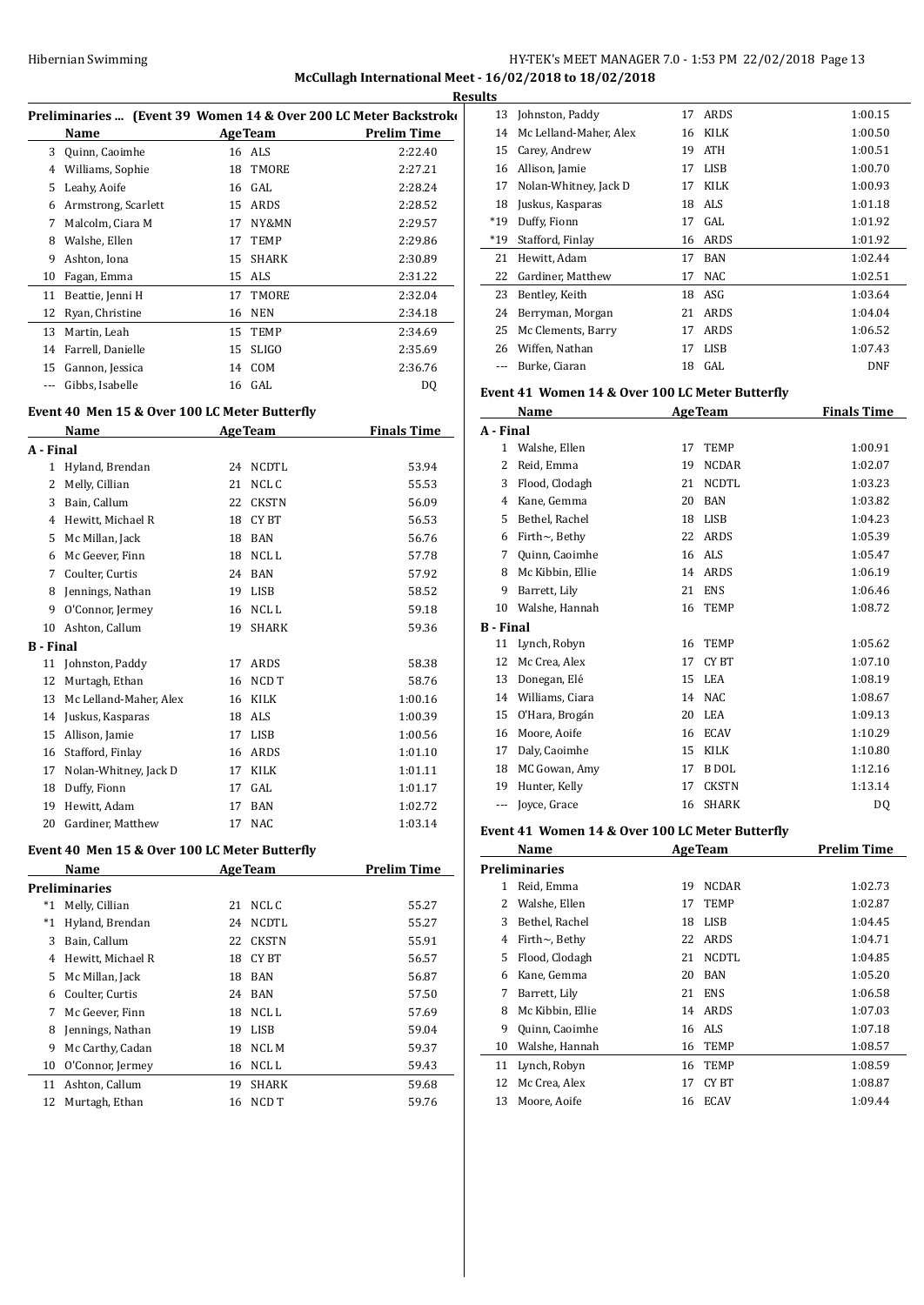## Hibernian Swimming HY-TEK's MEET MANAGER 7.0 - 1:53 PM 22/02/2018 Page 14 **McCullagh International Meet - 16/02/2018 to 18/02/2018**

|                                                                  |                    |    |                |                    | <b>Results</b> |  |
|------------------------------------------------------------------|--------------------|----|----------------|--------------------|----------------|--|
| Preliminaries  (Event 41 Women 14 & Over 100 LC Meter Butterfly) |                    |    |                |                    |                |  |
|                                                                  | Name               |    | <b>AgeTeam</b> | <b>Prelim Time</b> | 2(             |  |
| $*14$                                                            | Donegan, Elé       |    | 15 LEA         | 1:10.54            | $*2$           |  |
|                                                                  | *14 O'Hara, Brogán |    | 20 LEA         | 1:10.54            | $*2'$          |  |
| 16                                                               | Williams, Ciara    |    | 14 NAC         | 1:10.68            | Swii           |  |
| 17                                                               | Hunter, Kelly      |    | 17 CKSTN       | 1:10.74            | 2:             |  |
| 18                                                               | Daly, Caoimhe      |    | 15 KILK        | 1:10.75            | 2 <sup>2</sup> |  |
| 19                                                               | MC Gowan, Amy      | 17 | B DOL          | 1:11.04            | 2!             |  |
| 20                                                               | Joyce, Grace       |    | 16 SHARK       | 1:11.56            | 2 <sub>0</sub> |  |

# **Event 42 Men 15 & Over 200 LC Meter IM**

|                  | Name                   |    | <b>AgeTeam</b> | <b>Finals Time</b> |
|------------------|------------------------|----|----------------|--------------------|
| A - Final        |                        |    |                |                    |
| 1                | Mc Carthy, Cadan       | 18 | NCL M          | 2:08.08            |
| 2                | Corby, Alan            | 21 | <b>NCLL</b>    | 2:09.24            |
| 3                | Walsh, Mark            | 21 | NCL L          | 2:10.76            |
| 4                | Corby, Eoin            | 16 | NCL L          | 2:11.15            |
| 5                | Allison, Jamie         | 17 | <b>LISB</b>    | 2:15.34            |
| 6                | Angus, Jack            | 17 | <b>ARDS</b>    | 2:16.00            |
| 7                | Carroll, Aaron         | 16 | NCL L          | 2:19.15            |
| 8                | Anderson, Ronan        | 21 | NCL S          | 2:19.34            |
| 9                | Fleming, Jack          | 17 | <b>LISB</b>    | 2:19.61            |
| 10               | Scannell, Sean         | 16 | NCD K          | 2:21.62            |
| <b>B</b> - Final |                        |    |                |                    |
| 11               | Mc Sharry, Mouric      | 16 | MARI.          | 2:17.98            |
| 12               | Stoops, Mark           | 18 | <b>BAN</b>     | 2:18.09            |
| 13               | Uprichard, Tom         | 17 | <b>ARDS</b>    | 2:21.07            |
| 14               | Gardiner, Matthew      | 17 | <b>NAC</b>     | 2:21.66            |
| 15               | Kenny, Joe             | 17 | <b>TEMP</b>    | 2:21.96            |
| 16               | McIlroy-Sanchez, Conor | 16 | <b>LVADY</b>   | 2:22.81            |
| 17               | Anderson, Eoin         | 18 | <b>SLIGO</b>   | 2:23.34            |
| 18               | Cooke, Uisean          | 17 | <b>LIMK</b>    | 2:23.61            |
| 19               | Rooney, Cian           | 15 | MARL           | 2:25.09            |
|                  |                        |    |                |                    |

21 Galloway, Chloe 17 BAN 1:11.83 Pollock, Nadine 16 LISB 1:12.71

## **Event 42 Men 15 & Over 200 LC Meter IM**

|              | Name                   |    | <b>AgeTeam</b> | Prelim Time |
|--------------|------------------------|----|----------------|-------------|
|              | Preliminaries          |    |                |             |
| $\mathbf{1}$ | Corby, Eoin            | 16 | NCL L          | 2:12.51     |
| 2            | Corby, Alan            | 21 | NCL L          | 2:12.57     |
| 3            | Mc Carthy, Cadan       | 18 | <b>NCLM</b>    | 2:12.82     |
| 4            | Angus, Jack            | 17 | ARDS           | 2:16.14     |
| 5            | Walsh, Mark            | 21 | NCL L          | 2:16.72     |
| 6            | Anderson, Ronan        | 21 | NCL S          | 2:17.32     |
| 7            | Scannell, Sean         | 16 | NCD K          | 2:18.35     |
| 8            | Allison, Jamie         | 17 | <b>LISB</b>    | 2:19.36     |
| 9            | Fleming, Jack          | 17 | <b>LISB</b>    | 2:20.28     |
| 10           | Cox, Paul              | 16 | <b>LISB</b>    | 2:20.50     |
| 11           | Carroll, Aaron         | 16 | NCL L          | 2:21.16     |
| 12           | Lonergan, Luke         | 17 | <b>WAT</b>     | 2:21.40     |
| 13           | Mc Sharry, Mouric      | 16 | MARL           | 2:22.15     |
| 14           | Stoops, Mark           | 18 | <b>BAN</b>     | 2:22.53     |
| 15           | Anderson, Eoin         | 18 | <b>SLIGO</b>   | 2:23.70     |
| 16           | Cooke, Uisean          | 17 | <b>LIMK</b>    | 2:23.95     |
| 17           | Kenny, Joe             | 17 | TEMP           | 2:24.55     |
| 18           | McIlroy-Sanchez, Conor | 16 | <b>LVADY</b>   | 2:24.73     |

| 19               | Gardiner, Matthew                        | 17 | <b>NAC</b>     | 2:24.77            |
|------------------|------------------------------------------|----|----------------|--------------------|
| 20               | Uprichard, Tom                           | 17 | <b>ARDS</b>    | 2:25.66            |
| $*21$            | Mc Lelland-Maher, Alex                   | 16 | KILK           | 2:25.72            |
| $*21$            | Bingham, Jack                            | 16 | <b>BANB</b>    | 2:25.72            |
|                  | Swim-Off Required                        |    |                |                    |
| 23               | Duffy, Fionn                             | 17 | GAL            | 2:26.35            |
| 24               | Rooney, Cian                             | 15 | <b>MARL</b>    | 2:26.66            |
| 25               | O'Connor, Jermey                         | 16 | NCL L          | 2:27.77            |
| 26               | David, Ben R                             | 17 | <b>BARRA</b>   | 2:28.60            |
| 27               | Wiffen, Daniel                           | 17 | <b>LISB</b>    | 2:29.58            |
| 28               | Murray, Conor                            | 20 | <b>LIMK</b>    | 3:02.75            |
|                  | Event 43 Women 14 & Over 200 LC Meter IM |    |                |                    |
|                  | Name                                     |    | <b>AgeTeam</b> | <b>Finals Time</b> |
| A - Final        |                                          |    |                |                    |
| 1                | Reid, Rebecca                            | 17 | ARDS           | 2:20.43            |
| 2                | Coyne, Niamh                             | 17 | <b>NCDTL</b>   | 2:23.09            |
| 3                | Godden, Maria                            | 16 | <b>KILK</b>    | 2:25.66            |
| 4                | Finlay, Caitriona                        | 20 | ALS            | 2:27.58            |
| 5                | Davison, Mia                             | 15 | <b>ARDS</b>    | 2:28.24            |
| 6                | Tinsley, Florence I                      | 16 | <b>CYBT</b>    | 2:30.09            |
| 7                | Trait, Naomi                             | 15 | KILK           | 2:31.12            |
| 8                | Flaherty, Ellen                          | 16 | <b>ATH</b>     | 2:32.43            |
| 9                | Egan, Caoimhe                            | 18 | <b>TALL</b>    | 2:34.07            |
| 10               | Mc Feely, Christine                      | 17 | <b>ALS</b>     | 2:34.21            |
| <b>B</b> - Final |                                          |    |                |                    |
| 11               | Lynch, Robyn                             | 16 | <b>TEMP</b>    | 2:30.29            |
| 12               | Thompson, Zoe                            | 17 | <b>ARDS</b>    | 2:32.13            |
| 13               | Donegan, Elé                             | 15 | <b>LEA</b>     | 2:33.21            |
| 14               | Gibbs, Alison                            | 14 | GAL            | 2:34.49            |
| 15               | Mc Daid, Carrie                          | 16 | <b>SLIGO</b>   | 2:35.30            |
| 16               | Vaughan, Rachel                          | 16 | KILK           | 2:35.53            |
| 17               | Martin, Leah                             | 15 | <b>TEMP</b>    | 2:36.61            |
| 18               | Farrell, Danielle                        | 15 | <b>SLIGO</b>   | 2:39.22            |

# **Event 43 Women 14 & Over 200 LC Meter IM**

|    | Name                 |    | <b>AgeTeam</b> | <b>Prelim Time</b> |
|----|----------------------|----|----------------|--------------------|
|    | <b>Preliminaries</b> |    |                |                    |
| 1  | Godden, Maria        | 16 | <b>KILK</b>    | 2:26.76            |
| 2  | Coyne, Niamh         | 17 | <b>NCDTL</b>   | 2:27.68            |
| 3  | Finlay, Caitriona    | 20 | <b>ALS</b>     | 2:28.69            |
| 4  | Davison, Mia         | 15 | ARDS           | 2:29.01            |
| 5  | Trait, Naomi         | 15 | KILK           | 2:30.86            |
| 6  | Egan, Caoimhe        | 18 | TALL           | 2:30.90            |
| 7  | Reid, Rebecca        | 17 | ARDS           | 2:31.19            |
| 8  | Tinsley, Florence I  | 16 | CY BT          | 2:31.43            |
| 9  | Flaherty, Ellen      | 16 | <b>ATH</b>     | 2:32.28            |
| 10 | Mc Feely, Christine  | 17 | ALS            | 2:32.31            |
| 11 | Donegan, Elé         | 15 | LEA            | 2:33.65            |
| 12 | Thompson, Zoe        | 17 | ARDS           | 2:33.84            |
| 13 | Lynch, Robyn         | 16 | <b>TEMP</b>    | 2:35.02            |
| 14 | Mc Daid, Carrie      | 16 | <b>SLIGO</b>   | 2:35.08            |
| 15 | Vaughan, Rachel      | 16 | <b>KILK</b>    | 2:35.91            |
| 16 | Gibbs, Alison        | 14 | GAL            | 2:36.06            |
| 17 | Daly, Caoimhe        | 15 | KILK           | 2:36.83            |

 Daly, Caoimhe 15 KILK 2:39.59 Keane, Ellen 23 NAC 2:43.08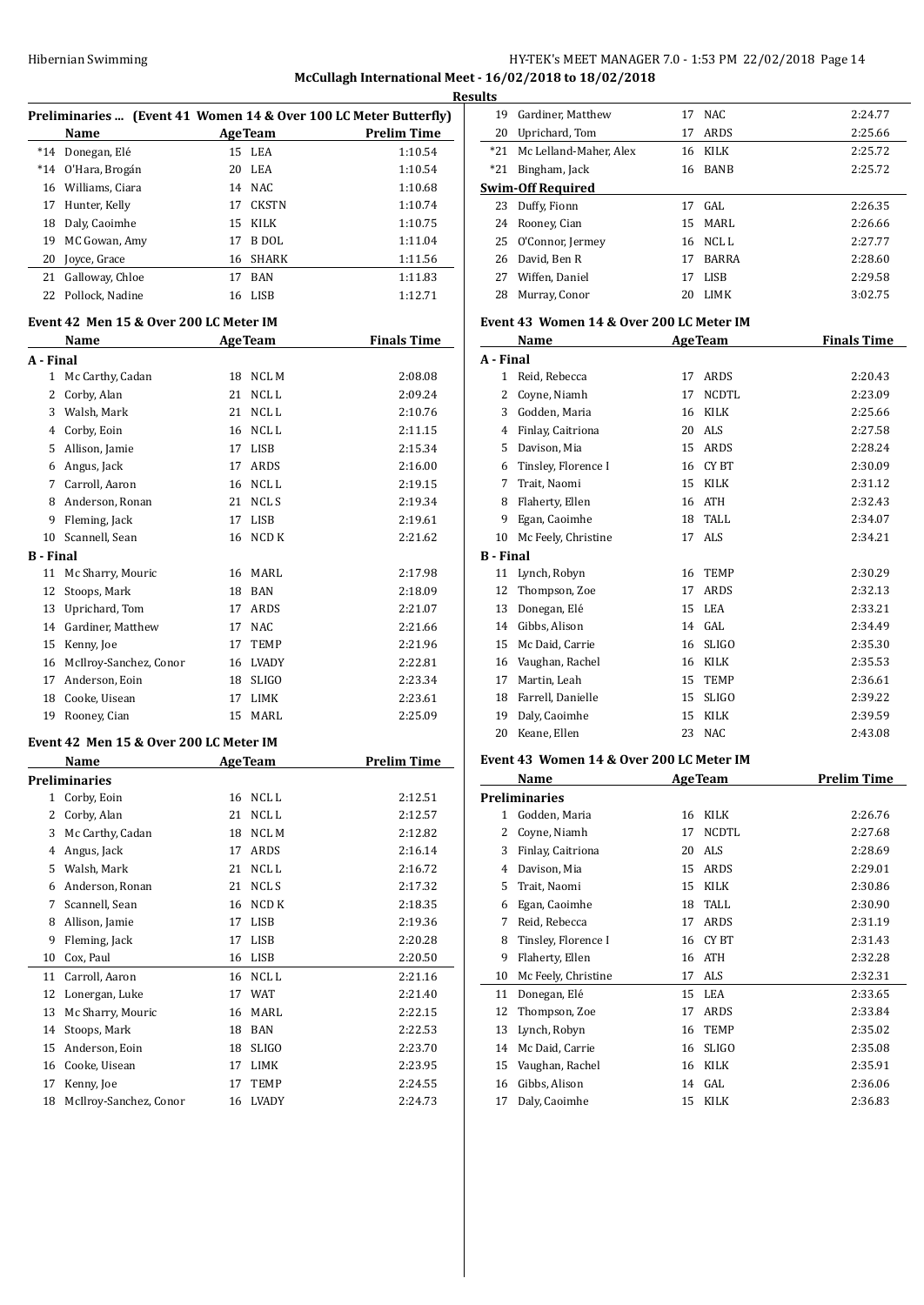# HY-TEK's MEET MANAGER 7.0 - 1:53 PM 22/02/2018 Page 15 **McCullagh International Meet - 16/02/2018 to 18/02/2018**

|                  | Preliminaries  (Event 43 Women 14 & Over 200 LC Meter IM) |    |                |                    |
|------------------|-----------------------------------------------------------|----|----------------|--------------------|
|                  | Name                                                      |    | <b>AgeTeam</b> | <b>Prelim Time</b> |
|                  | 18 Martin, Leah                                           | 15 | TEMP           | 2:40.71            |
| 19               | Keane, Ellen                                              | 23 | NAC            | 2:40.75            |
| 20               | Farrell, Danielle                                         |    | 15 SLIGO       | 2:41.61            |
|                  | 21 Cooke, Olwyn                                           | 15 | LIMK           | 2:52.22            |
| 22               | Turner, Nicole                                            |    | 16 NAC         | 3:15.44            |
|                  | Event 44 Men 15 & Over 400 LC Meter Freestyle             |    |                |                    |
|                  | Name                                                      |    | <b>AgeTeam</b> | <b>Finals Time</b> |
| <b>Finals</b>    |                                                           |    |                |                    |
| 1                | Mc Millan, Jack                                           | 18 | BAN            | 3:58.49            |
| 2                | Mc Geever, Finn                                           | 18 | NCL L          | 4:04.57            |
| 3                | Wiffen, Daniel                                            | 17 | <b>LISB</b>    | 4:08.72            |
|                  | 4 Byrne, Jordan                                           |    | 18 ALS         | 4:14.38            |
| 5                | Murtagh, Ethan                                            |    | 16 NCD T       | 4:17.40            |
|                  | 6 Kilbride, Denis                                         |    | 17 NRS         | 4:17.61            |
| 7                | Moynihan, Riley                                           |    | 16 MAL         | 4:19.46            |
| 8                | Griffiths, Dylan                                          |    | 16 LISB        | 4:23.38            |
| 9                | Fleming, Jack                                             | 17 | <b>LISB</b>    | 4:27.84            |
| 10               | Fitzmaurice, Isaac                                        |    | 18 NAC         | 4:31.95            |
|                  |                                                           |    |                |                    |
|                  | Event 44 Men 15 & Over 400 LC Meter Freestyle             |    |                |                    |
|                  | Name                                                      |    | <b>AgeTeam</b> | <b>Prelim Time</b> |
|                  | <b>Preliminaries</b>                                      |    |                |                    |
| 1                | Wiffen, Daniel                                            | 17 | LISB           | 4:15.07            |
| 2                | Mc Millan, Jack                                           | 18 | BAN            | 4:15.40            |
| 3                | Mc Geever, Finn                                           |    | 18 NCL L       | 4:16.27            |
|                  | 4 Byrne, Jordan                                           |    | 18 ALS         | 4:16.99            |
| 5                | Kilbride, Denis                                           |    | 17 NRS         | 4:19.70            |
|                  | 6 Murtagh, Ethan                                          |    | 16 NCD T       | 4:21.51            |
| 7                | Fleming, Jack                                             | 17 | LISB           | 4:22.74            |
| 8                | Cox, Paul                                                 | 16 | <b>LISB</b>    | 4:23.28            |
| 9                | Moynihan, Riley                                           | 16 | MAL            | 4:24.31            |
|                  | 10 Griffiths, Dylan                                       |    | 16 LISB        | 4:26.56            |
| 11               | David, Ben R                                              | 17 | <b>BARRA</b>   | 4:31.11            |
| 12               | Fitzmaurice, Isaac                                        | 18 | <b>NAC</b>     | 4:33.07            |
| 13               | Mc Mahon, Aaron                                           | 16 | <b>DOL</b>     | 4:36.38            |
| 14               | Mc Clements, Barry                                        | 17 | ARDS           | 4:37.79            |
| 15               | Rosada Lara, Enrique                                      | 17 | SLBGH          | 4:37.83            |
| 16               | Mc Grath, Jonathan                                        | 25 | NCL L          | 5:17.36            |
|                  | Event 45 Women 14 & Over 400 LC Meter Freestyle           |    |                |                    |
|                  | Name                                                      |    | <b>AgeTeam</b> | <b>Finals Time</b> |
| A - Final        |                                                           |    |                |                    |
|                  | 1 Bethel, Rachel                                          |    | 18 LISB        | 4:18.41            |
|                  | 2 Catterson, Victoria                                     | 17 | ARDS           | 4:22.19            |
|                  | 3 Daly, Edel                                              |    | 15 NCL L       | 4:32.62            |
|                  | 4 Osing, Cara                                             |    | 15 TEMP        | 4:32.80            |
|                  | 5 Gannon, Jessica                                         |    | 14 COM         | 4:36.60            |
|                  | 6 O'Shea, Hannah                                          |    | 14 DOL         | 4:37.74            |
|                  | 7 Mc Loughlin, Stephanie                                  |    | 17 GAL         | 4:40.24            |
|                  | 8 Cahill, Roisin                                          |    | 19 ENS         | 4:42.43            |
| 9                | Bailey, Sadhbh                                            |    | 14 NRS         | 4:47.38            |
| 10               | Cunningham, Karla                                         | 15 | MULL           | 4:49.86            |
| <b>B</b> - Final |                                                           |    |                |                    |
| 11               | O'Hara, Brogán                                            | 20 | LEA            | 4:44.24            |

| <b>Results</b> |                        |    |         |         |  |
|----------------|------------------------|----|---------|---------|--|
|                | 12 Mc Feely, Christine |    | 17 ALS  | 4:44.47 |  |
|                | 13 Gardiner, Beth      |    | 15 NAC  | 4:46.07 |  |
|                | 14 Donegan, Elé        |    | 15 LEA  | 4:46.41 |  |
|                | 15 Hayman, Sophie      |    | 15 ALS  | 4:47.60 |  |
|                | 16 Dawson, Ailbhe      |    | 15 NAC  | 4:48.54 |  |
|                | 17 MC Gowan, Amy       | 17 | B DOL   | 4:55.18 |  |
|                | 18 Feenan, Anna        |    | 15 SWSC | 4:55.34 |  |
|                | 19 Vaughan, Rachel     |    | 16 KILK | 4:59.23 |  |
|                | 20 Pollock, Nadine     | 16 | LISB    | 5:06.36 |  |

## **Event 45 Women 14 & Over 400 LC Meter Freestyle**

|                          | Name                   |    | <b>AgeTeam</b>   | <b>Prelim Time</b> |
|--------------------------|------------------------|----|------------------|--------------------|
|                          | <b>Preliminaries</b>   |    |                  |                    |
| 1                        | Bethel, Rachel         | 18 | <b>LISB</b>      | 4:32.13            |
| $\overline{\mathcal{L}}$ | Daly, Edel             | 15 | NCL <sub>L</sub> | 4:35.76            |
| 3                        | Osing, Cara            | 15 | <b>TEMP</b>      | 4:38.56            |
| 4                        | Catterson, Victoria    | 17 | <b>ARDS</b>      | 4:38.98            |
| 5                        | Gannon, Jessica        | 14 | COM              | 4:40.32            |
| 6                        | Cahill, Roisin         | 19 | <b>ENS</b>       | 4:42.06            |
| 7                        | O'Shea, Hannah         | 14 | <b>DOL</b>       | 4:42.58            |
| 8                        | Mc Loughlin, Stephanie | 17 | GAL              | 4:43.30            |
| 9                        | Cunningham, Karla      | 15 | <b>MULL</b>      | 4:46.55            |
| 10                       | Bailey, Sadhbh         | 14 | <b>NRS</b>       | 4:46.79            |
| 11                       | Mc Feely, Christine    | 17 | ALS <sub></sub>  | 4:47.35            |
| 12                       | Donegan, Elé           | 15 | <b>LEA</b>       | 4:47.49            |
| 13                       | O'Hara, Brogán         | 20 | <b>LEA</b>       | 4:47.82            |
| 14                       | Gardiner, Beth         | 15 | <b>NAC</b>       | 4:49.38            |
| 15                       | Hayman, Sophie         | 15 | <b>ALS</b>       | 4:52.85            |
| 16                       | Dawson, Ailbhe         | 15 | <b>NAC</b>       | 4:53.25            |
| 17                       | Feenan, Anna           | 15 | SWSC             | 4:54.10            |
| 18                       | Vaughan, Rachel        | 16 | <b>KILK</b>      | 4:57.96            |
| 19                       | Pollock, Nadine        | 16 | <b>LISB</b>      | 4:58.13            |
| 20                       | MC Gowan, Amy          | 17 | <b>B</b> DOL     | 5:00.20            |
| 21                       | Martin, Leah           | 15 | <b>TEMP</b>      | 5:01.07            |
| 22                       | Gibbs, Alison          | 14 | GAL              | 5:02.21            |
| 23                       | Kelly, Ailbhe          | 20 | <b>NAC</b>       | 5:42.61            |
| 24                       | Grace, Hannah          | 20 | <b>BALLY</b>     | 7:07.67            |

## **Event 46 Mixed 400 LC Meter Medley Relay**

 $\overline{a}$ 

|       | Team  | Relay | <b>Finals Time</b> |
|-------|-------|-------|--------------------|
| 1.    | ARDS  | A     | 4:09.02            |
| 2.    | ARDS  | B     | 4:10.45            |
| 3.    | LISB  | A     | 4:22.28            |
| 4     | NY&MN | A     | 4:32.56            |
| 5.    | DOL   | A     | 5:01.15            |
| $---$ | KILK  | А     | D <sub>0</sub>     |

## **Event 47 Men 12-14 200 LC Meter IM**

|           | Name            |    | <b>AgeTeam</b> | <b>Finals Time</b> |
|-----------|-----------------|----|----------------|--------------------|
| A - Final |                 |    |                |                    |
|           | Hughes, Darragh | 14 | MULL           | 2:26.57            |
| 2         | Fon, Bradley    | 14 | ARDS           | 2:27.01            |
| 3         | Maguire, Euan   |    | 14 NAC         | 2:27.45            |
| 4         | Barnes, Adam    | 13 | ARDS           | 2:30.10            |
| 5.        | Hand, Matthew   | 13 | <b>ARDS</b>    | 2:30.98            |
| 6         | Hartney, Conor  | 14 | <b>LIMK</b>    | 2:32.12            |
|           | Coulter, Evan C | 13 | CY BT          | 2:33.02            |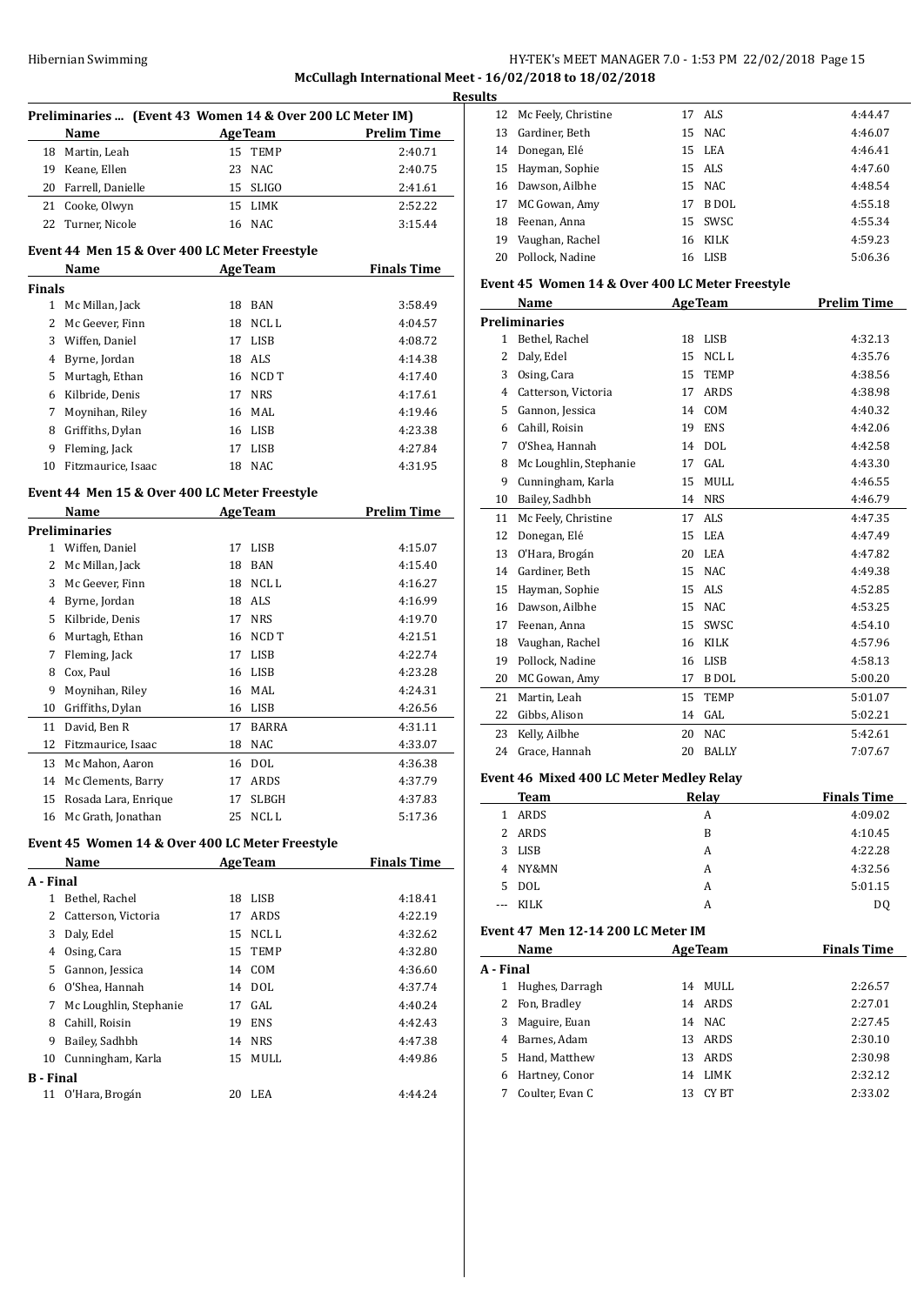## HY-TEK's MEET MANAGER 7.0 - 1:53 PM 22/02/2018 Page 16 **McCullagh International Meet - 16/02/2018 to 18/02/2018**

**Results**

| A - Final  (Event 47 Men 12-14 200 LC Meter IM) |                                             |    |                   |                    |  |
|-------------------------------------------------|---------------------------------------------|----|-------------------|--------------------|--|
|                                                 | Name                                        |    | <b>AgeTeam</b>    | <b>Finals Time</b> |  |
|                                                 | 8 Balgos, Jericho A                         |    | 14 CYBT           | 2:33.21            |  |
|                                                 | 9 Mc Geown, Niall P                         | 14 | <b>BANB</b>       | 2:40.39            |  |
| $\cdots$                                        | Uoka, Saulius                               | 14 | TEMP              | DQ                 |  |
|                                                 | <b>Event 47 Men 12-14 200 LC Meter IM</b>   |    |                   |                    |  |
|                                                 | Name                                        |    | <b>AgeTeam</b>    | <b>Prelim Time</b> |  |
|                                                 | <b>Preliminaries</b>                        |    |                   |                    |  |
| $\mathbf{1}$                                    | Maguire, Euan                               | 14 | <b>NAC</b>        | 2:28.67            |  |
| 2                                               | Fon, Bradley                                | 14 | ARDS              | 2:29.29            |  |
|                                                 | 3 Hughes, Darragh                           | 14 | MULL              | 2:29.90            |  |
|                                                 | 4 Barnes, Adam                              | 13 | ARDS              | 2:31.16            |  |
|                                                 | 5 Hand, Matthew                             |    | 13 ARDS           | 2:31.75            |  |
|                                                 | 6 Coulter, Evan C                           | 13 | CY BT             | 2:32.91            |  |
| 7                                               | Mallett, Mark                               |    | 14 CY DY          | 2:33.10            |  |
| 8                                               | Hartney, Conor                              |    | 14 LIMK           | 2:33.13            |  |
| 9                                               | Mc Geown, Niall P                           | 14 | BANB              | 2:33.57            |  |
| 10                                              | Balgos, Jericho A                           |    | 14 CYBT           | 2:33.77            |  |
| 11                                              | Uoka, Saulius                               | 14 | TEMP              | 2:34.04            |  |
| 12                                              | Kilcoyne, Ronan                             | 13 | <b>SLIGO</b>      | 2:34.27            |  |
| 13                                              | Fiala, Martin                               | 14 | <b>BMENA</b>      | 2:34.71            |  |
| 14                                              | Walsh Hussey, Matthew                       | 14 | <b>NAC</b>        | 2:34.96            |  |
| 15                                              | Tebite, Oisin                               | 13 | <b>NAC</b>        | 2:35.87            |  |
| 16                                              | Allen, Dominic                              | 14 | ARDS              | 2:35.92            |  |
| 17                                              | Dunnion, Cody                               | 14 | SSEAL             | 2:36.07            |  |
| 18                                              | Stafford, Jake                              | 14 | ARDS              | 2:36.59            |  |
| 19                                              | Duda, Philip                                | 13 | COM               | 2:36.94            |  |
| 20                                              | Mc Kee, Matthew                             |    | 14 BANB           | 2:37.41            |  |
| 21                                              | Cook, Aidan                                 |    | 14 KILK           | 2:37.43            |  |
| 22                                              | Randles, Oscar                              | 14 | TEMP              | 2:38.12            |  |
| 23                                              | Kenny, Conor                                | 14 | TEMP              | 2:39.30            |  |
| 24                                              | Murphy, Stephen                             | 14 | TEMP              | 2:39.49            |  |
| 25                                              | Galland, Marc                               | 13 | SWSC              | 2:39.92            |  |
| 26                                              | O'Connor, Zac                               |    | 14 LIMK           | 2:40.50            |  |
| 27                                              | Poots, Noah                                 |    | 14 LISB           | 2:40.94            |  |
| 28                                              | Martin, Jacob W                             | 14 | <b>CYBT</b>       | 2:41.12            |  |
| 29                                              | Walsh, Daniel                               | 14 | <b>TEMP</b>       | 2:42.54            |  |
|                                                 |                                             | 14 |                   |                    |  |
| 30                                              | Feenan, Michael                             |    | SWSC              | 2:42.97            |  |
| 31<br>32                                        | Elbassiouni, Ziad<br>Harrison, James        |    | 14 LIMK<br>14 WAT | 2:43.92            |  |
|                                                 | Bondarevs, Nikita                           |    |                   | 2:45.85            |  |
| 33                                              |                                             |    | 14 LAMAR          | 2:46.39<br>2:47.14 |  |
|                                                 | 34 Webster, Harry                           |    | 14 NAC            |                    |  |
|                                                 | 35 Mc Cormack, Cian                         |    | 14 LONG           | 2:48.05            |  |
|                                                 | 36 Comiskey, Matthew                        |    | 14 BANB           | 2:48.29<br>2:48.43 |  |
|                                                 | 37 Williams, Austin                         |    | 12 BAN            |                    |  |
| 38                                              | Perry, Max                                  | 13 | KILK              | 2:50.56            |  |
| 39                                              | Fane, Ewan                                  |    | 14 DOL            | 2:52.92            |  |
|                                                 | Event 48 Women 12-13 200 LC Meter Freestyle |    |                   |                    |  |
|                                                 | Name                                        |    | <b>AgeTeam</b>    | <b>Finals Time</b> |  |
| A - Final<br>1                                  |                                             |    |                   |                    |  |
| 2                                               | Rooney, Cora<br>Carroll, Ella               | 13 | 13 MARL<br>LIMK   | 2:16.35            |  |
|                                                 | 3 Mc Alorum, Mollie                         |    |                   | 2:16.63            |  |
|                                                 |                                             | 13 | LEA               | 2:18.08            |  |
|                                                 | 4 Mc Cartney, Ellie                         | 13 | ENSK              | 2:18.19            |  |
|                                                 | 5 Cullen, Abi M                             | 13 | KILK              | 2:18.50            |  |
|                                                 |                                             |    |                   |                    |  |

| 7            | Gardiner, Ciara                              | 13             | <b>DOL</b>     | 2:19.47            |
|--------------|----------------------------------------------|----------------|----------------|--------------------|
| 8            | Bingham, Ellie                               | 13             | BANB           | 2:22.61            |
| 9            | Moran, Ellie                                 | 13             | COM            | 2:22.97            |
|              | 10 Barr, Tarryn                              | 13             | ARDS           | 2:23.58            |
|              | Event 48 Women 12-13 200 LC Meter Freestyle  |                |                |                    |
|              | Name                                         |                | <b>AgeTeam</b> | <b>Prelim Time</b> |
|              | <b>Preliminaries</b>                         |                |                |                    |
|              | 1 Mc Alorum, Mollie                          |                | 13 LEA         | 2:17.87            |
|              | 2 Rooney, Cora                               |                | 13 MARL        | 2:18.58            |
|              | 3 Cullen, Abi M                              |                | 13 KILK        | 2:19.04            |
|              | 4 Barr, Tarryn                               |                | 13 ARDS        | 2:20.99            |
|              | 5 Gardiner, Ciara                            |                | 13 DOL         | 2:21.55            |
|              | 6 Waters, Emma                               |                | 13 ASG         | 2:21.68            |
| 7            | Mc Cartney, Ellie                            |                | 13 ENSK        | 2:22.23            |
| 8            | O'Kane, Moya                                 |                | 12 LISB        | 2:22.55            |
| 9            | Bingham, Ellie                               |                | 13 BANB        | 2:22.84            |
|              | 10 Carroll, Ella                             |                | 13 LIMK        | 2:22.97            |
|              | 11 Moran, Ellie                              |                | 13 COM         | 2:23.11            |
|              | 12 Sweeney, Kate                             | 13             | TEMP           | 2:24.77            |
|              | 13 Fane, Heather                             |                | 13 DOL         | 2:25.29            |
| 14           | Kelly, Ruth                                  | 13             | NRS            | 2:25.71            |
| 15           | Curran, Kelis                                | 13             | COM            | 2:28.84            |
|              | Event 49 Men 12-14 200 LC Meter Breaststroke |                |                |                    |
|              | Name                                         | <b>AgeTeam</b> |                | <b>Finals Time</b> |
| A - Final    |                                              |                |                |                    |
|              | 1 Hand, Matthew                              |                | 13 ARDS        | 2:46.99            |
|              | 2 Hughes, Darragh                            |                | 14 MULL        | 2:47.19            |
| 3            | Maguire, Euan                                |                | 14 NAC         | 2:48.11            |
|              | 4 Fon, Bradley                               |                | 14 ARDS        | 2:48.62            |
| 5            | Murphy, Stephen                              |                | 14 TEMP        | 2:49.18            |
| 6            | Dunnion, Cody                                |                | 14 SSEAL       | 2:50.68            |
|              | 7 Uoka, Saulius                              |                | 14 TEMP        | 2:51.14            |
|              | 8 Feenan, Michael                            |                | 14 SWSC        | 2:52.09            |
| 9            | Bondarevs, Nikita                            |                | 14 LAMAR       | 2:53.57            |
| 10           | Fane, Ewan                                   |                | 14 DOL         | 2:54.09            |
|              | Event 49 Men 12-14 200 LC Meter Breaststroke |                |                |                    |
|              | Name                                         |                | <b>AgeTeam</b> | <b>Prelim Time</b> |
|              | Preliminaries                                |                |                |                    |
| $\mathbf{1}$ | Hughes, Darragh                              |                | 14 MULL        | 2:48.68            |
| 2            | Maguire, Euan                                | 14             | <b>NAC</b>     | 2:49.29            |
| 3            | Murphy, Stephen                              | 14             | <b>TEMP</b>    | 2:51.99            |
| 4            | Uoka, Saulius                                |                | 14 TEMP        | 2:52.13            |
| 5            | Hand, Matthew                                | 13             | ARDS           | 2:52.51            |
| 6            | Dunnion, Cody                                | 14             | SSEAL          | 2:54.85            |
| 7            | Fon, Bradley                                 | 14             | ARDS           | 2:55.81            |
| 8            | Fane, Ewan                                   | 14             | <b>DOL</b>     | 2:56.39            |
| 9            | Feenan, Michael                              | 14             | SWSC           | 2:57.34            |
| 10           | Bondarevs, Nikita                            | 14             | LAMAR          | 2:58.71            |
| 11           | Perry, Max                                   | 13             | KILK           | 2:58.88            |
|              | Williams, Austin                             | 12             | BAN            | 2:59.73            |
| 12           |                                              |                | ARDS           | 3:00.54            |
|              |                                              |                |                |                    |
| 13           | Allen, Dominic                               | 14             |                |                    |
| 14<br>15     | Mc Cormack, Cian<br>Comiskey, Matthew        | 14<br>14       | LONG<br>BANB   | 3:03.49<br>3:04.15 |

Waters, Emma 13 ASG 2:19.02